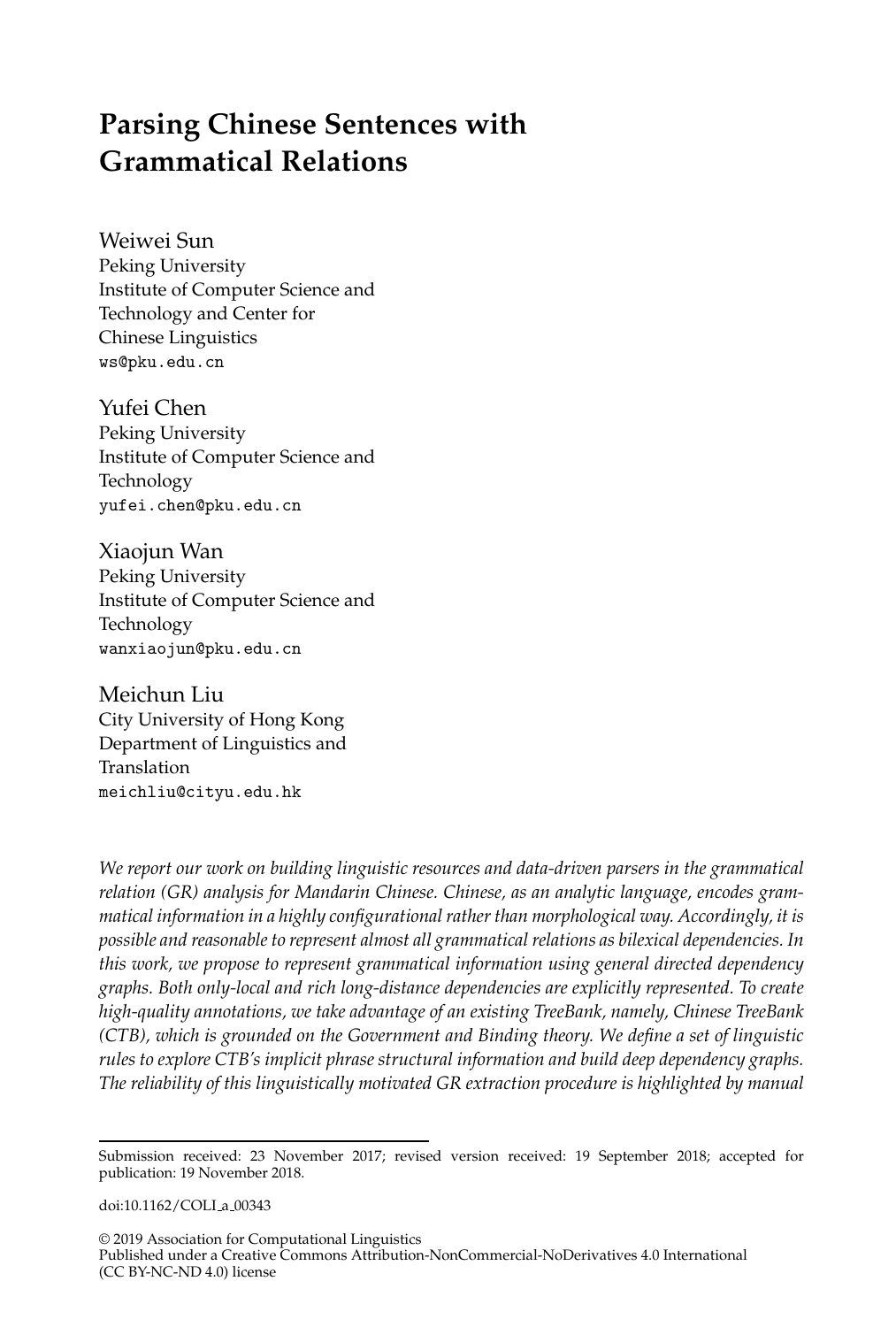*evaluation. Based on the converted corpus, data-driven, including graph- and transition-based, models are explored for Chinese GR parsing. For graph-based parsing, a new perspective, graph merging, is proposed for building flexible dependency graphs: constructing complex graphs via constructing simple subgraphs. Two key problems are discussed in this perspective: (1) how to decompose a complex graph into simple subgraphs, and (2) how to combine subgraphs into a coherent complex graph. For transition-based parsing, we introduce a neural parser based on a list-based transition system. We also discuss several other key problems, including dynamic oracle and beam search for neural transition-based parsing. Evaluation gauges how successful GR parsing for Chinese can be by applying data-driven models. The empirical analysis suggests several directions for future study.*

## **1. Introduction**

Dependency grammar is a longstanding tradition that determines syntactic structures on the basis of word-to-word connections. It names a family of approaches to the linguistic analysis that all share a commitment to the typed relations between ordered pairs of words. Usually, dependencies represent various grammatical relations (GRs), which are exemplified in traditional grammars by the notions of subject, direct/indirect object, etc., and therefore encode rich syntactic information of natural language sentences in an explicit way. In recent years, parsing a sentence to a dependency representation has been well studied and widely applied to many Natural Language Processing (NLP) tasks, for example, Information Extraction and Machine Translation. In particular, the data-driven approaches have made great progress during the past two decades (Kübler, [McDonald, and Nivre 2009; Koo et al. 2010; Pitler, Kannan, and Marcus 2013; Chen](#page-0-0) [and Manning 2014; Weiss et al. 2015; Dozat and Manning 2016\)](#page-0-0). Various practical parsing systems have been built, not only for English but also for a large number of typologically different languages, for example, Arabic, Basque, Catalan, Chinese, Czech, Greek, Hungarian, Italian, and Turkish [\(Nivre et al. 2007\)](#page-0-0).

Previous work on dependency parsing mainly focused on structures that can be represented in terms of directed bilexical dependency trees. Although tree-shaped graphs have several desirable properties from the computational perspective, they do not work well for coordinations, long-range dependencies involved in raising, control, as well as extraction, and many other complicated linguistic phenomena that go beyond the surface syntax. Some well-established and leading linguistic theories, such as Word Grammar [\(Hudson 1990\)](#page-0-0) and Meaning-Text Theory (Mel'čuk 2001), argue that more general dependency graphs are necessary to represent a variety of syntactic or semantic phenomena.

In this article, we are concerned with parsing Chinese sentences to an enriched deep dependency representation, which marks up a rich set of GRs to specify a linguisticallyrich syntactic analysis. Different from the popular *surface*[1](#page-1-0) tree-based dependency representation, our GR annotations are represented as general directed graphs that express not only local but also various long-distance dependencies (see Figure [1](#page-2-0) for example). To enhance the tree-shaped dependency representation, we borrow the key ideas underlying Lexical Function Grammar (LFG) [\(Bresnan and Kaplan \[1982\]](#page-0-0), [Dalrymple \[2001\]](#page-0-0)), a well-defined and widely-applied linguistic grammar formalism. In particular, GRs

<span id="page-1-0"></span><sup>1</sup> In this work, we arguably take the dependency tree representation as a surface-oriented syntactic analysis.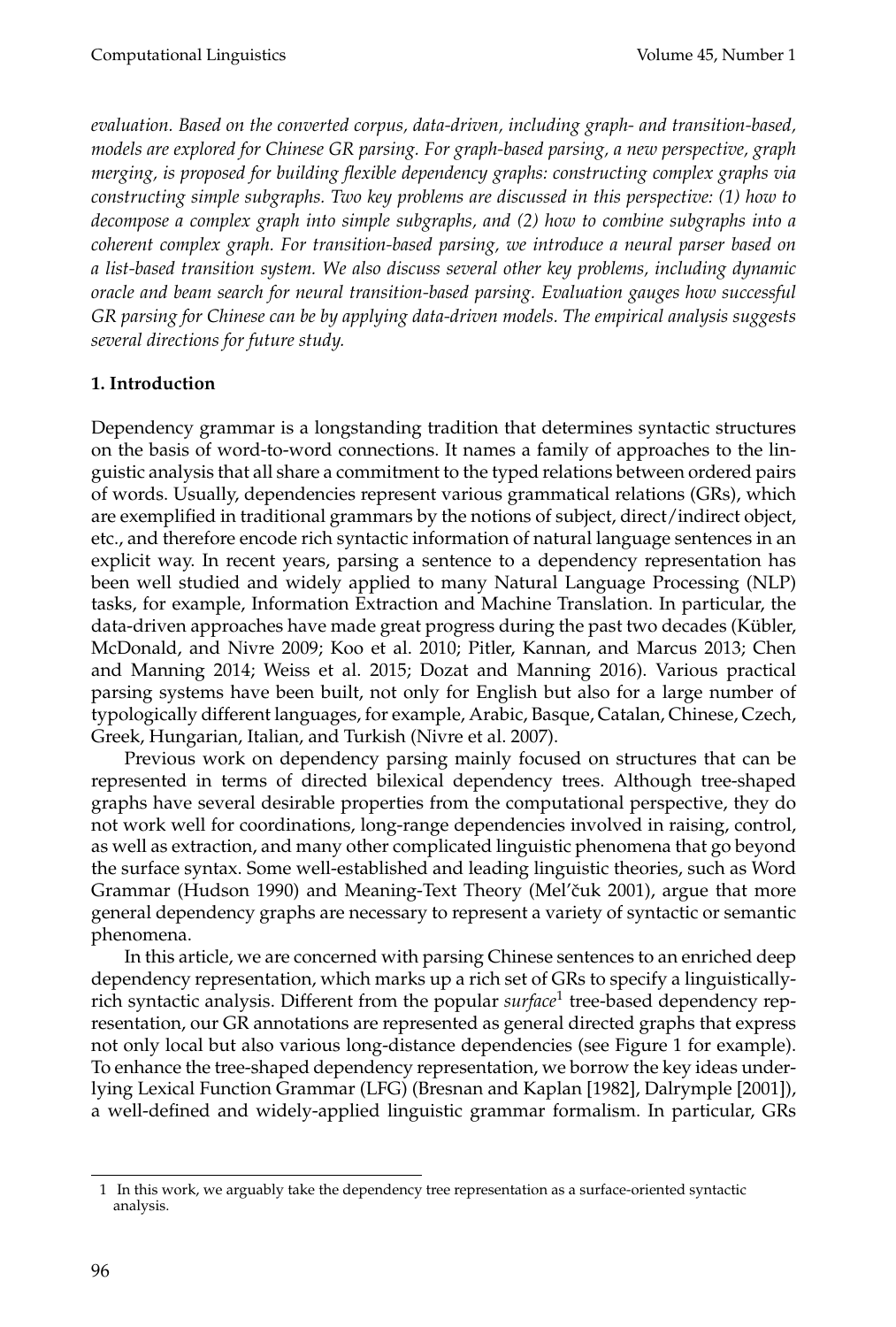

**Figure 1**

<span id="page-2-0"></span>An example: *Pudong recently enacted regulatory documents involving the economic field*. The symbol "\*ldd" indicates long-distance dependencies; "subj\*ldd" between the word "涉及/involve" and the word "文件/documents" represents a long-range subject-predicate relation. The arguments and adjuncts of the coordinated verbs, namely "颁布/issue" and "实行/practice," are the separately yet distributively linked two heads.

can be viewed as the lexicalized dependency backbone of an LFG analysis that provides general linguistic insights.

To acquire a high-quality GR corpus, we propose a linguistically-motivated algorithm to translate a Government and Binding theory (GB) [\(Chomsky \[1981\]](#page-0-0), [Carnie](#page-0-0) [\[2007\]](#page-0-0)) grounded phrase structure treebank, namely, Chinese TreeBank (CTB) [\(Xue et al.](#page-0-0) [\[2005\]](#page-0-0)) to a deep dependency bank where the GRs are explicitly represented. A manual evaluation highlights the reliability of our linguistically-motivated GR extraction algorithm: The overall dependency-based precision and recall are 99.17% and 98.87%. These numbers are calculated based on 209 sentences that are randomly selected and manually corrected. The automatically-converted corpus would be of use for a wide variety of NLP tasks, for example, parser training and cross-formalism parser evaluation.

By means of the newly created corpus, we study data-driven models for deep dependency parsing. The key challenge in building GR graphs is the range of relational flexibility. Different from the surface syntax, GR graphs are not constrained to trees. However, the tree structure is a fundamental consideration of the design for the majority of existing parsing algorithms. To deal with this problem, we propose **graph merging**, an innovative perspective for building flexible representations. The basic idea is to decompose a GR graph into several subgraphs, each of which captures most but not necessarily the complete information. On the one hand, each subgraph is *simple* enough to allow efficient construction. On the other hand, the combination of all subgraphs enables the whole target GR structure to be produced.

Based on this design, a practical parsing system is developed with a two-step architecture. In the first step, different graph-based models are applied to assign scores to individual arcs and various tuples of arcs. Each individual model is trained to target a unique type of subgraph. In the second step, a Lagrangian Relaxation-based joint decoder is applied to efficiently produce globally optimal GR graphs according to all graph-based models.

There are two main problems in the graph merging perspective. First, how do we decompose a complex graph into simple subgraphs in a principled way? To deal with this problem, we propose modeling the graph decomposition problem as a constrained optimization problem and leverage appropriate objective functions as well as constraints to reflect essential structure-specific properties of the syntactically-motivated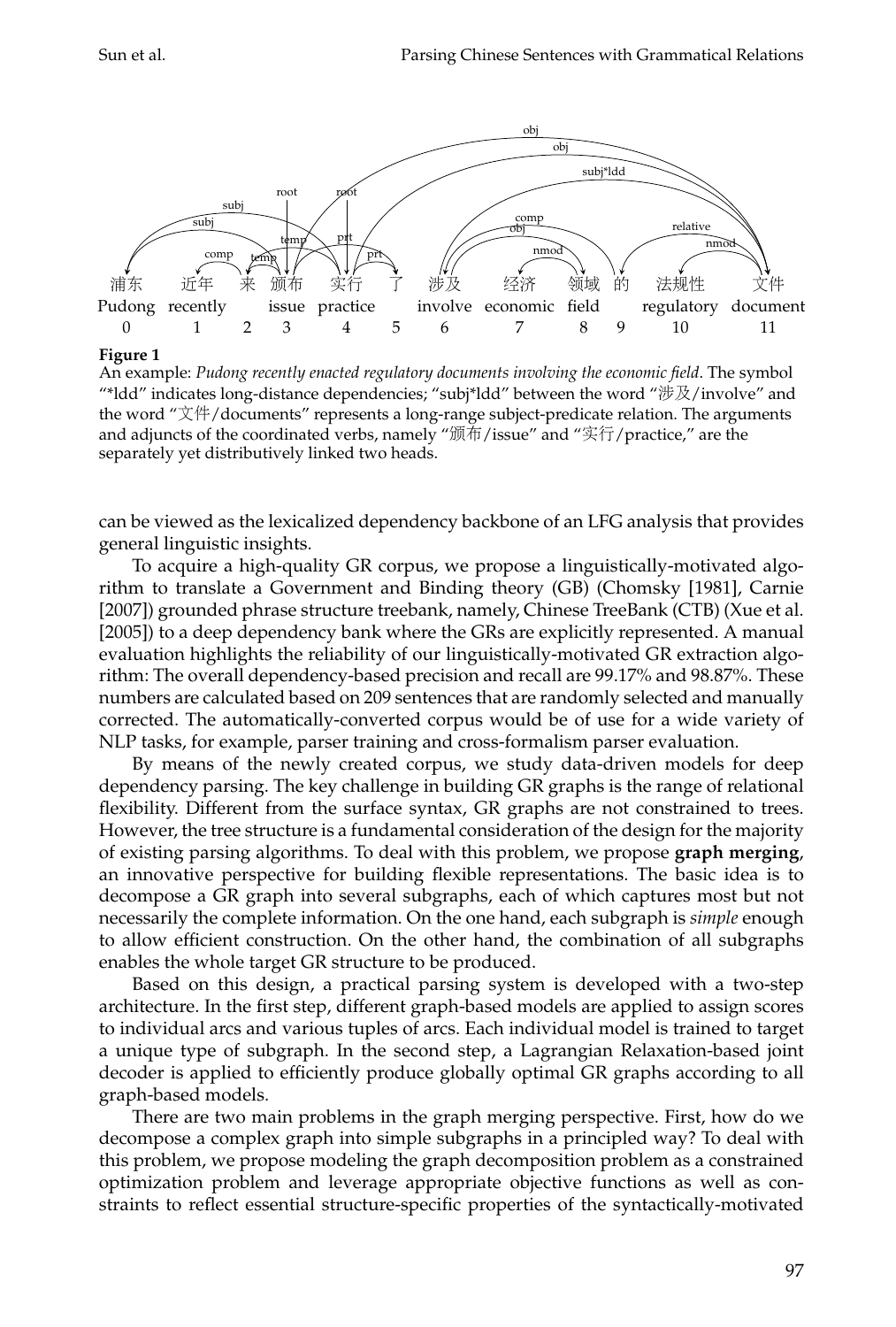GR graphs. In particular, we consider the reachability property: In a given GR graph, every node is reachable from the same unique root. This property ensures that a GR graph can be successfully decomposed into a limited number of forests, which in turn can be accurately and efficiently built via tree parsing. Secondly, how can we merge subgraphs into one coherent structure in a principled way? The problem of finding an optimal graph that consistently combines the subgraphs obtained through individual models is non-trivial. We also treat this problem as an optimization problem and employ Lagrangian Relaxation to solve the problem.

Motivated by the recent successes of transition-based approaches to tree parsing, we also explore the transition-based models for building deep dependency structures. We utilize a list-based transition system that uses open lists for organizing partially processed tokens. This transition system is sound and complete with respect to directed graphs without self-loop. With reference to this system, we implement a data-driven parser with a neural classifier based on Long Short-Term Memory (LSTM) [\(Hochreiter](#page-0-0) [and Schmidhuber \[1997\]](#page-0-0)). To improve the parsing quality, we look further into the impact of dynamic oracle and beam search on training and/or decoding.

Experiments on CTB 6.0 are conducted to profile the two types of parsers. Evaluation gauges how successful GR parsing for Chinese can be by applying data-driven models. Detailed analysis reveal some important factors that may possibly boost the performance. In particular, the following non-obvious facts should be highlighted:

- 1. Both the graph merging and transition-based parsers produce high-quality GR analysis with respect to dependency matching, although they do not use any phrase structure information.
- 2. When gold-standard POS tags are available, the graph merging model obtains a labeled f-score of 84.57 on the test set when coupled with a global linear scorer, and 86.17 when coupled with a neural model. Empirical analysis indicates the effectiveness of the proposed graph decomposition and merging methods.
- 3. The transition-based parser can be trained with either the dynamic oracle or the beam search method. According to our implementations, the dynamic oracle method performs better. Coupled with dynamic oracle, the transition-based parser reaches a labeled f-score of 85.51 when gold POS tags are utilized.
- 4. Gold-standard POS tags play a very important role in achieving the above accuracies. However, the automatic tagging quality of state-of-the-art Chinese POS taggers are still far from satisfactory. To deal with this problem, we apply ELMo [\(Peters et al. 2018\)](#page-0-0), a contextualized word embedding producer, to obtain adequate lexical information. Experiments show that ELMo is extremely effective in harvesting lexical knowledge from raw texts. With the help of the ELMo vectors but not any POS tagging results, the graph merging parser achieves a labeled f-score of 84.90. This is a realistic set-up to evaluate how accurate the GR parsers could be for real-world Chinese Language Processing applications.

The current study expands on the earlier and preliminary results, which have been published in [Sun et al. \(2014\)](#page-0-0) and [Sun, Du, and Wan \(2017\)](#page-0-0). The new findings and contributions in this submission include: (1) a detailed comparison between our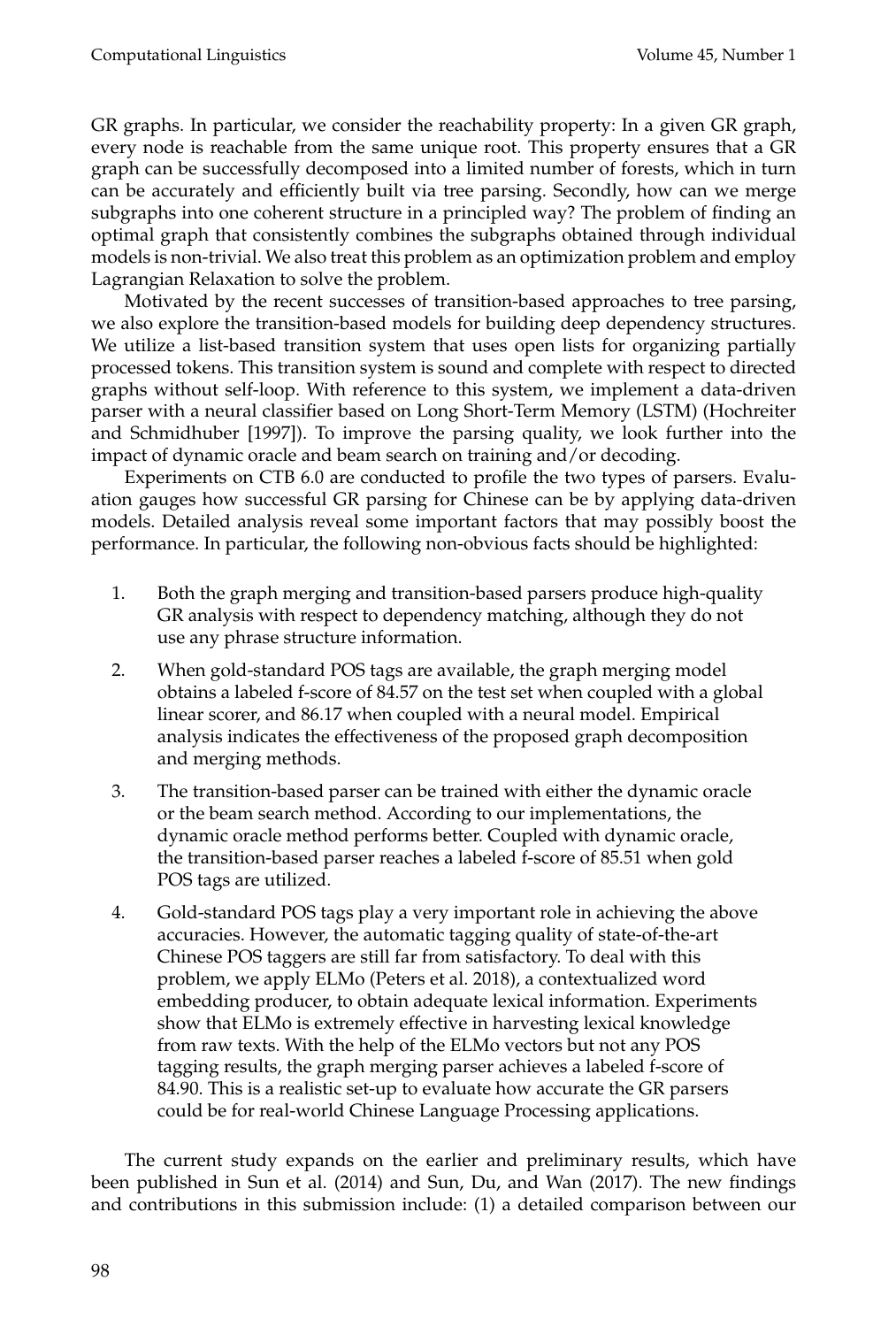GR analysis and other syntactic/semantic analyses, including Universal Dependency, Semantic Role Labeling, and LFG's f-structure, (2) the design of a new neural graph merging parser, (3) the design of a new neural transition-based parser, and (4) more comprehensive evaluations and analyses of the neural parsing models.

The implementation of the corpus conversion algorithm, a corpus visualization tool, and a set of manually labeled sentences are available at [http://www.aclweb.org/](http://www.aclweb.org/anthology/attachments/P/P14/P14-1042.Software.zip) [anthology/attachments/P/P14/P14-1042.Software.zip](http://www.aclweb.org/anthology/attachments/P/P14/P14-1042.Software.zip). The implementation of the two neural parsers is available at <https://github.com/pkucoli/omg>.

## **2. Background**

## **2.1 Deep Linguistic Processing**

Deep linguistic processing is concerned with NLP approaches that aim at modeling the complexity of natural languages in rich linguistic representations. Such approaches are typically related to a particular computational linguistic theory, including Combinatory Categorial Grammar (CCG) [\(Steedman \[1996, 2000\]](#page-0-0)), Lexical Functional Grammar (LFG) [\(Bresnan and Kaplan \[1982\]](#page-0-0), [Dalrymple \[2001\]](#page-0-0)), Head-driven Phrase Structure Grammar (HPSG) [\(Pollard and Sag \[1994\]](#page-0-0)), and Tree-adjoining Grammar (TAG) [\(Joshi and Schabes](#page-0-0) [\[1997\]](#page-0-0)). These theories provide not only the description of the syntactic structures, but also the ways in which meanings are composed, and thus parsing in these formalisms provides an elegant way to simultaneously obtain both syntactic and semantic analyses, generating valuable and richer linguistic information. Deep linguistic annotators and processors are strongly demanded in NLP applications, such as machine translation [\(Oepen et al. 2007; Wu, Matsuzaki, and Tsujii 2010\)](#page-0-0) and text mining [\(Miyao et al. 2008\)](#page-0-0).

In general, derivations based on deep grammar formalisms may provide a wider variety of syntactic and semantic dependencies in more explicit details. Deep parses arguably contain the most linguistically satisfactory account of the deep dependencies inherent in many complicated linguistic phenomena, for example, coordination and extraction. Among the grammatical models, LFG and HPSG encode grammatical functions directly, and they are adequate for generating predicate–argument analyses [\(King et al. 2003; Flickinger, Zhang, and Kordoni 2012\)](#page-0-0). In terms of CCG, [Hockenmaier](#page-0-0) [and Steedman \(2007\)](#page-0-0) introduced a co-indexing method to extract *(predicate, argument)* pairs from CCG derivations; [Clark and Curran \(2007a\)](#page-0-0) also utilized a similar method to derive LFG-style grammatical relations. These bilexical dependencies can be used to approximate the corresponding semantic structures, such as logic forms in Minimal Recursion Semantics [\(Copestake et al. 2005\)](#page-0-0).

In recent years, considerable progress has been made in deep linguistic processing for realistic texts. Traditionally, deep linguistic processing has been concerned with grammar development for parsing and generation. During the last decade, techniques for treebank-oriented grammar development [\(Cahill et al. 2002; Miyao, Ninomiya, and](#page-0-0) [Tsujii 2005; Hockenmaier and Steedman 2007\)](#page-0-0) and statistical deep parsing [\(Clark and](#page-0-0) [Curran 2007b; Miyao and Tsujii 2008\)](#page-0-0) have been well studied for English. Statistical models that are estimated on large-scale treebanks play an essential role in boosting the parsing performance.

It is generally believed that the representation format for parser outputs may greatly affect its impact on applications. Predicate–argument structures extracted from deep parses have been shown very helpful for NLP tasks such as information extraction [\(Miyao](#page-0-0) [et al. 2008; Yakushiji et al. 2005\)](#page-0-0). Partly due to their importance in information processing, deep dependencies are the de facto standard to evaluate deep parsers [\(Kaplan et al.](#page-0-0)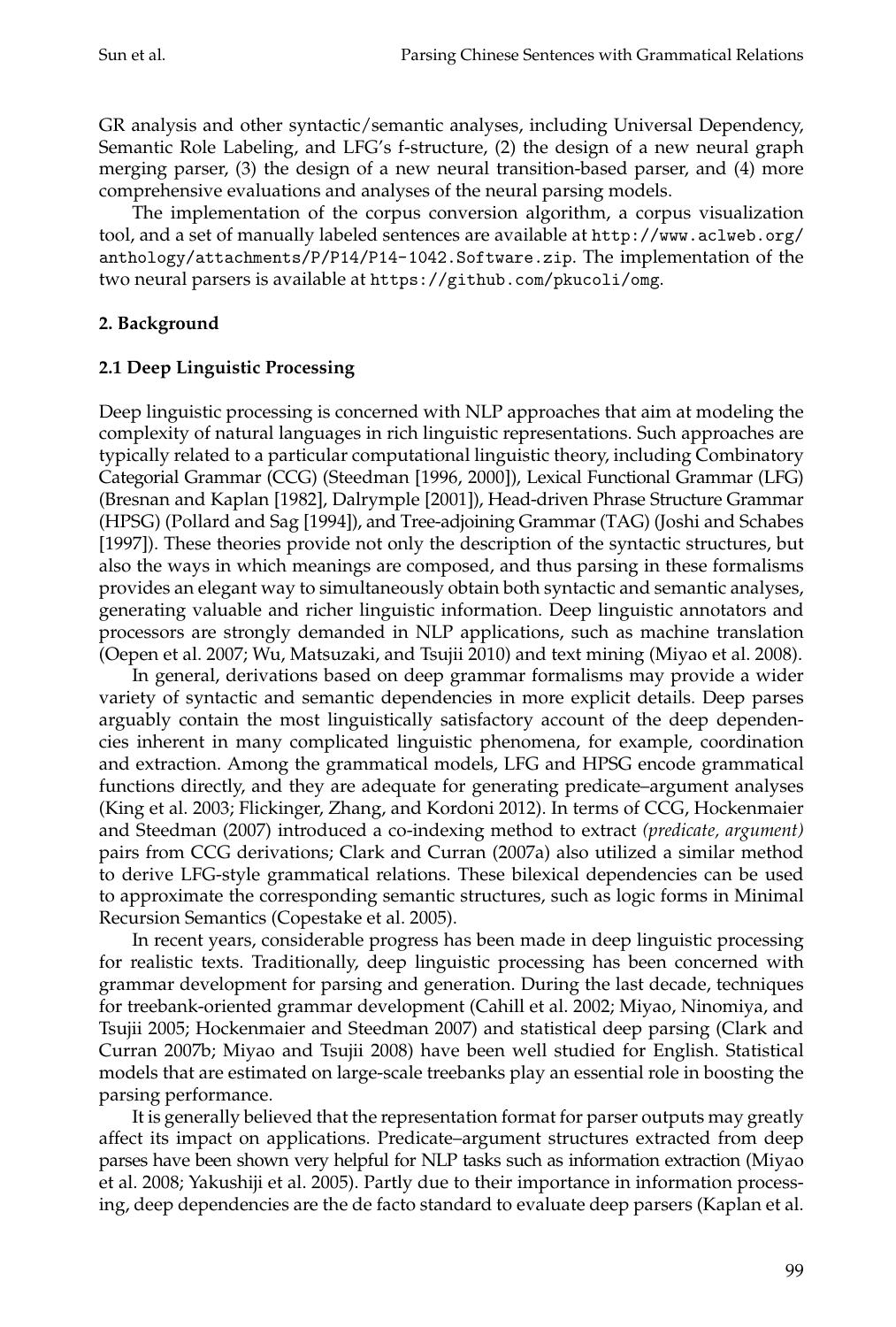[2004; Briscoe and Carroll 2006; Clark and Curran 2007a; Bender et al. 2011\)](#page-0-0), including  $C$ & $C<sup>2</sup>$  $C<sup>2</sup>$  $C<sup>2</sup>$  and Enju.<sup>[3](#page-5-1)</sup> If the interpretable predicate–argument structures are so valuable, then the question arises: Why cannot we directly build deep dependency graphs?

## **2.2 Data-Driven Dependency Parsing**

Data-driven, grammar-free dependency parsing has received an increasing amount of attention in the past decade. Such approaches, for example, transition-based [\(Yamada](#page-0-0) [and Matsumoto 2003; Nivre 2008\) and graph-based \(McDonald et al. 2005; McDonald,](#page-0-0) [Crammer, and Pereira 2005\)](#page-0-0) models have attracted the most attention in dependency parsing in recent works. Transition-based parsers utilize transition systems to derive dependency trees together with treebank-induced statistical models for predicting transitions. This approach was pioneered by [Yamada and Matsumoto \(2003\)](#page-0-0) and [Nivre,](#page-0-0) [Hall, and Nilsson \(2004\)](#page-0-0). Specifically, deep learning techniques have been successfully applied to enhance the parsing accuracy [\(Chen and Manning 2014; Weiss et al. 2015;](#page-0-0) [Andor et al. 2016; Kiperwasser and Goldberg 2016; Dozat and Manning 2016\)](#page-0-0).

[Chen and Manning \(2014\)](#page-0-0) made the first successful attempt at incorporating deep learning into a transition-based dependency parser. A number of other researchers have attempted to address some limitations of their parser by augmenting it with additional complexity: Later it was enhanced with a more principled decoding algorithm, namely beam search, as well as a conditional random field loss objective function [\(Weiss et al.](#page-0-0) [2015; Watanabe and Sumita 2015; Zhou et al. 2015; Andor et al. 2016\)](#page-0-0).

A graph-based system explicitly parameterizes models over substructures of a dependency tree, and formulates parsing as a Maximum Spanning Tree problem [\(McDonald et al. 2005\)](#page-0-0). Similar to the transition-based approach, it also utilizes treebank annotations to train strong statistical models to assign scores to word pairs. Many researchers focus on developing principled decoding algorithms to resolve the Maximum Spanning Tree problem involved, for both projective [\(McDonald and Pereira 2006; Koo](#page-0-0) [and Collins 2010\)](#page-0-0) and non-projective structures [\(Koo et al. 2010; Kuhlmann 2010; Pitler,](#page-0-0) [Kannan, and Marcus 2013\)](#page-0-0). Deep learning has also been proved to be powerful for disambiguation and remained a hot topic in recent research [\(Kiperwasser and Goldberg](#page-0-0) [2016; Dozat and Manning 2016\)](#page-0-0).

[Kiperwasser and Goldberg \(2016\)](#page-0-0) proposed a simple yet effective architecture to implement neural dependency parsers. In particular, a bidirectional-LSTM (Bi-LSTM) is utilized as a powerful *feature extractor* to assist a dependency parser. Mainstream datadriven dependency parsers, including both transition- and graph-based ones, can apply useful word vectors provided by a Bi-LSTM to calculate scores. Following [Kiperwasser](#page-0-0) [and Goldberg \(2016\)](#page-0-0)'s experience, we implemented such a parser to evaluate the impact of empty categories on surface parsing.

Most research concentrated on surface syntactic structures, and the majority of existing approaches are limited to producing only trees. We notice several exceptions. [Sagae and Tsujii \(2008\)](#page-0-0) and [Henderson et al. \(2013\)](#page-0-0) individually introduced two transition systems that can generate specific graphs rather than trees. Unfortunately, the two transition systems only cover 51.0% and 76.5%, respectively, of graphs in our data, highlighting the high complexity of our graph representation and the inadequacy of existing transition systems. [McDonald and Pereira \(2006\)](#page-0-0) presented a graph-based

<span id="page-5-0"></span><sup>2</sup> <http://svn.ask.it.usyd.edu.au/trac/candc/>

<span id="page-5-1"></span><sup>3</sup> <http://kmcs.nii.ac.jp/enju/>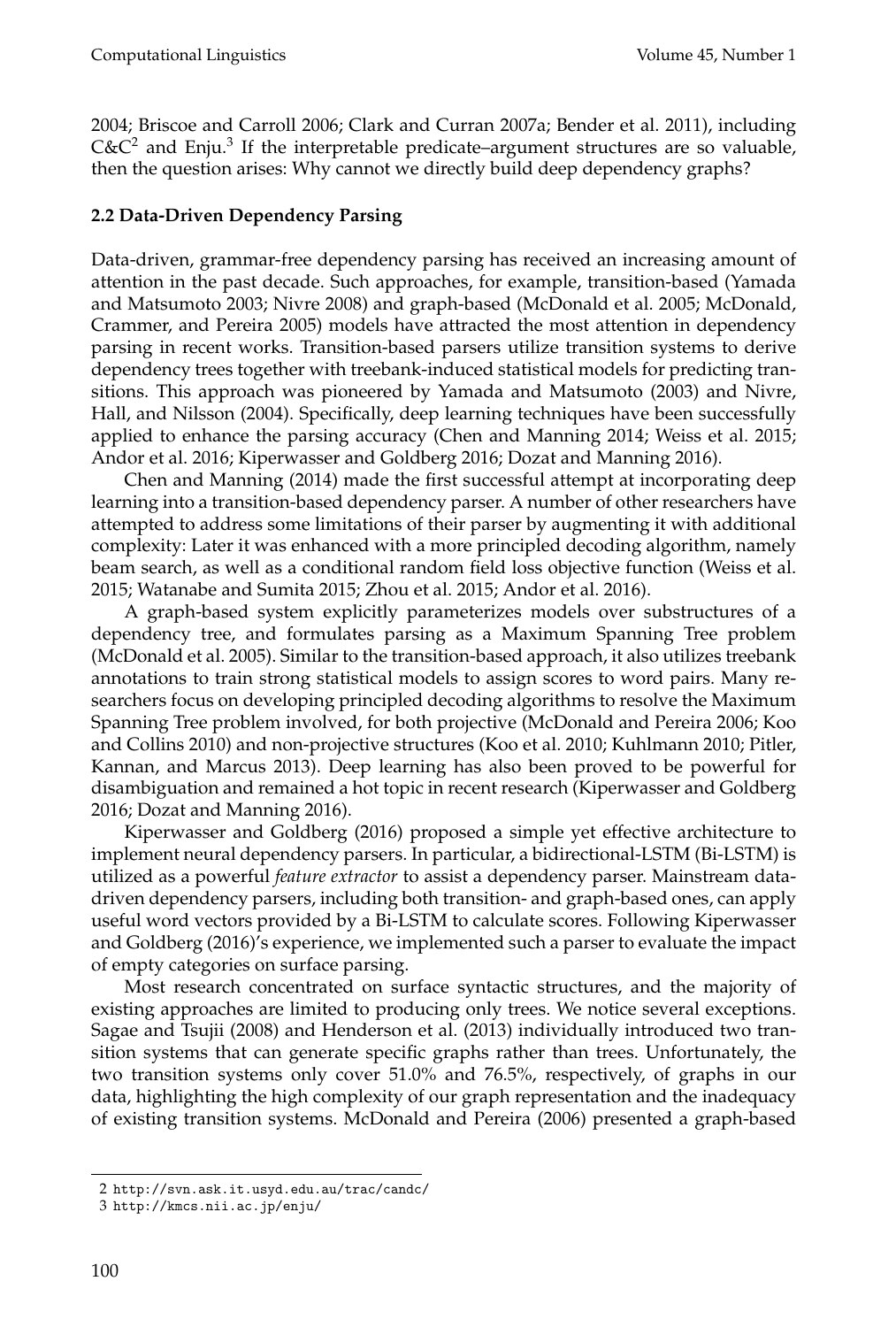parser that can generate dependency graphs in which a word may depend on multiple heads. Encouraged by their work, we study new data-driven models to build deep dependency structures for Mandarin Chinese.

## **2.3 Initial Research on Chinese Deep Linguistic Processing**

In the last few years, study on deep linguistic processing for Chinese has been initialized. Treebank annotation for individual formalisms is prohibitively expensive. To quickly construct deep annotations, corpus-driven grammar engineering has been developed. Phrase structure trees in CTB have been semi-automatically converted to deep derivations in the CCG [\(Tse and Curran 2010\)](#page-0-0), LFG [\(Guo, van Genabith, and Wang](#page-0-0) [2007\)](#page-0-0), and HPSG [\(Yu et al. 2010\)](#page-0-0) formalisms. To semi-automatically extract a largescale HPSG grammar, [Yu et al. \(2010\)](#page-0-0) defined a skeleton, including the structure of sign, grammatical principles, and schemata, based on which, the CTB trees are converted into HPSG-style trees. The treebank conversion under the CCG formalism is relatively easier. [Tse and Curran \(2010\)](#page-0-0) followed the method proposed for English Penn Treebank [\(Hockenmaier and Steedman 2007\)](#page-0-0) to process CTB. The main steps include (1) distinguishing head, argument, and adjunct, (2) binarizing CTB trees, and (3) redefining syntactic categories. To more robustly construct f-structure for CTB trees, [Guo,](#page-0-0) [van Genabith, and Wang \(2007\)](#page-0-0) proposed a dependency-based model, which extracts functional information from dependency trees.

With the use of converted fine-grained linguistic annotations, successful English deep parsers, such as C&C [\(Clark and Curran 2007b\)](#page-0-0) and Enju [\(Miyao and Tsujii 2008\)](#page-0-0), have been evaluated on the Chinese annotations [\(Yu et al. 2011; Tse and Curran 2012\)](#page-0-0). Although the discriminative learning architecture of both C&C and Enju parsers makes them relatively easy to be adapted to solve multilingual parsing, their performance on Chinese sentences is far from satisfactory. [Yu et al. \(2011\)](#page-0-0) and [Tse and Curran \(2012\)](#page-0-0) analyze the challenges and difficulties in Chinese deep parsing. In particular, some language-specific properties account for a large number of errors.

## **3. Representing Deep Linguistic Information Using Dependency Graphs**

In this section, we discuss the construction of the GR annotations. Basically, the annotations are automatically converted from a GB-grounded phrase structure treebank, namely CTB. Conceptually, this conversion is similar to the conversions from CTB structures to representations in deep grammar formalisms [\(Xia 2001; Guo, van Genabith, and](#page-0-0) [Wang 2007; Tse and Curran 2010; Yu et al. 2010\)](#page-0-0). However, our work is grounded in GB, which is the linguistic basis of the construction of CTB. We argue that this theoretical choice makes the conversion process more compatible with the original annotations and therefore more accurate. We use directed graphs to explicitly encode bilexical dependencies involved in coordination, raising/control constructions, extraction, topicalization, and many other complicated phenomena. Figure [2](#page-7-0) shows the original CTB annotation of the sentence in Figure [1.](#page-2-0)

## **3.1 Linguistic Basis**

GRs are encoded in different ways in different languages and languages may employ mixed or multiple strategies for grammatical function encoding. In some languages, for example, Turkish, grammatical function is encoded by means of morphological marking, and there may be no uniform position where a particular grammatical function must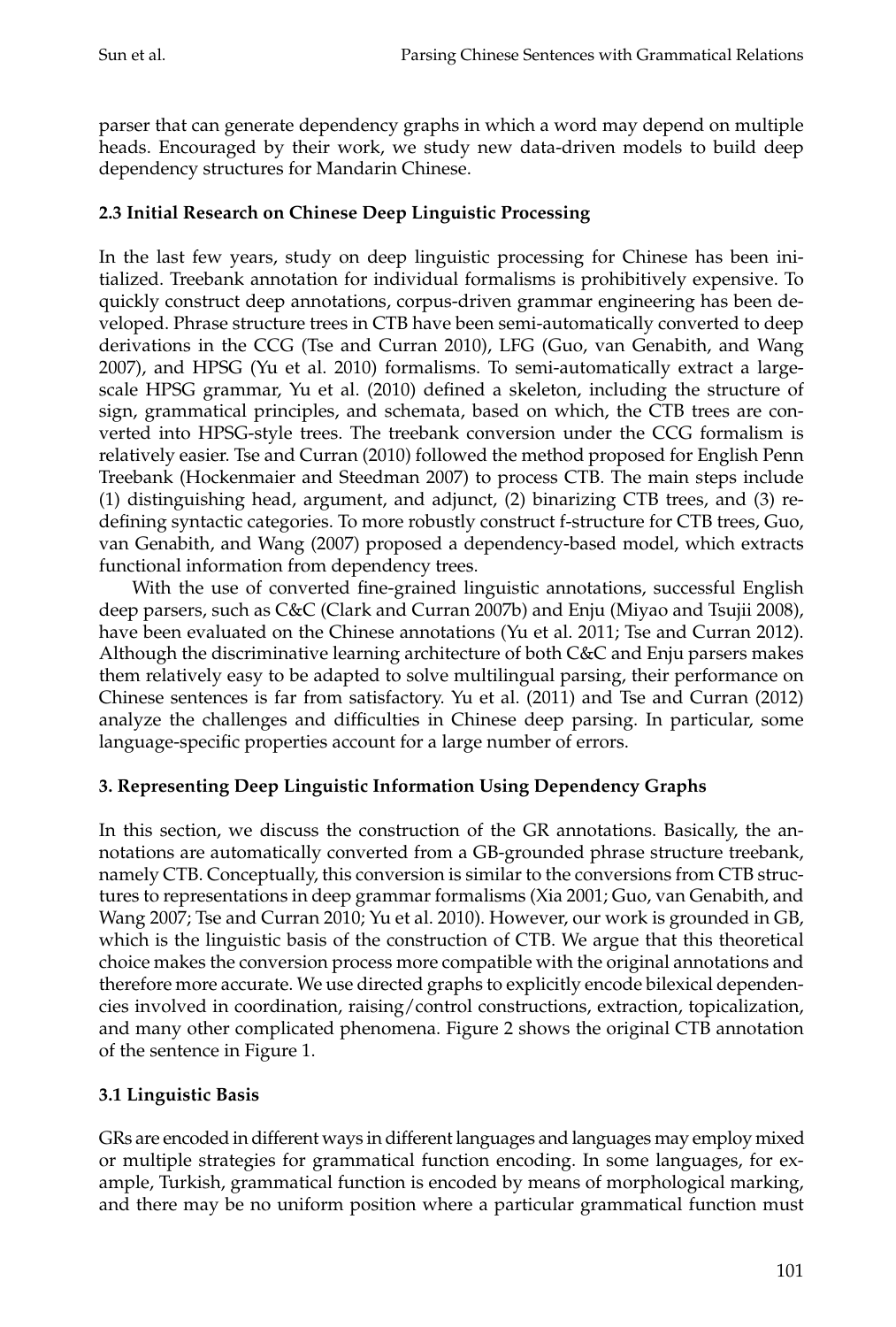

<span id="page-7-0"></span>

appear. In highly *configurational* languages, for example, Chinese, however, the grammatical function of a phrase is heavily determined by its constituent structure position. Dominant Chomskyan theories, including GB, have defined GRs as configurations at phrase structures. Following this principle, CTB groups words into constituents through the use of a limited set of fundamental grammatical functions. For example, one bracket represents only one grammatical relation in CTB, providing phrase structure annotations with specifications of particular grammatical functions. Transformational grammar utilizes empty categories to represent long-distance dependencies. In CTB, traces are provided by relating displaced linguistic material to where it should be interpreted semantically. By exploiting configurational information, traces, and functional tag annotations, GR information can hopefully be derived from CTB trees with high accuracy.

## **3.2 The Extraction Algorithm**

Our treebank conversion algorithm borrows key insights from LFG. LFG posits two levels of representation: c(onstituent)-structure and f(unctional)-structure minimally. C-structure is represented by phrase structure trees, and captures surface syntactic configurations such as word order, whereas f-structure encodes grammatical functions. It is easy to extract a dependency backbone that approximates basic predicate– argument–adjunct structures from f-structures. The construction of the widely used PARC DepBank [\(King et al. 2003\)](#page-0-0) is a good example.

LFG relates c-structure and f-structure through f-structure annotations, which compositionally map every constituent to a corresponding f-structure. Borrowing this key idea, we translate CTB trees to dependency graphs by first augmenting each constituency with f-structure annotations, then propagating the head words of the head or conjunct daughter(s) upwards to their parents, and finally creating a dependency graph. The details are presented step-by-step as follows:

*3.2.1 Tapping Implicit Information.* A systematic study to tap the implicit functional information of CTB has been introduced by [Xue \(2007\)](#page-0-0). This gives us a very good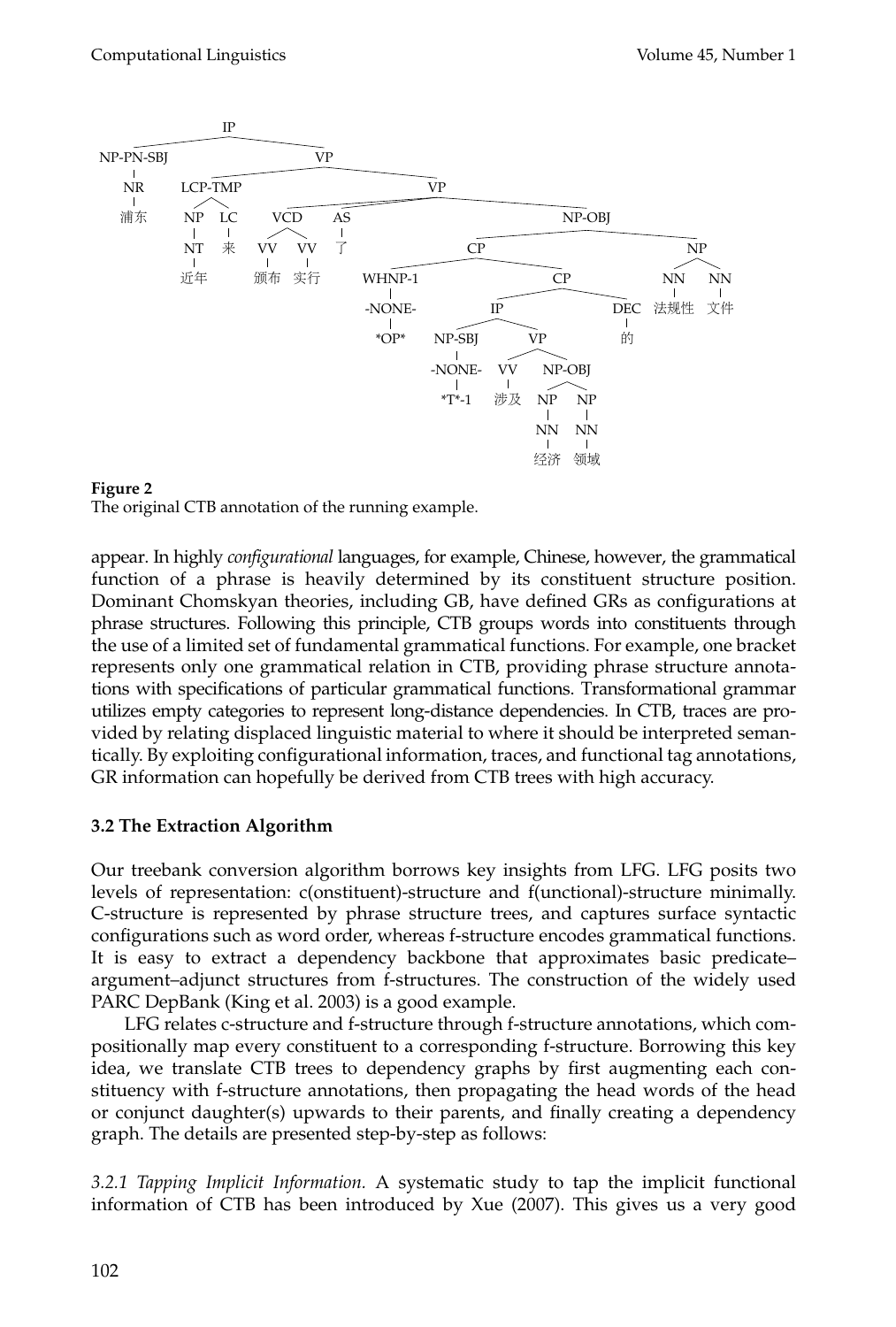



<span id="page-8-0"></span>The original CTB annotation augmented with LFG-like functional annotations of the running example.

start to extract GRs. We slightly modify their method to enrich a CTB tree with f-structure annotations: Each node in a resulting tree is annotated with one and only one corresponding equation (see Figure [3](#page-8-0) for an example). Comparing the original and enriched annotations, we can see that the functionality of this step is to explicitly represent and regulate grammatical functions $^4$  $^4$  for every constituent. We enrich the CTB trees with function information by using the conversion tool<sup>[5](#page-8-2)</sup> that generated the Chinese data sets for the CoNLL 2009 Shared Task on multilingual dependency parsing and semantic role labeling.

*3.2.2 Beyond CTB Annotations: Tracing More.* Natural languages do not always interpret linguistic materials locally. In order to obtain accurate and complete GR, predicate– argument, or logical form representations, a hallmark of deep grammars is that they usually involve a non-local dependency resolution mechanism. CTB trees utilize empty categories and co-indexed materials to represent long-distance dependencies. An empty category is a nominal element that does not have any phonological content and is therefore unpronounced. There are two main types of empty categories: null pronounce and trace, and each type can be further classified into different subcategories. Two kinds of anaphoric empty categories, that is, big PRO and trace, are annotated in CTB. Theoretically speaking, only trace is generated as the result of *movement* and therefore annotated with antecedents in CTB. We carefully checked the annotation and found that considerable amounts of antecedents are not labeled, and hence a large sum of important non-local information is missing. In addition, because the big PRO is also

<span id="page-8-1"></span><sup>4</sup> See the Appendix for the list of major grammatical functions defined by our algorithm.

<span id="page-8-2"></span><sup>5</sup> <www.cs.brandeis.edu/~clp/ctb/ctb.html>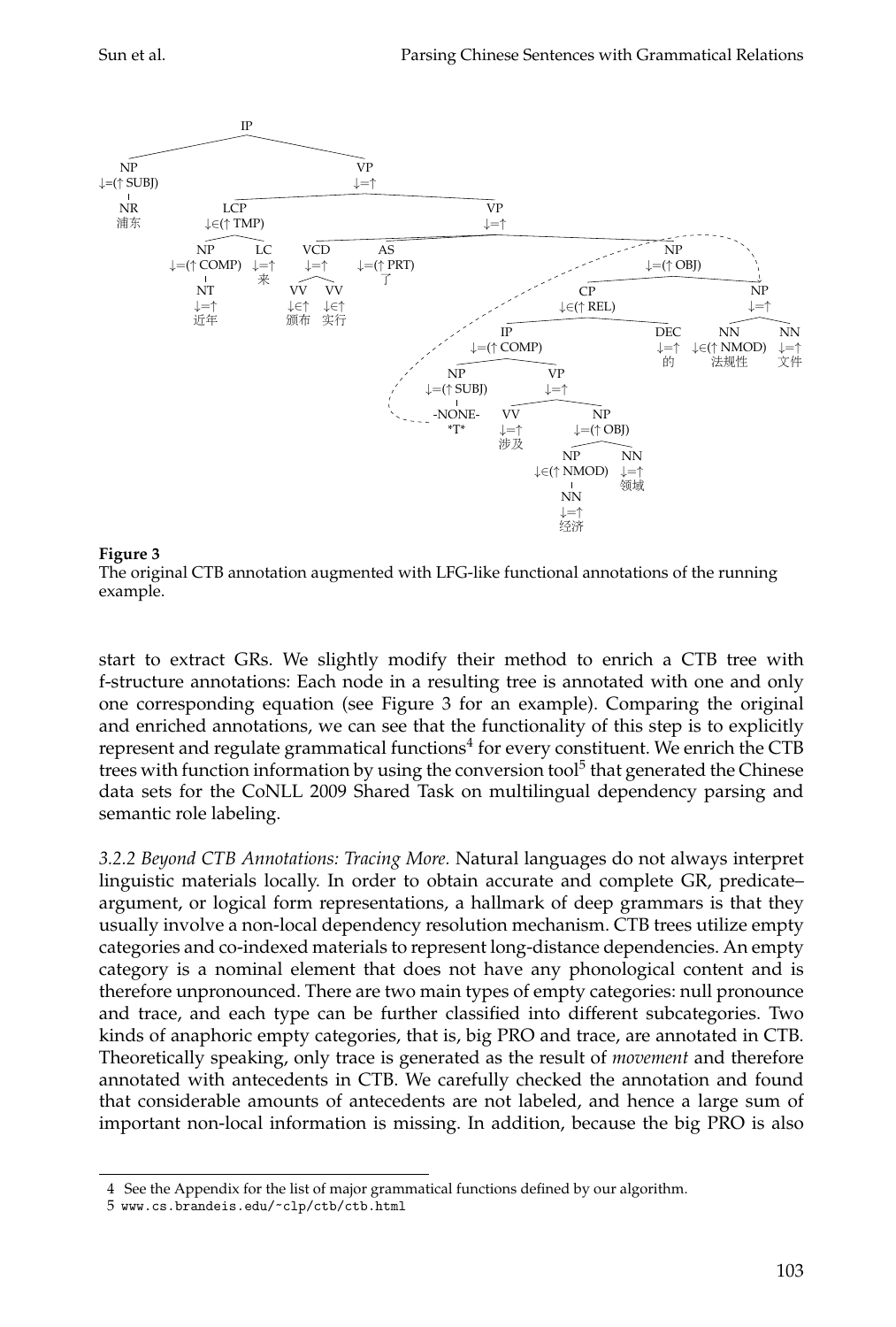anaphoric, it is possible to find co-indexed components sometimes. Such non-local information is also valuable in marking the dependency relation.

Beyond CTB annotations, we introduce a number of phrase structure patterns to extract more non-local dependencies. The method heavily leverages linguistic rules to exploit structural information. We take into account both theoretical assumptions and analyzing practices to enrich co-indexation information according to phrase structure patterns. In particular, we try to link an anaphoric empty category *e* with its c-commonders if no non-empty antecedent has already been co-indexed with *e*. Because the CTB is influenced deeply by the X-bar syntax, which highly regulates constituent analysis, the number of linguistic rules we have is quite modest. For the development of conversion rules, we used the first 9 files of CTB, which contain about 100 sentences. Readers can refer to the well-documented Perl script for details (see Figure [3](#page-8-0) for an example). The noun phrase "法规性文件/regulatory documents" is related to the trace "\*T\*." This co-indexation is not labeled in the original annotation.

*3.2.3 Passing Head Words and Linking Empty Categories.* Based on an enriched tree, our algorithm propagates the head word of the head daughter upwards to their parents, linking co-indexed units, and finally creating a GR graph. The partial result after head word passing of the running example is shown in Figure [4.](#page-9-0) There are two differences in the head word passing between our GR extraction and a "normal" dependency tree extraction. First, the GR extraction procedure may pass multiple head words to their parent, especially in a coordination construction. Secondly, long-distance dependencies are created by linking empty categories and their co-indexed phrases.

The coding of long-distance dependency relations is particularly important for processing grammatical relations in Chinese. Compared to English, Chinese allows more flexibility in word order and a wider range of "gap-and-filler" relations. Among the common long-distance dependencies such as co-referential indexing, cleft-focus, prepositional phrase, and coordination, relativization in Chinese is of particular interest. Chinese relativization is structurally head-final, with the relative clause, marked by *de* 的 (the grammatical marker of nominal modifier), occurring before the head noun. The head noun may hold any kind of semantic relation with the proceeding relative



#### **Figure 4**

<span id="page-9-0"></span>An example of lexicalized tree after head word upward passing. Only partial result is shown. The long-distance dependency between "涉及/involve" and "文件/document" is created through copying the dependent to a coindexed anaphoric empty category position.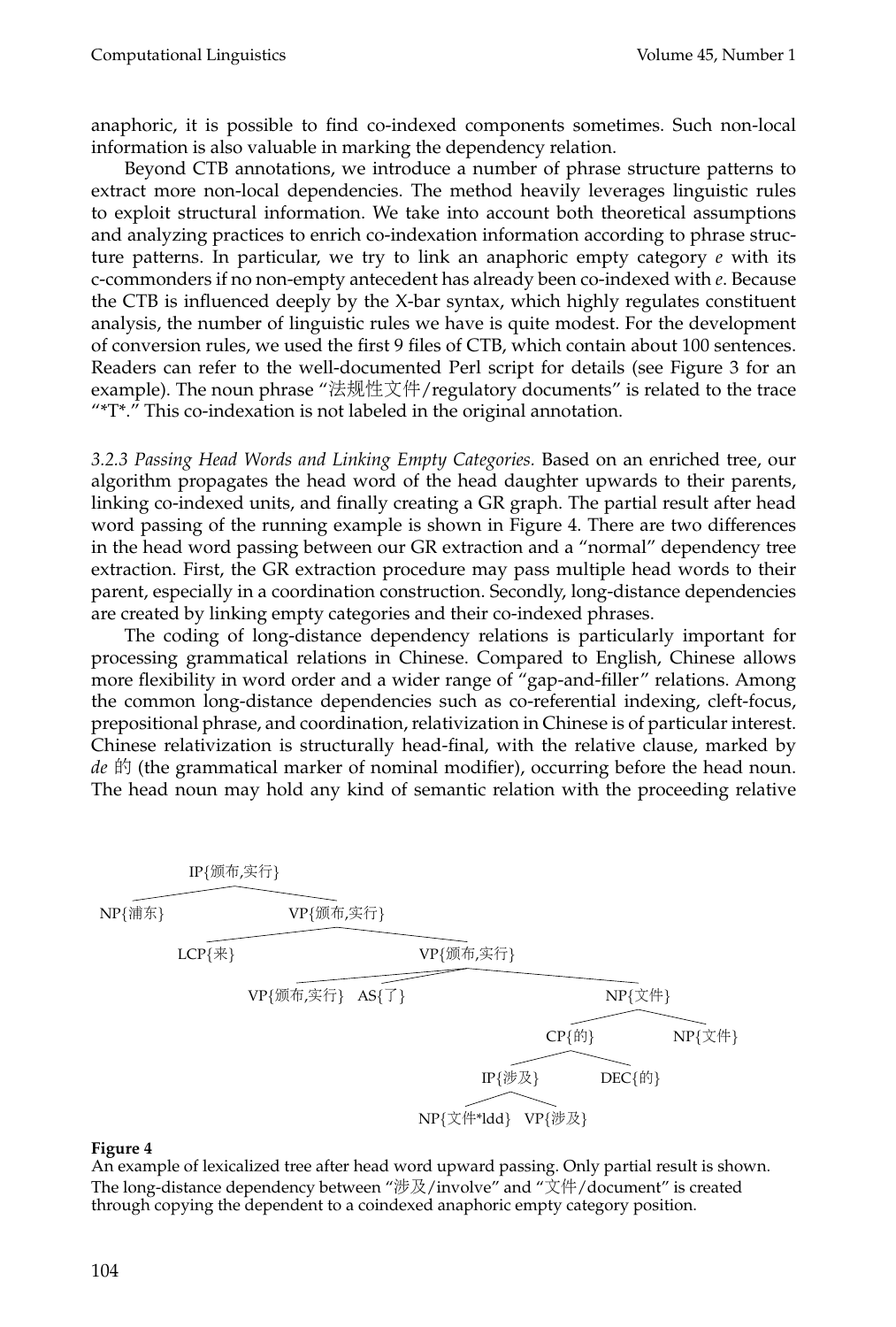<span id="page-10-0"></span>

| Table 1   | Manual evaluation of 209 sentences. |       |                |  |
|-----------|-------------------------------------|-------|----------------|--|
|           | Precision Recall                    |       | $\mathbf{F}_1$ |  |
| Unlabeled | 99.48                               | 99.17 | 99.32          |  |
| Labeled   | 99.17                               | 98.87 | 99.02          |  |

clause. In other words, Chinese relative structure will have the "gap" occurring before the "filler" and there is little restriction on the semantic roles of the relativized head noun. Chinese-specific structural peculiarities may give rise to unexpected difficulties in sentence processing. Applying an augmented version of dependency notations, our system is able to handle such complicated issues in processing Chinese sentences.

## **3.3 Manual Evaluation**

To have a precise understanding of whether our extraction algorithm works well, we have selected 20 files that contain 209 sentences in total for manual evaluation. Linguistic experts carefully examine the corresponding GR graphs derived by our extraction algorithm and correct all errors. In other words, a *gold-standard* GR annotation set is created. The measure for comparing two dependency graphs is precision/recall of GR tokens, which are defined as  $\langle w_h, w_d, l \rangle$  tuples, where  $w_h$  is the head,  $w_d$  is the dependent, and  $l$  is the relation. Labeled precision/recall  $(LP/LR)$  is the ratio of tuples correctly identified by the automatic generator, while unlabeled precision/recall  $(UP/UR)$  is the ratio regardless of *l*. F-score is a harmonic mean of precision and recall. These measures correspond to attachment scores (LAS/UAS) in dependency tree parsing. To evaluate our GR parsing models that will be introduced later, we also report these metrics.

The overall performance is summarized in Table [1.](#page-10-0) We can see that the automatic GR extraction achieves relatively high performance. There are two sources of errors in treebank conversion: (1) inadequate conversion rules and (2) wrong or inconsistent original annotations. During the creation of the gold-standard corpus, we find that rule-based errors are mainly caused by complicated unbounded dependencies and the lack of internal structure for some phrases. Such problems are very hard to solve through rules only, if even possible, since original annotations do not provide sufficient information. The latter problem is more scattered and unpredictable, which requires manual correction.

## **3.4 Comparing to the De Facto LFG Analysis**

Our extraction algorithm integrates the key idea underlying LFG and the practice of corpus annotation of CTB. Therefore, the structures obtained are highly comparable to [Dalrymple \(2001\)](#page-0-0)'s de facto LFG analysis. Take the running sentence in Figure [1,](#page-2-0) for example. LFG separates syntactic analysis into two parallel structures: c-structure and f-structure. The c-structure provides basic analysis of the constituent structure. A *standard* c-structure for the running example is shown in Figure [5](#page-11-0) and this analysis can be compared to the result—as shown in Figure [3—](#page-8-0)of the second step of our extraction algorithm. A number of functional schemata are introduced to augment the phrase structure analysis. By instantiating these schemata, we are able to generate the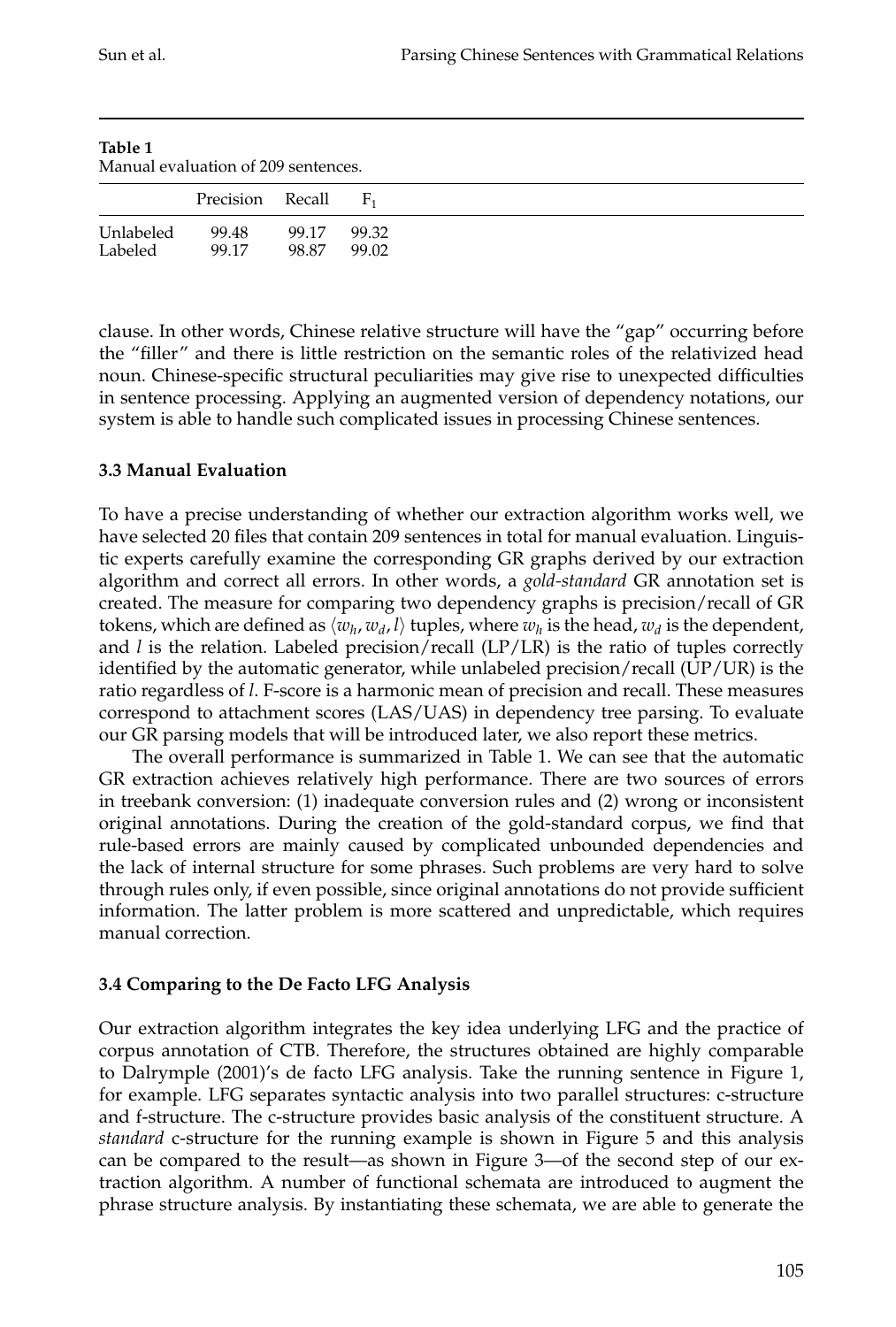

<span id="page-11-0"></span>A de facto c-structure of the running example. The c-structure is augmented by a number of functional schemata.

corresponding functional description. Finally, we solve the simultaneous equations of these functional descriptions and then construct the minimal f-structure that satisfies them. Figure [6](#page-12-0) shows the f-structure of the running sentence. According to the linguistic assumptions under LFG, this f-structure is more linguistically universal and has a tighter relationship with semantics.

Comparing the two trees in Figures [3](#page-8-0) and [5,](#page-11-0) we can see that most functional schemata are similar. There are two minor differences between the LFG and our GR analysis.

- 1. LFG utilizes functional schemata that are assigned to phrase structures rather than empty categories to analyze a number of complex linguistic phenomena. Therefore, in the standard LFG c-structure tree, there is no "-NONE- \*T\*"-style terminals. Instead, specific constructions or function words take the responsibility. Our corpus is based on the original annotations of CTB, which is based on the GB theory. As a result, our grammatical function-augmented trees include unpronounced nodes, and there are not many functional schemata associated with constructions or function words.
- 2. The labels that indicate GRs, e.g. subject, objects, adjuncts, are slightly different. This is also due to the annotation practice of CTB. The labels in Figure [3](#page-8-0) are designed to maximally reflect implicit functional information of the CTB annotations. Nevertheless, the two labeling systems are highly comparable. For example, the "TMP" label in Figure [3](#page-8-0) corresponds to the "ADJ" label in Figure [5](#page-11-0) because in most cases a temporal expression is taken as an adjunct.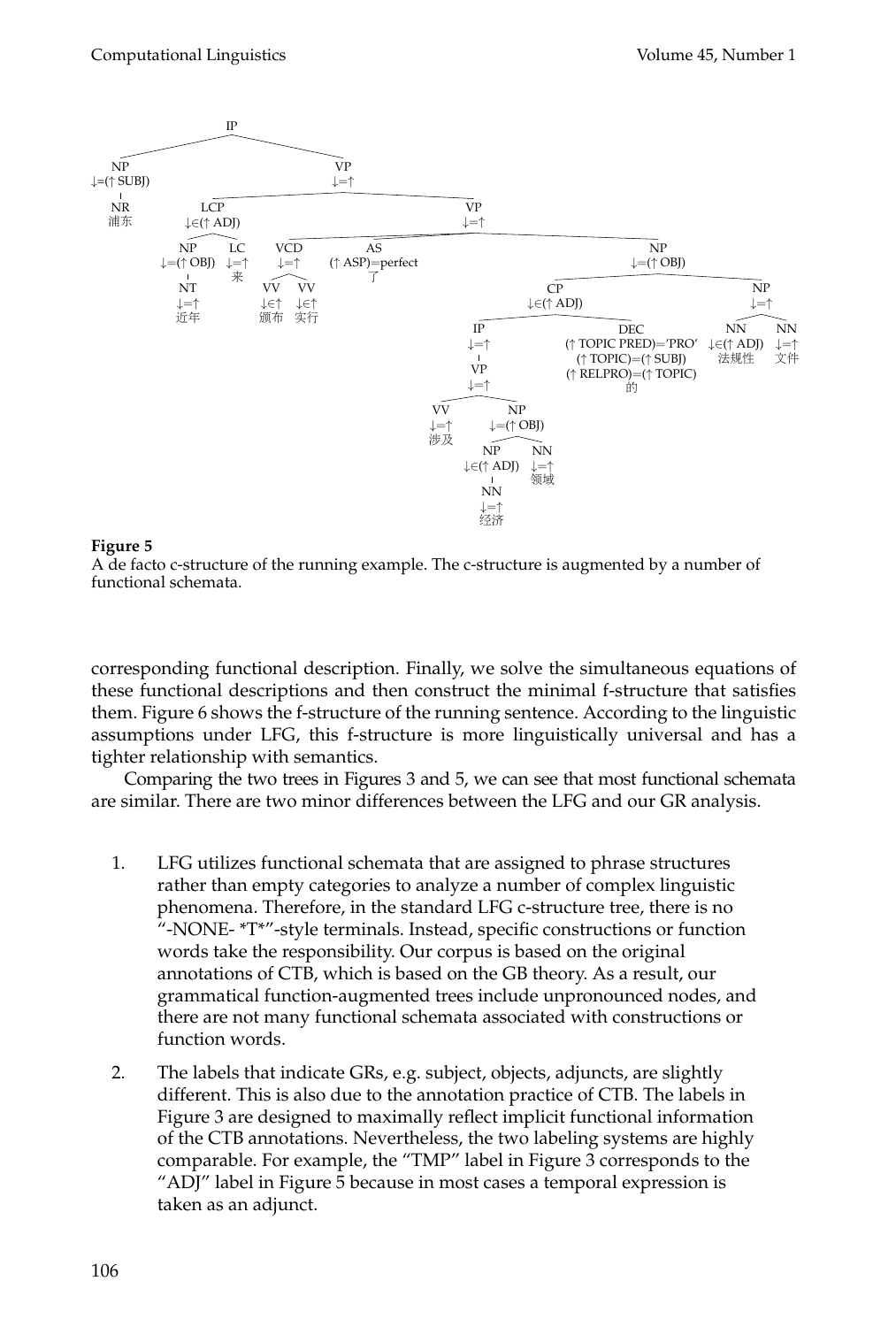

<span id="page-12-0"></span>A de facto f-structure of the running example.

Some annotations may be different due to theoretical considerations. Take relative clause for example. The analysis in Figures [5](#page-11-0) and [6](#page-12-0) is based on the solution provided by [Dalrymple \(2001\)](#page-0-0) and [Bresnan \(2001\)](#page-0-0). The predicate–argument relation between "涉及/involve" and "文件/document" is not included because LFG treats this as an anaphoric problem. However, we argue that this relation is triggered by the function word *de* "的" as a marker of modification and is therefore put into our GR graph. Another motivation of this design is to let our GR graph represent more semantic information. We will continue to discuss this topic in the next subsection.

## **3.5 Comparing to Other Dependency Representations**

In this section, we consider the differences between our GR representation and other popular dependency-based syntactic and semantic analyses. Figure [7](#page-13-0) visualizes four types of cross-representation annotations assigned to the sentence in Figure [1:](#page-2-0)

- 1. our GR graph,
- 2. the CTB-dependency tree,
- 3. the Universal Dependency, and
- 4. PropBank-style Semantic Role Labeling.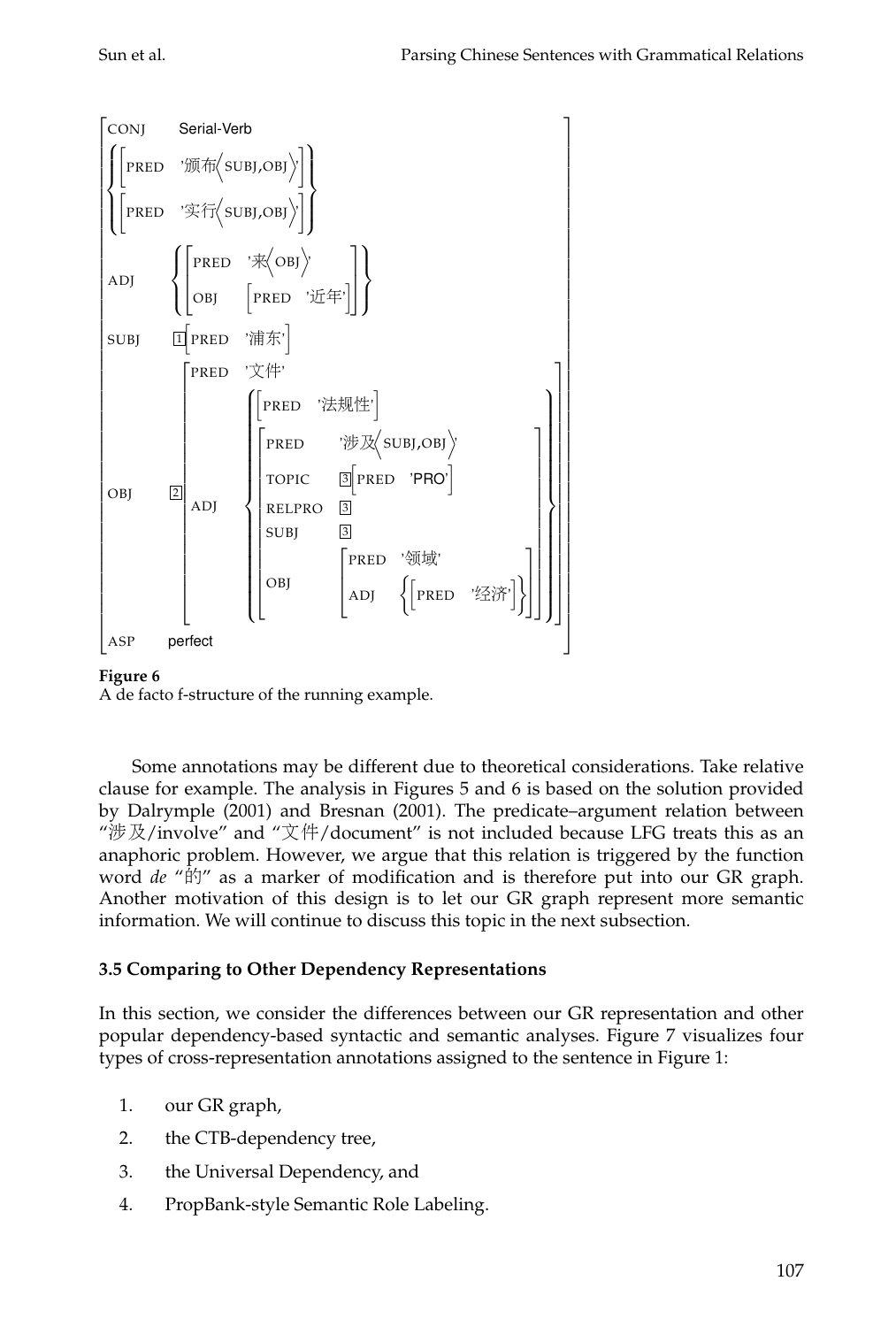Two of the dependency representations are based on tree structures that are representative of Chinese Language Processing. Both are converted from CTB by applying heuristic rules. The CTB-dependency tree is the result of transformation introduced by [Xue \(2007\)](#page-0-0), with a constituency-to-dependency transformation algorithm that explores the implicit functional information of CTB. This dependency corpus is used by the



#### **Figure 7**

<span id="page-13-0"></span>Dependency representations in (a) our GR graph, (b) CTB-dependency, (c) Universal Dependency, and (d) PropBank-style semantic roles.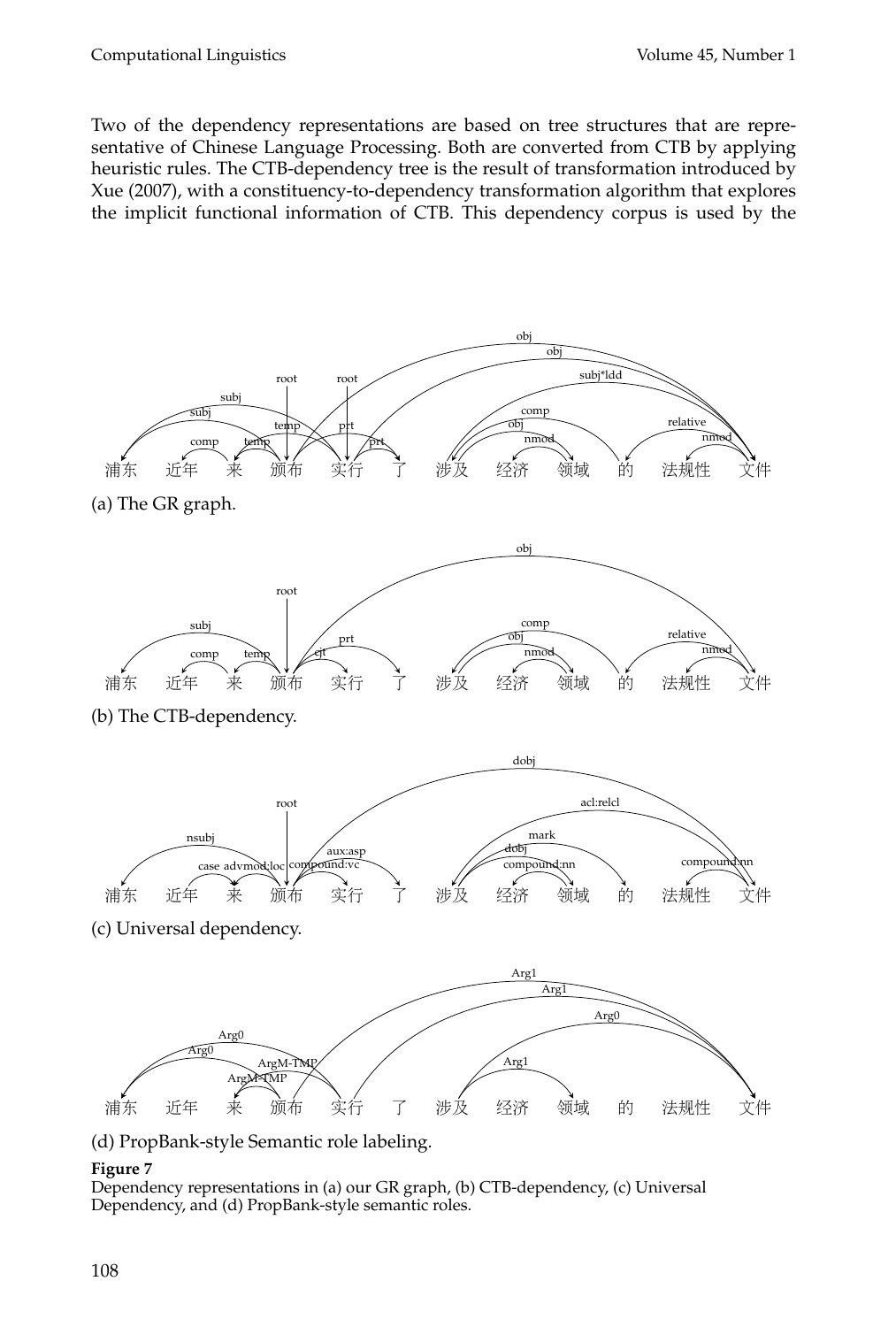CoNLL 2009 shared task. Because this transformation algorithm is proposed by the developer and maintainer, we call it CTB-dependency. The Universal Dependency<sup>[6](#page-14-0)</sup> corpus for Chinese is also based on CTB but with different constituency-to-dependency transformation rules. Both the language- and treebank-specific properties and comparability to resources of other languages are considered. The last representation is motivated by semantic processing and the dependencies reflect basic predicate–argument structures of verbs. The annotations are from Chinese PropBank [\(Xue and Palmer 2009\)](#page-0-0), a sister resource to CTB. The head words are verbs or their normalizations, while the dependent words take semantic roles pertaining to the related verbs.

It can be clearly seen that compared to the tree-shaped dependency analysis, our GR representation represents much more syntactic information though more general graphs. In addition, the syntactic information of our analysis is more transparent with respect to (compositional) semantics. This property is highlighted by the structural parallelity between our GR graphs and the semantic role labeling results.

- Take, for example, the serial verb construction, a special type of coordination (颁布实行<sup>了</sup> "issued-practiced"). According to the properties of distributive features, the shared subject, object, and aspect marker hold the same grammatical relations regarding both *conjuncts*. Limited by the single-head constraint, a dependency tree cannot represent all of these dependencies in an explicit way.
- Take the relative clause construction for another example (涉及经济领域<sup>的</sup> 法规性文件 "the regulatory document that involves economic field"). There is a long-distance predicate–argument dependency between "涉 及/involve" and "文件/document." The addition of this dependency to a tree will bring in a cycle for the CTB-dependency analysis. The Universal Dependency analysis includes this dependency, because its annotations are driven by not only syntax but also semantics. Nevertheless, the related label lacks the information that a subject is displaced.

## **3.6 A Quantitative Analysis**

In the previous two subsections, we presented a phenomenon-by-phenomenon comparison to show the similarity and dissimilarity between our GR analysis and other syntactic/semantic analyses, for example, Universal Dependency, Semantic Role Labeling, and LFG's f-structure. In this subsection, we present a quantitative analysis based on overall statistics of the derived dependency corpus and a quantitative comparison with the CTB-dependency corpus. Table [2](#page-15-0) shows how many dependencies are shared by both representations. The majority of grammatical relations involve local dependencies, and therefore the intersection of both representations are quite large. Nevertheless, a considerable number of dependencies of the GR representation do not appear in the tree representations. In principle, the GR representation removes semantically irrelevant dependencies, and thus it contains fewer arcs. Figure [8](#page-15-1) summarizes the distribution of governable and non-governable GRs with respect to the tree and graph corpora.

<span id="page-14-0"></span><sup>6</sup> <http://universaldependencies.org>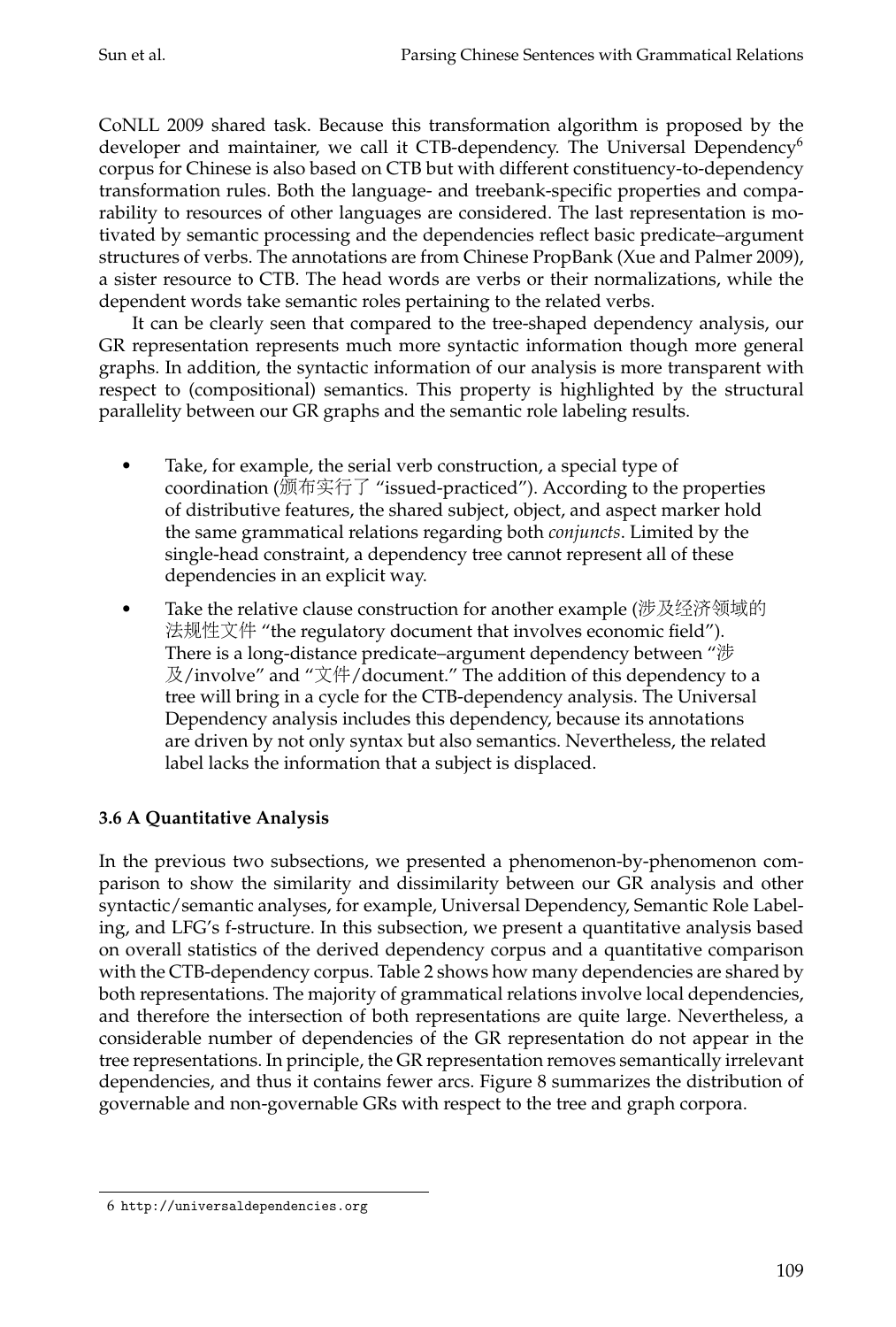<span id="page-15-0"></span>The distribution of the unlabeled dependencies. The "Tree" and "Graph" rows indicate how many dependencies, that is, arcs, in total are included by the CTB-dependency and our graph representations. Sentences are selected from CTB 6.0 and have been used by the CoNLL 2009 shared task. "Graph∩Tree" means the dependencies in common; "Graph–Tree" means the dependencies that appear in the GR graphs but not the CTB-dependency trees; "Tree–Graph" means the dependencies that appear in the CTB-dependency trees but not the GR graphs.

|                    | #Arc    |  |
|--------------------|---------|--|
| Tree               | 731,833 |  |
| Graph              | 669,910 |  |
| Graph∩Tree 554,240 |         |  |
| Graph-Tree 115,670 |         |  |
| Tree-Graph 177,593 |         |  |



#### **Figure 8**

<span id="page-15-1"></span>The distribution of the dependency relations.

## **4. Graph-Based Parsing via Graph Merging**

#### **4.1 The Proposal**

The key proposal of this work is to construct a complex structure via constructing simple partial structures. Each partial structure is *simple* in the sense that it allows efficient construction. To construct each partial structure, we can employ mature parsing techniques. To obtain the final target output, it requires the total of all partial structures as they enable the whole target structure to be produced. This article aims to exemplify the above idea by designing a new parser for obtaining GR graphs. Take the GR graph in Figure [1](#page-2-0) for example. It can be decomposed into two tree-like subgraphs, as shown in Figure [9.](#page-16-0) If we can parse the sentence into subgraphs and combine them in a principled way, we are able to obtain the original GR graph.

Under this premise, we need to develop a principled method to decompose a complex structure into simple structures, which allows us to generate data to train simple solvers. We also need to develop a principled method to integrate partial structures,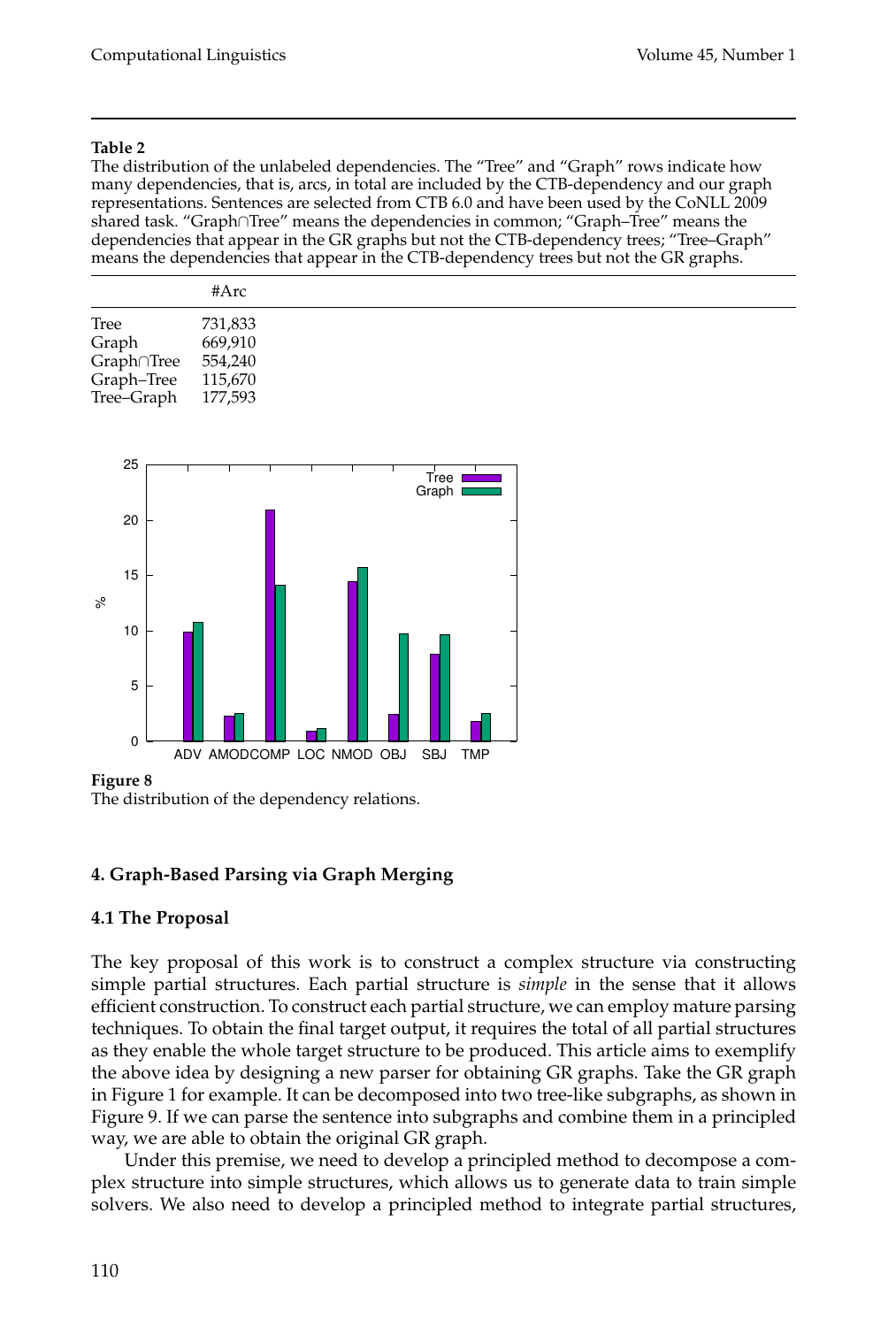

<span id="page-16-0"></span>A graph decomposition for the GR graph in Figure [1.](#page-2-0) The two subgraphs are shown on two sides of the sentence, respectively. The subgraph on the upper side of the sentence is exactly a well-formed tree, while the one on the lower side is slightly different. The edge from the word "文件/document" to "涉及/involve" is tagged "[inverse]" to indicate that the direction of the edge in the subgraph is in fact opposite to that in the original graph.

which allows us to produce coherent structures as outputs. The techniques we developed to solve the two problems are demonstrated in the following sections.

#### **4.2 Decomposing GR Graphs**

4.2.1 *Graph Decomposition as Optimization. Given a sentence*  $s = w_0w_1w_2\cdots w_n$  *of length n* (where  $w_0$  denotes the virtual root), a vector *y* of length  $n(n + 1)$  is used to denote a graph on the sentence. Indices *i* and *j* are then assigned to index the elements in the vector,  $\mathbf{y}(i, j) \in \{0, 1\}$ , denoting whether there is an arc from  $w_i$  to  $w_j$   $(0 \le i \le n$ ,  $1 \leq j \leq n$ ).

Given a graph *y*, there may be *m* subgraphs *y*<sup>1</sup> , . . . , *ym*, each of which belongs to a specific class of graphs  $G_k$  ( $k = 1, 2, \cdots, m$ ). Each class should allow efficient construction. For example, we may need a subgraph to be a tree or a non-crossing dependency graph. The combination of all *y<sup>k</sup>* gives enough information to construct *y*. Furthermore, the graph decomposition procedure is utilized to generate training data for building submodels. Therefore*,* we hope each subgraph  $\boldsymbol{y}_k$  is informative enough to train a good scoring model. To do so, for each  $\boldsymbol{y}_k$ , we define a score function  $s_k$  that indicates the "goodness" of  $\pmb{y}_k$ . Integrating all ideas, we can formalize graph decomposition as an optimization problem,

max. 
$$
\sum_k s_k(\mathbf{y}_k)
$$
  
s.t.  $\mathbf{y}_i$  belongs to  $\mathcal{G}_i$   
 $\sum_k \mathbf{y}_k(i,j) \geq \mathbf{y}(i,j), \forall i,j$ 

The last condition in this optimization problem ensures that all edges in *y* appear at least in one subgraph.

For a specific graph decomposition task, we should define good score functions  $s_k$ and graph classes G*<sup>k</sup>* , according to key properties of the target structure *y*.

*4.2.2 Decomposing GR Graphs into Tree-Like Subgraphs.* One key property of GR graphs is their reachability: Every node is either reachable from a unique root or is, by itself,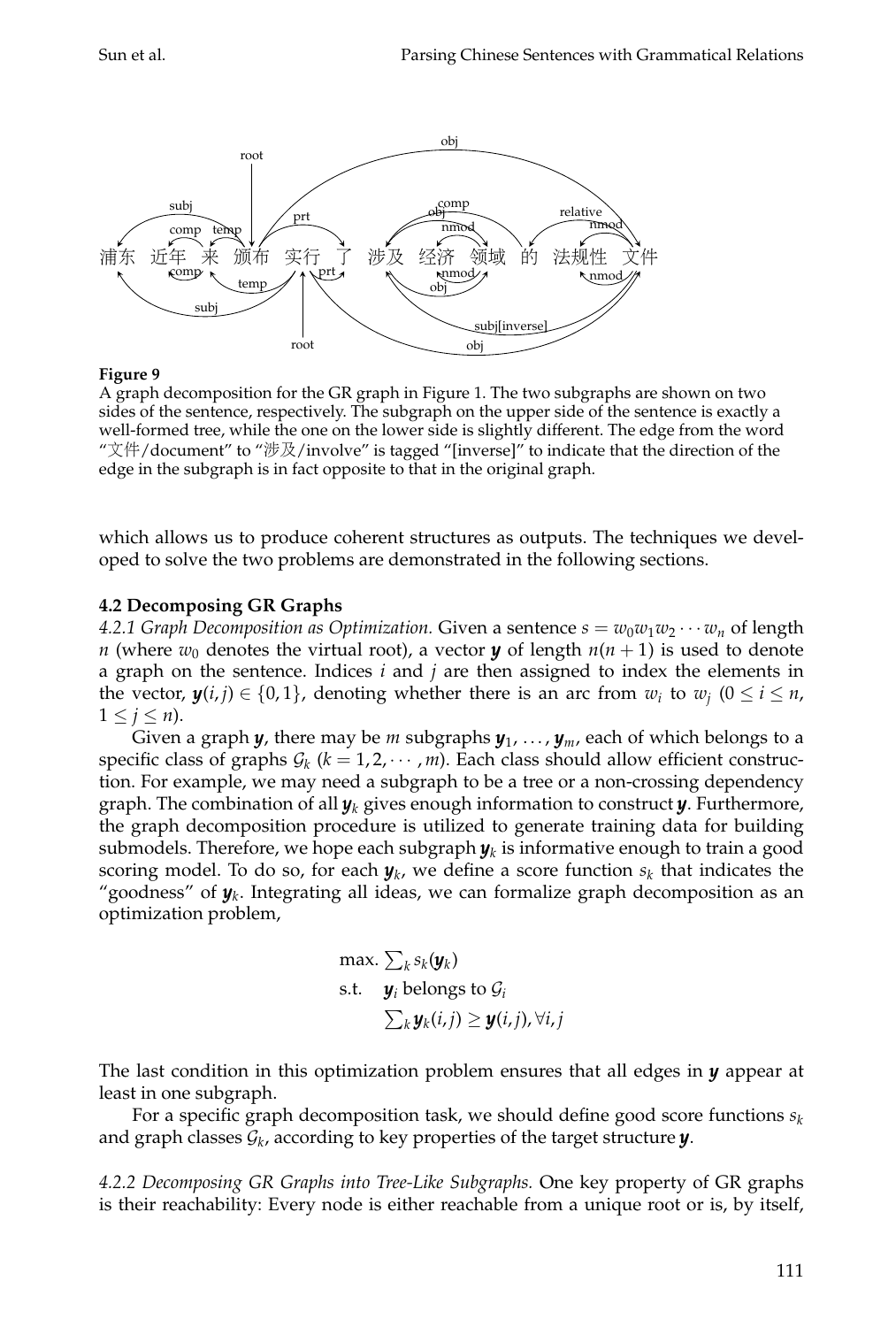an independent connected component. This property allows a GR graph to be decomposable into a limited number of *tree-like* subgraphs. By tree-like, we mean that if we treat a graph on a sentence as undirected, it is either a tree, or a subgraph of some tree on the sentence. The advantage of tree-like subgraphs is that they can be effectively built by adapting data-driven tree parsing techniques. Take the sentence in Figure [1,](#page-2-0) for example. For every word, there is at least one path linking the virtual root and the target word. Furthermore, we can decompose the graph into two tree-like subgraphs, as shown in Figure [9.](#page-16-0) In such decomposition, one subgraph is exactly a tree, and the other is very close to a tree.

In practice, we restrict the number of subgraphs to 3. The reasoning is that we use one tree to capture long distance information and the other two to capture coordination information.[7](#page-17-0) In other words, we decompose each given graph *y* into three tree-like subgraphs  $g_1,g_2$ , and  $g_3$  for each subgraph to carry important information of the graph as well as cover all edges in *y*. The optimization problem can be written as

max. 
$$
s_1(\mathbf{g}_1) + s_2(\mathbf{g}_2) + s_3(\mathbf{g}_3)
$$
  
s.t.  $\mathbf{g}_1, \mathbf{g}_2, \mathbf{g}_3$  are tree-like  
 $\mathbf{g}_1(i,j) + \mathbf{g}_2(i,j) + \mathbf{g}_3(i,j) \geq \mathbf{y}(i,j), \forall i, j$ 

*Scoring a Subgraph.* We score a subgraph in a first order *arc-factored* way, which first scores the edges separately and then adds up the scores. Formally, the score function is  $s_k(g) = \sum \omega_k(i,j)g_k(i,j)$  ( $k = 1,2,3$ ) where  $\omega_k(i,j)$  is the score of the edge from *i* to *j*. Under this score function, we can use the Maximum Spanning Tree (MST) algorithm [\(Chu and Liu 1965; Edmonds 1967; Eisner 1996\)](#page-0-0) to decode the tree-like subgraph with the highest score.

After the score function is defined, extracting a subgraph from a GR graph works in the following way: We first assign heuristic weights  $\omega_k(i,j)$   $(1 \leq i,j \leq n)$  to the potential edges between all the pairs of words, then compute a best projective tree  $g_k$  using the Eisner's Algorithm [\(Eisner 1996\)](#page-0-0):

$$
\mathbf{g}_k = \arg \max_{\mathbf{g}} s_k(\mathbf{g}) = \arg \max_{\mathbf{g}} \sum \omega_k(i,j) \mathbf{g}(i,j).
$$

*gk* is not exactly a subgraph of *y*, because there may be some edges in the tree but not in the graph. To guarantee a meaningful subgraph of the original graph, we add labels to the edges in trees to encode necessary information. We label  $\bm{g}_k(i,j)$  with the original label, if  $y(i, j) = 1$ ; with the original label appended by "∼R" if  $y(j, i) = 1$ ; with "None" else. With this labeling, we can have a function  $t2g$  to transform the extracted trees into tree-like graphs. *t*2*g*(*g<sup>k</sup>* ) is not necessarily the same as the original graph *y*, but it must be a subgraph of it.

*Three Variations of Scoring.* With different weight assignments, different trees can be extracted from a graph, obtaining different subgraphs. We devise three variations of

<span id="page-17-0"></span><sup>7</sup> In this article, we employ projective parsers. The minimal number of sub-graphs is related to the pagenumber of GR graphs. The pagenumber of 90.96% GR graphs is smaller than or equal to 2, whereas the pagenumber of 98.18% GR graphs is at most 3. That means 3 projective trees are perhaps good enough to handle Chinese sentences, but 2 projective trees are not. Due to the empirical results in Table 3, using three projective trees can handle 99.55% GR arcs. Therefore, we think three is suitable for our problem.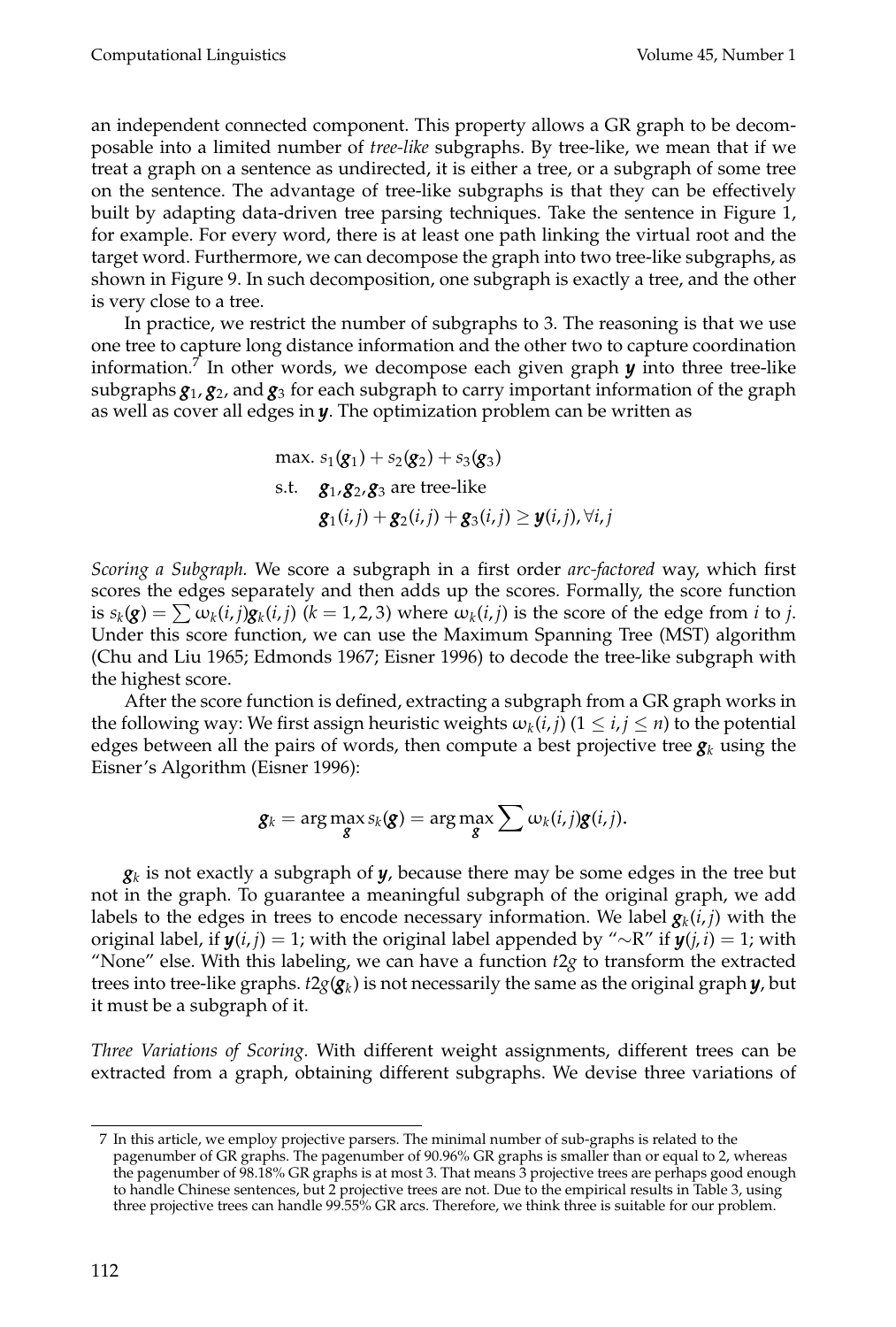weight assignment:  $\omega_1$ ,  $\omega_2$ , and  $\omega_3$ . Each of the  $\omega$ 's consists of two parts. One is shared by all, denoted by *S*, and the other is different from each other, denoted by *V*. Formally,  $\omega_k(i,j) = S(i,j) + V_k(i,j)$  ( $k = 1, 2, 3$  and  $1 \le i, j \le n$ ).

Given a graph  $y$ , *S* is defined as  $S(i,j) = S_1(i,j) + S_2(i,j) + S_3(i,j) + S_4(i,j)$ , where

$$
S_1(i,j) = \begin{cases} w_1 \text{ if } y(i,j) = 1 \text{ or } y(j,i) = 1\\ 0 \text{ else} \end{cases}
$$
 (1)

$$
S_2(i,j) = \begin{cases} w_2 \text{ if } \mathbf{y}(i,j) = 1\\ 0 \text{ else} \end{cases}
$$
 (2)

$$
S_3(i,j) = w_3(n-|i-j|)
$$
 (3)

$$
S_4(i,j) = w_4(n - l_p(i,j))
$$
\n(4)

In the definitions above,  $w_1$ ,  $w_2$ ,  $w_3$ , and  $w_4$  are coefficients, satisfying  $w_1 \gg w_2 \gg$  $w_3$ , and  $l_p$  is a function of *i* and *j*.  $l_p(i,j)$  is the length of shortest path from *i* to *j* that either *i* is a child of an ancestor of *j* or *j* is a child of an ancestor of *i*. That is to say, the paths are in the form  $i \leftarrow n_1 \leftarrow \cdots \leftarrow n_k \rightarrow j$  or  $i \leftarrow n_1 \rightarrow \cdots \rightarrow n_k \rightarrow j$ . If no such path exists, then  $l_p(i, j) = n$ . The reasoning behind the design is illustrated below.

- *S*1 indicates whether there is an edge between *i* and *j*, and it is meant for optimal effect;
- *S*2 indicates whether the edge is from *i* to *j*, and we want the edge with the correct direction more likely to be selected;
- *S*3 indicates the distance between *i* and *j*, and we like the edge with short distance because it is easier to predict;
- *S*4 indicates the length of certain types of path between *i* and *j* that reflects c-commanding relationships, and the coefficient remains to be tuned.

The score *V* is meant to capture different information from the GR graph. In GR graphs, we have an additional piece of information (as denoted as "\*ldd" in Figure [1\)](#page-2-0) for long-distance dependency edges. Moreover, we notice that conjunction is another important structure, which can be derived from the GR graph. Assume that we tag the edges relating to conjunctions with "\*cjt." The three variation scores, that is,  $V_1$ ,  $V_2$ , and *V*3 , reflect long distance and the conjunction information in different ways.

*V*<sub>1</sub>. First for edges  $\boldsymbol{y}(i, j)$  whose label is tagged with \*ldd, we assign  $V_1(i, j) = d$ .<sup>[8](#page-18-0)</sup> Whenever we come across a parent  $p$  with a set of conjunction children  $cjt_1, cjt_2, \cdots, cjt_n$ , we look for the rightmost child *gc*1*<sup>r</sup>* of the leftmost child in conjunction *cjt*<sup>1</sup> , and add *d* to each  $V_1(p,cjt_1)$  and  $V_1(cjt_1,gc_{1r})$ . The edges in conjunction to which additional  $d$ 's are added are shown in blue in Figure [10.](#page-19-0)

 $V_2$ . Different from  $V_1$ , for edges  $\boldsymbol{y}(i,j)$  whose label is tagged with \*ldd, we assign  $V_2(j, i) = d$ . Then for each conjunction structure with a parent *p* and a set of conjunction children  $cjt_1, cjt_2, \cdots, cjt_n$ , we find the leftmost child  $gc_{nl}$  of the rightmost child in

<span id="page-18-0"></span><sup>8</sup> *d* is a coefficient to be tuned on validation data.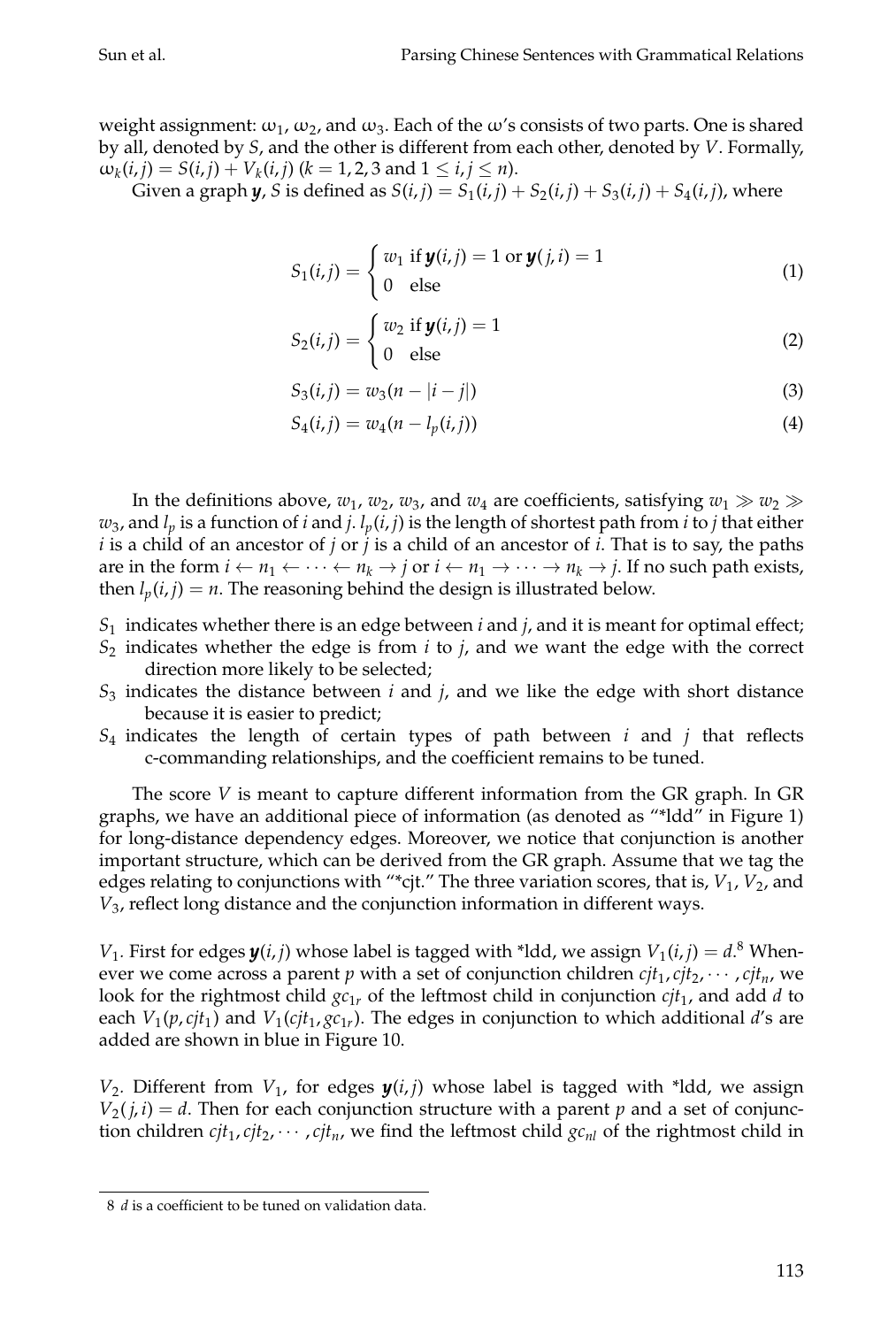

<span id="page-19-0"></span>**Figure 10** Examples to illustrate the additional weights.

conjunction  $cjt_n$ , and add *d* to each  $V_2(p,cjt_n)$  and  $V_2(cjt_n,\mathcal{gc}_{nl})$ . The concerned edges in conjunction are shown in green in Figure [10.](#page-19-0)

*V*3 *.* We do not assign *d*'s to the edges with tag \*ldd. For each conjunction with parent *p* and conjunction children  $cjt_1, cjt_2, \cdots$  ,  $cjt_n$ , we add *d* to  $V_3(p, cjt_1)$ ,  $V_3(p, cjt_2)$ ,  $\cdots$ , and *V*3 (*p*, *cjtn*).

*4.2.3 Lagrangian Relaxation with Approximation.* As soon as we identify three trees *g*<sup>1</sup> , *g*<sup>2</sup> , and  $g_3$ , there are three subgraphs  $g_1 = t2g(g_1)$ ,  $g_2 = t2g(g_2)$ , and  $g_3 = t2g(g_3)$ . As stated above, each edge in a graph *y* needs to be covered by at least one subgraph, and the goal is to maximize the sum of the edge weights of all trees. Note that the inequality in the constrained optimization problem above can be replaced by a maximization, written as

$$
\max. s_1(\mathbf{g}_1) + s_2(\mathbf{g}_2) + s_3(\mathbf{g}_3)
$$
\n
$$
\text{s.t.} \quad \mathbf{g}_1, \mathbf{g}_2, \mathbf{g}_3 \text{ are trees}
$$
\n
$$
\max\{t2g(\mathbf{g}_1)(i,j), t2g(\mathbf{g}_2)(i,j), t2g(\mathbf{g}_3)(i,j)\} = \mathbf{y}(i,j), \forall i, j
$$

where  $s_k(\mathbf{g}_k) = \sum \omega_k(i, j) \mathbf{g}_k(i, j)$ 

Let  $g_m = \max\{t2g({\bm g}_1), t2g({\bm g}_2), t2g({\bm g}_3)\}$ , and by  $\max\{{\bm g}_1, {\bm g}_2, {\bm g}_3\}$  we mean to take the maximum of three vectors pointwisely. The Lagrangian of the problem is

$$
\mathcal{L}(\mathbf{g}_1,\mathbf{g}_2,\mathbf{g}_3;u)=s_1(\mathbf{g}_1)+s_2(\mathbf{g}_2)+s_3(\mathbf{g}_3)+u^\top(\mathbf{g}_m-\mathbf{y})
$$

where *u* is the Lagrangian multiplier.

Then the dual is

$$
\mathcal{L}(u) = \max_{\mathbf{g}_1, \mathbf{g}_2, \mathbf{g}_3} \mathcal{L}(\mathbf{g}_1, \mathbf{g}_2, \mathbf{g}_3; u)
$$
  
= 
$$
\max_{\mathbf{g}_1} (s_1(\mathbf{g}_1) + \frac{1}{3}u^{\top}\mathbf{g}_m) + \max_{\mathbf{g}_2} (s_2(\mathbf{g}_2) + \frac{1}{3}u^{\top}\mathbf{g}_m) + \max_{\mathbf{g}_3} (s_3(\mathbf{g}_3) + \frac{1}{3}u^{\top}\mathbf{g}_m) - u^{\top}\mathbf{y}
$$

According to the duality principle,  $\max_{g_1, g_2, g_3; u} \min_u \mathcal{L}(g_1, g_2, g_3) = \min_u \mathcal{L}(u)$ , we can find the optimal solution for the problem if we can find min<sub>u</sub>  $\mathcal{L}(u)$ . However, it is very hard to compute  $\mathcal{L}(u)$ , not to mention min<sub>*u*</sub>  $\mathcal{L}(u)$ . The challenge is that  $g_m$  in the three maximizations must be consistent.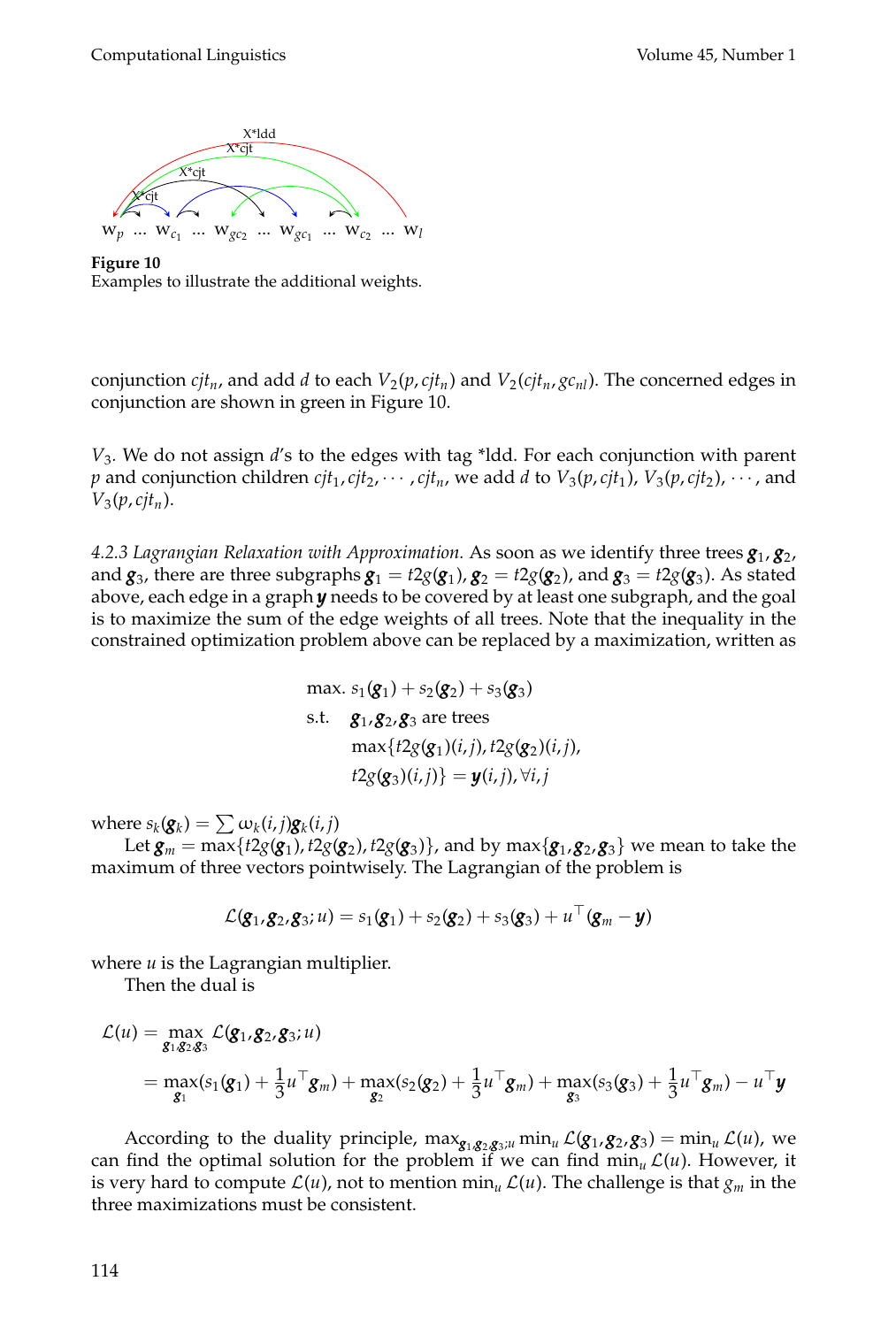```
Initialization: set u^{(0)} to 0for k = 0 to K:
     \boldsymbol{g}_1 \leftarrow \argmax_{\boldsymbol{g}_1} s_1(\boldsymbol{g}_1) + u_{\text{max}}^{(k)\top} \boldsymbol{g}_1\boldsymbol{g}_2 \leftarrow \argmax_{\boldsymbol{g}_2} s_2(\boldsymbol{g}_2) + u_{j_0}^{(k)\top} \boldsymbol{g}_2\boldsymbol{g}_3 \leftarrow \argmax_{\boldsymbol{g}_3} s_3(\boldsymbol{g}_3) + u^{(k)\top} \boldsymbol{g}_3\textbf{if } \max\{\mathbf{g}_1,\mathbf{g}_2,\mathbf{g}_3\} = y \textbf{ then}return g1
,g2
,g3
      u^{(k+1)} \leftarrow u_{(k)} - \alpha^{(k)}(\max\{g_1, g_2, g_3\} - y)return g1
,g2
,g3
Figure 11
```
<span id="page-20-0"></span>The Tree Extraction Algorithm.

The idea is to separate the overall maximization into three maximization problems by approximation. It is observed that  $g_1$ ,  $g_2$ , and  $g_3$  are very close to  $g_m$ , so we can approximate  $\mathcal{L}(u)$  by

$$
\mathcal{L}'(u) = \max_{\mathbf{g}_1, \mathbf{g}_2, \mathbf{g}_3} \mathcal{L}(\mathbf{g}_1, \mathbf{g}_2, \mathbf{g}_3; u) \n= \max_{\mathbf{g}_1} (s_1(\mathbf{g}_1) + \frac{1}{3}u^\top \mathbf{g}_1) + \max_{\mathbf{g}_2} (s_2(\mathbf{g}_2) + \frac{1}{3}u^\top \mathbf{g}_2) + \max_{\mathbf{g}_3} (s_3(\mathbf{g}_3) + \frac{1}{3}u^\top \mathbf{g}_3) - u^\top \mathbf{y}
$$

In this case, the three maximization problems can be decoded separately, and we can try to find the optimal *u* using the subgradient method.

*4.2.4 The Algorithm.* Figure [11](#page-20-0) gives the tree decomposition algorithm, in which a subgradient method is used to identify  $\min_{u} \mathcal{L}'(u)$  iteratively, and *K* is the maximum of iterations. In each iteration, we first compute  $g_1$ ,  $g_2$ , and  $g_3$  to find  $\mathcal{L}'(u)$ , then update  $u$ until the graph is covered by the subgraphs. The coefficient  $\frac{1}{3}$ 's can be merged into the steps  $\alpha^{(k)}$ , so we omit them. The three separate problems  $\bm{g}_k \gets \argmax_{\bm{g}_k} s_k(\bm{g}_k) + u^\top \bm{g}_k$  $(k = 1, 2, 3)$  can be solved using Eisner's Algorithm [\(Eisner 1996\)](#page-0-0), similar to solving arg max $_{\mathbf{g}_k}s_k(\mathbf{g}_k)$ . Intuitively, the Lagrangian multiplier  $u$  in our algorithm can be regarded as additional weights for the score function. The update of *u* is to increase weights to the edges that are not covered by any tree-like subgraph, so it is more likely for them to be selected in the next iteration.

## **4.3 Graph Merging**

As explained above, the extraction algorithm gives three classes of trees for each graph. The algorithm is applied to the graph training set to deliver three training tree sets. After that, three parsing models can be trained with the three tree sets. The parsers used in this study to train models and parse trees include Mate [\(Bohnet 2010\)](#page-0-0), a second-order graph-based dependency parser, and our implementation of the first-order factorization model proposed in [Kiperwasser and Goldberg \(2016\)](#page-0-0).

If the scores used by the three models are  $f_1, f_2, f_3$ , respectively, then the parsers can find trees with the highest scores for a sentence. That solves the following optimization problems:  $\argmax_{\mathbf{g}_1} f_1(\mathbf{g}_1)$ ,  $\argmax_{\mathbf{g}_2} f_2(\mathbf{g}_2)$ , and  $\argmax_{\mathbf{g}_2} f_3(\mathbf{g}_3)$ . We can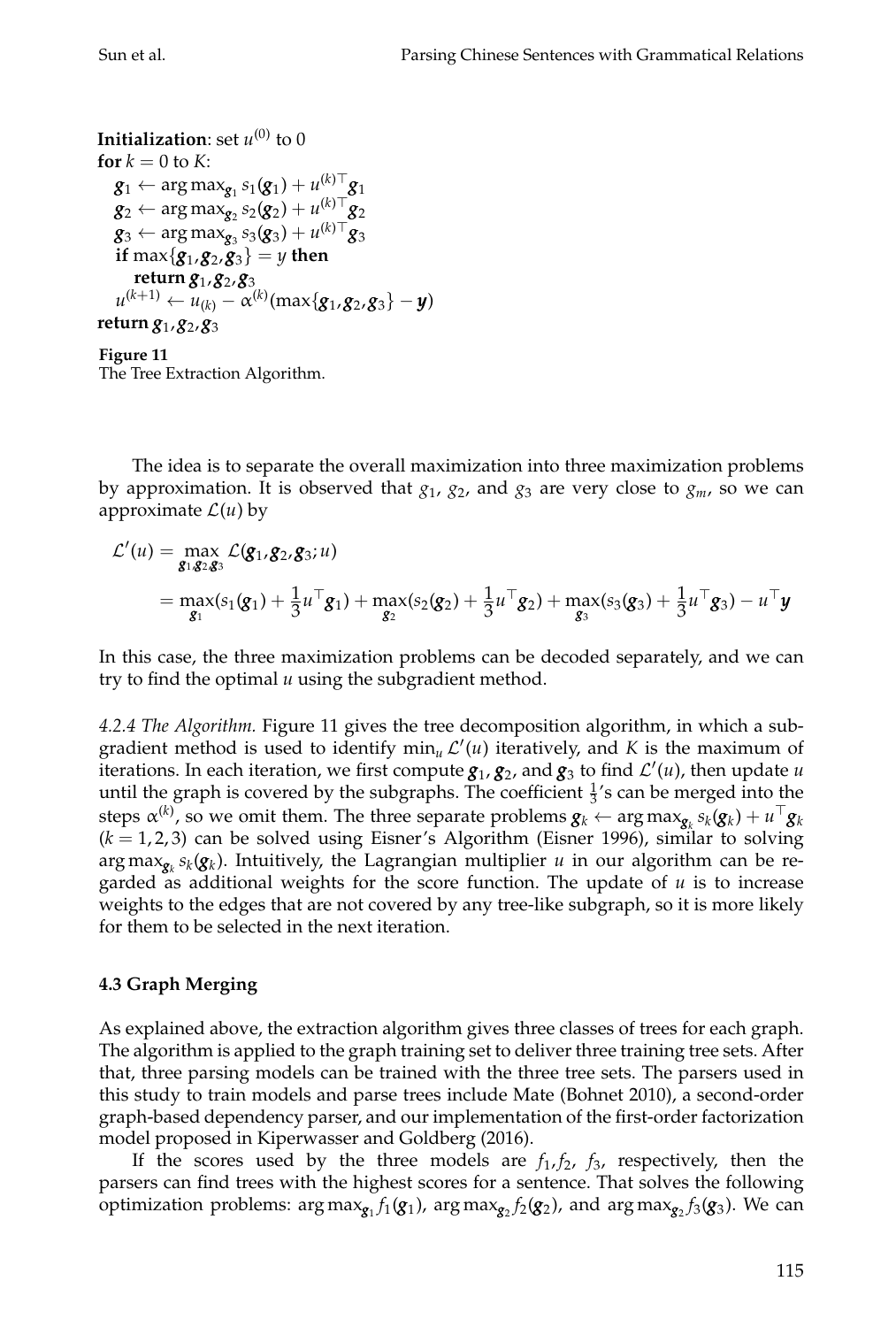parse a given sentence with the three models, obtain three trees, and then transform them into subgraphs. We combine them together to obtain the graph parse of the sentence by putting all the edges in the three subgraphs together. That is to say, graph  $\bm{y} = \max\{t2g(\bm{g}_1), t2g(\bm{g}_2), t2g(\bm{g}_3)\}.$  This process is called **simple merging**.

*4.3.1 Capturing the Hidden Consistency.* However, the simple merging process lacks the consistency of extracting the three trees from the same graph, thus losing some important information. More specifically, when we decompose a graph into three subgraphs, some edges tend to appear in certain classes of subgraphs at the same time, and this information is lost in the simple merging process. It is more desirable to retain the cooccurrence relationship of the edges when doing parsing and merging. To retain the hidden consistency, instead of decoding the three models separately, we must do *joint* decoding.

In order to capture the hidden consistency, we add consistency tags to the labels of the extracted trees to represent the co-occurrence. The basic idea is to use additional tags to encode the relationship of the edges in the three trees. The tag set is  $\mathcal{T} = \{0, 1, 2, 3, 4, 5, 6\}$ . Given a tag  $t \in \mathcal{T}$ ,  $t \& 1$ ,  $t \& 2$ ,  $t \& 4$ , denote whether the edge is contained in  $g_1$ ,  $g_2$ ,  $g_3$ , respectively, where the operator "&" is the bitwise AND operator. Since we do not need to consider the first bit of the tags of edges in  $g_1$ , the second bit in  $g_2$ , and the third bit in  $g_3$ , we always assign 0 to these tags. For example, if  $y(i,j) = 1$ ,  $\bm{g}_1(i,j)=1$ ,  $\bm{g}_2(j,i)=1$ ,  $\bm{g}_3(i,j)=0$ , and  $t_3(j,i)=0$ , we tag  $\bm{g}_1(i,j)$  as 2 and  $\bm{g}_2(j,i)$  as  $1$ .

When it comes to parsing, it is important to obtain labels with consistency information. Our goal is to guarantee that the tags in those edges of the parse trees for the same sentence are consistent throughout graph merging. Since the consistency tags emerge, we index the graph and tree vector representation using three indices for convenience. Thus,  $g(i,j,t)$  denotes whether there is an edge from word  $w_i$  to word  $w_j$  with tag  $t$  in graph *g*.

The joint decoding problem can be written as a constrained optimization problem as

$$
\max. f_1(g_1) + f_2(g_2) + f_3(g_3) \ns.t. \quad g'_1(i,j,2) + g'_1(i,j,6) \le \sum_t g'_2(i,j,t) \ng'_1(i,j,4) + g'_1(i,j,6) \le \sum_t g'_3(i,j,t) \ng'_2(i,j,1) + g'_2(i,j,5) \le \sum_t g'_1(i,j,t) \ng'_2(i,j,4) + g'_2(i,j,5) \le \sum_t g'_3(i,j,t) \ng'_3(i,j,1) + g'_3(i,j,3) \le \sum_t g'_1(i,j,t) \ng'_3(i,j,2) + g'_3(i,j,3) \le \sum_t g'_2(i,j,t) \n\forall i,j
$$

where  $g'_k = t2g(g_k)(k = 1, 2, 3)$ .

The inequality constraints in the problem are the consistency constraints. Each of them gives the constraint between two classes of trees. For example, the first inequality says that an edge in  $g_1$  with tag  $t\&2 \neq 0$  exists only when the same edge in  $g_2$  exists. If all of these constraints are satisfied, the subgraphs achieve the desired consistency.

*4.3.2 Lagrangian Relaxation with Approximation.* To solve the constrained optimization problem mentioned above, we perform some transformations and then apply the Lagrangian Relaxation to it with approximation.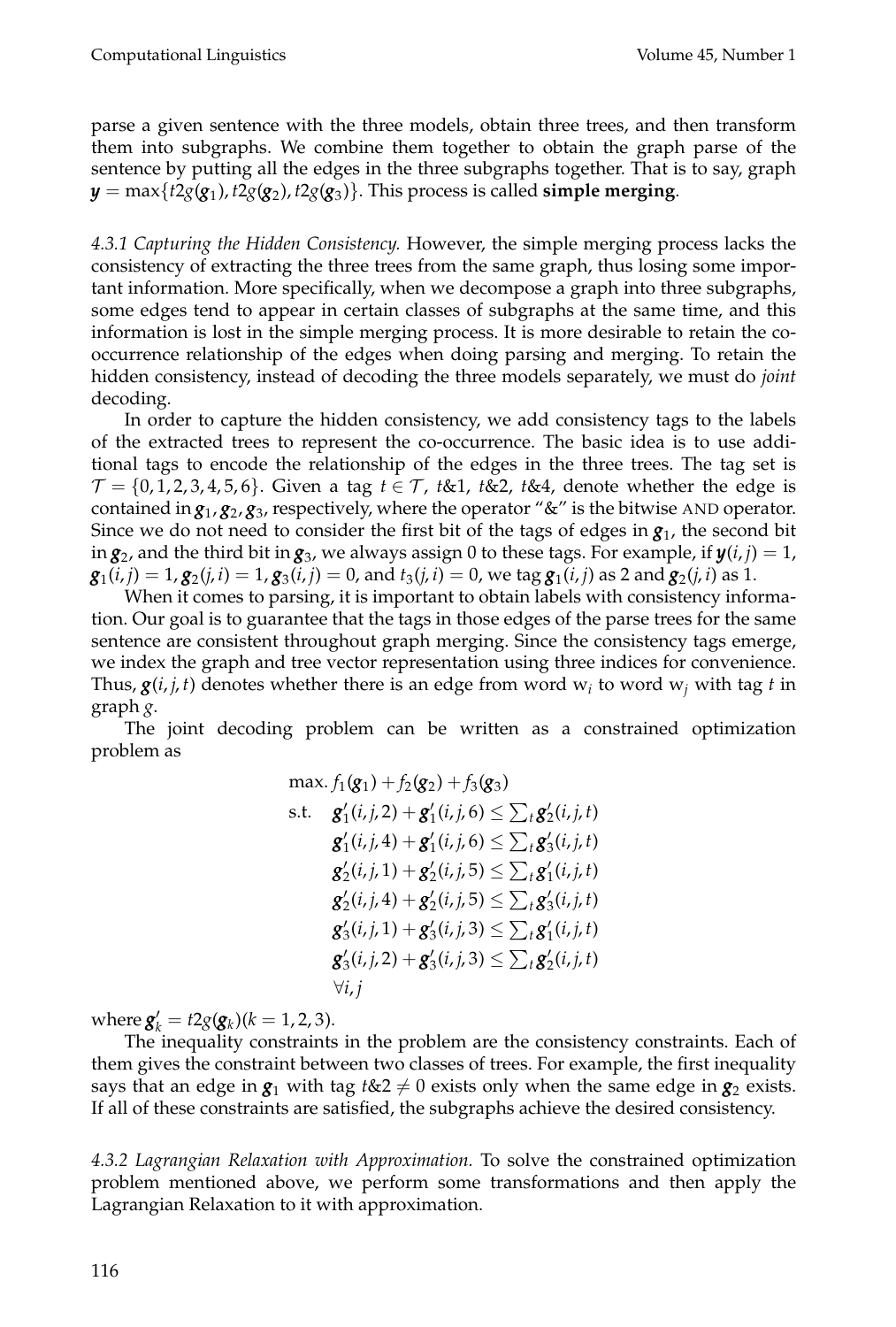Let  $a_{12}(i,j) = g_1(i,j,2) + g_1(i,j,6)$ ; then the first constraint can be written as an equity constraint

$$
g_1(:,:)2 + g_1(:,:)6 = a_{12}.*(\sum_{t} g_2(:,:), t))
$$

where ":" is to take out all the elements in the corresponding dimension, and ".∗" is to do multiplication point-wisely. Other inequality constraints can be rewritten in the same way. If we take  $a_{12}, a_{13}, \cdots, a_{32}$  as constants, then all the constraints are linear. Thus, the constraints can be written as

$$
A_1g_1 + A_2g_2 + A_3g_3 = 0
$$

where  $A_1$ ,  $A_2$ , and  $A_3$  are matrices that can be constructed from  $a_{12}$ ,  $a_{13}$ ,  $\cdots$  ,  $a_{32}$ .

The Lagrangian of the optimization problem is

$$
\mathcal{L}(\mathbf{g}_1, \mathbf{g}_2, \mathbf{g}_3; u) = f_1(\mathbf{g}_1) + f_2(\mathbf{g}_2) + f_3(\mathbf{g}_3) + u^\top (A_1 \mathbf{g}_1 + A_2 \mathbf{g}_2 + A_3 \mathbf{g}_3)
$$

where *u* is the Lagrangian multiplier. Then the dual is

$$
\mathcal{L}(u) = \max_{\mathbf{g}_1, \mathbf{g}_2, \mathbf{g}_3} \mathcal{L}(\mathbf{g}_1, \mathbf{g}_2, \mathbf{g}_3; u) \n= \max_{\mathbf{g}_1} (f_1(\mathbf{g}_1) + u^\top A_1 \mathbf{g}_1) + \max_{\mathbf{g}_2} (f_2(\mathbf{g}_2) + u^\top A_2 \mathbf{g}_2) + \max_{\mathbf{g}_3} (f_3(\mathbf{g}_3) + u^\top A_3 \mathbf{g}_3)
$$

Again, we use the subgradient method to minimize  $\mathcal{L}(u)$ . During the deduction,  $a_{12}, a_{13}, \cdots, a_{32}$  are taken as constants, but unfortunately they are not. We propose an approximation for the *a*'s in each iteration: Using the *a*'s obtained in the previous iteration instead. It is a reasonable approximation given that the *u*'s in two consecutive iterations are similar and so are the *a*'s.

*4.3.3 The Algorithm.* The pseudocode of our algorithm is shown in Figure [12.](#page-22-0) It is well known that the score functions  $f_1$ ,  $f_2$ , and  $f_3$  each consists of scores that are first-order and higher. So they can be written as

$$
f_k(\mathbf{g}) = s_k^{1st}(\mathbf{g}) + s_k^h(\mathbf{g})
$$

 Initialization: set  $u^{(0)}$ ,  $A_1$ ,  $A_2$ ,  $A_3$  to 0, **if**  $k = 0$  to  $K$  **then**  $g_1 \leftarrow \arg \max_{g_1} f_1(g_1) + u_{n-1}^{(k)} \mathbb{I} A_1 g_1$  $g_2 \leftarrow \arg \max_{g_2} f_2(g_2) + u_{m}^{(k)} \leftarrow A_2 g_2$  $g_3 \leftarrow \arg \max_{g_3} f_3(g_3) + u^{(k)\top} A_3 g_3$ 6 UPDATE  $A_1, A_2, A_3$ **if**  $A_1g_1 + A_2g_2 + A_3g_3 = 0$  then<br>8 **return**  $g_1, g_2, g_3$  **return** *g*<sup>1</sup> ,*g*<sup>2</sup> ,*g*<sup>3</sup>  $u^{(k+1)} \leftarrow u^{(k)} - \alpha^{(k)} (A_1 g_1 + A_2 g_2 + A_3 g_3)$ **return** *g*<sup>1</sup> ,*g*<sup>2</sup> ,*g*<sup>3</sup>

<span id="page-22-0"></span>**Figure 12** The Joint Decoding Algorithm.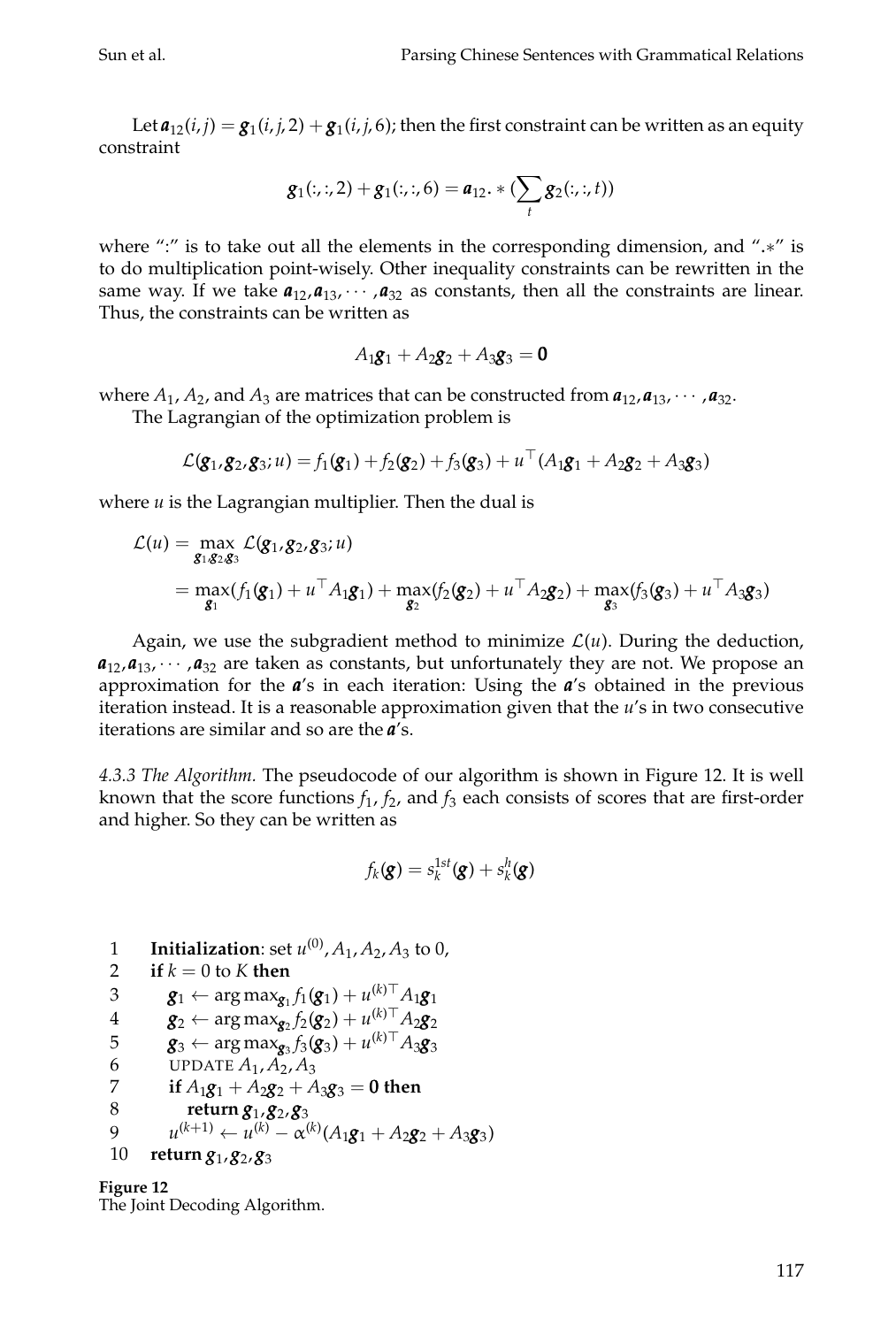where  $s_k^{1st}(\mathbf{g}) = \sum \omega_k(i,j) \mathbf{g}(i,j)$  ( $k=1,2,3$ ). With this property, each individual problem  $\bm{g}_k \gets \argmax_{\bm{g}_k} f_k(\bm{g}_k) + u^\top A_k \bm{g}_k$  can be decoded easily, with modifications to the firstorder weights of the edges in the three models. Specifically, let  $\mathbf{w}_k = u^\top A_k$ , then we can modify the  $\omega_k$  in  $s_k$  to  $\omega'_k$ , such that  $\omega'_k(i,j,t) = \omega_k(i,j,t) + \mathbf{w}_k(i,j,t) + \mathbf{w}_k(j,i,t)$ .

The update of  $w_1$ ,  $w_2$ ,  $w_3$  can be understood in an intuitive way. Consider the following situation: One of the constraints, say, the first one for edge *y*(*i*, *j*), is not satisfied, without loss of generality. We know  $\mathbf{g}_1(i,j)$  is tagged to represent that  $\mathbf{g}_2(i,j)=1$ , but it is not the case. So we increase the weight of that edge with all kinds of tags in  $g_2$ , and decrease the weight of the edge with the tag representing  $\bm{g}_2(i,j)=1$  in  $\bm{g}_1$ . After the update of the weights, consistency is more likely to be achieved.

*4.3.4 Labeled Parsing.* For the sake of formal concision, we illustrate our algorithms omitting the labels. It is straightforward to extend the algorithms to labeled parsing. In the joint decoding algorithm, we just need to extend the weights  $\mathbf{w}_1$ ,  $\mathbf{w}_2$ ,  $\mathbf{w}_3$  for every label that appears in the three tree sets, and the algorithm can be deduced similarly.

#### **4.4 Global Linear Model Based Scorer**

A majority of dependency parsers have explored the framework of global linear models with encouraging success [\(Nivre, Hall, and Nilsson 2004; McDonald et al. 2005;](#page-0-0) [McDonald, Crammer, and Pereira 2005; Torres Martins, Smith, and Xing 2009; Koo et al.](#page-0-0) [2010\)](#page-0-0). The dependency parsing problem can be formalized as a structured linear model as follows:

<span id="page-23-0"></span>
$$
\mathbf{g}^*(s) = \arg\max_{\mathbf{g} \in \mathcal{T}(s)} \text{SCORE}(s, \mathbf{g}) = \arg\max_{\mathbf{g} \in \mathcal{T}(s)} \theta^\top \Phi(s, \mathbf{g}) \tag{5}
$$

In brief, given a sentence *s*, its parse *g* ∗ (*s*) is computed by searching for the highest-scored dependency graph in the set of compatible trees  $\mathcal{T}(s)$ . Scores, namely SCORE( $x, g$ ), are assigned using a linear model where  $\Phi(s, g)$  is a feature-vector representation of the event that tree *g* is the analysis of sentence *s*, and θ is parameter vector containing associated weights. In general, performing a direct maximization over the set  $T(s)$  is infeasible, and a common solution used in many parsing approaches is to introduce a part-wise factorization:

$$
SCORE(s, g) = \sum_{p \in \text{PART}(g)} SCOREPART(s, p)
$$
 (6)

Considering linear models, we can define a factorization model as follows,

$$
\theta^{\top} \Phi(s, \mathbf{g}) = \sum_{p \in \text{PART}(\mathbf{g})} \theta^{\top} \phi(s, p)
$$

In the above, we have assumed that the output *g* can be factored into a set of parts *p* through a function PART, each of which represents a small substructure of *g*. For example, *g* might be factored into the set of its component bilexical dependencies. Each part can be evaluated using a part-wise feature-vector mapping  $\phi(x, p)$ . The factorization is able to establish implicit independent relationships among parts, while keeping the search for the best result efficient.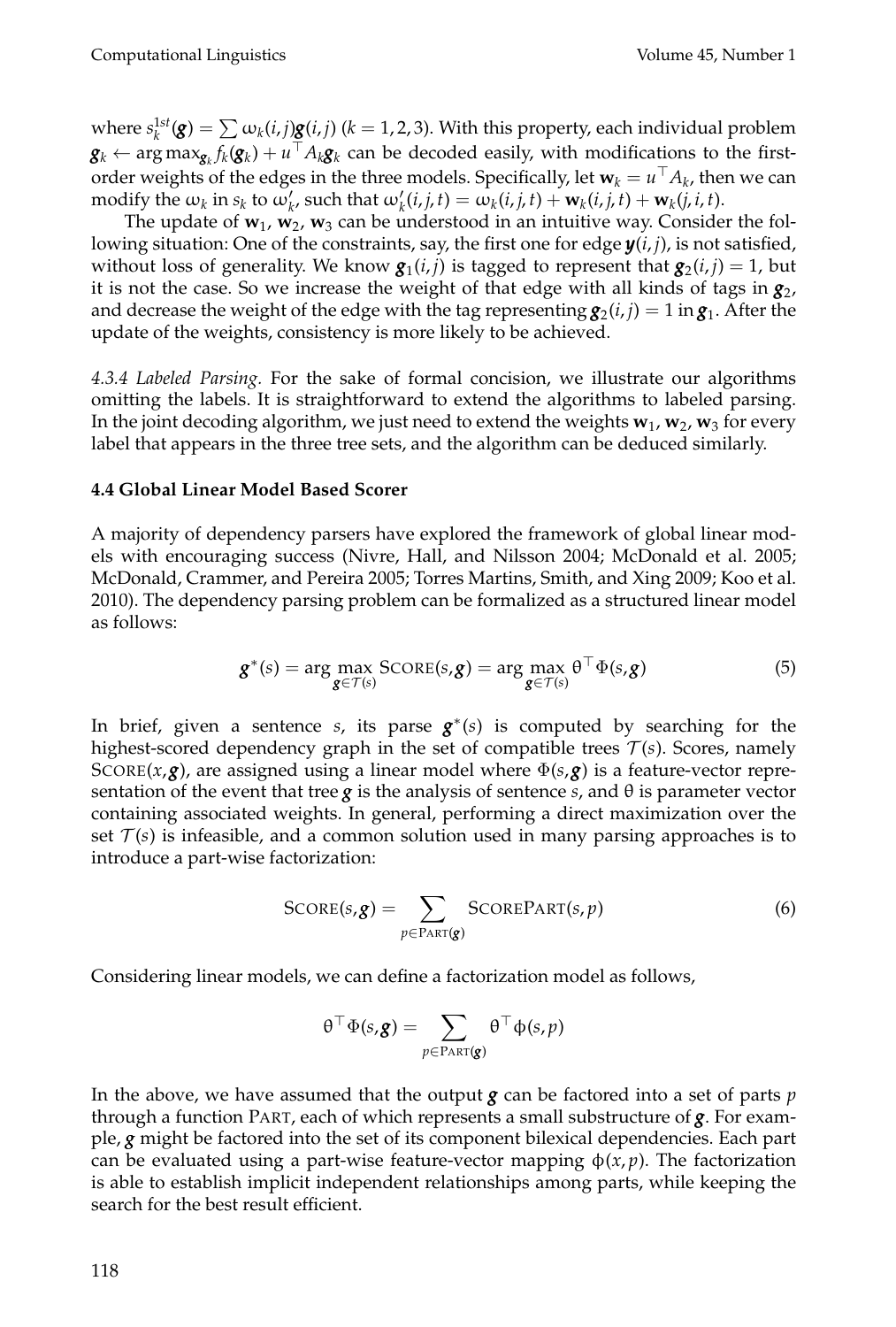

**Figure 13**

<span id="page-24-0"></span>The architecture of the neural network model employed.

## **4.5 Bi-LSTM Based Scorer**

In the above architecture, we can assign scores, namely SCORE(*x*,*g*) in [\(5\)](#page-23-0), using neural network models. A simple yet effective design is selected among a rich set of choices. Following [Kiperwasser and Goldberg \(2016\)](#page-0-0)'s experience, we employ a bidirectional-LSTMs (Bi-LSTMs) based neural model to perform data-driven parsing. A vector is associated with each word or POS-tag to transform them into continuous and dense representations. The concatenation of word embedding and POS-tag embedding of each word in a specific sentence is used as the input of Bi-LSTMs to extract context-related feature vectors *r<sup>i</sup>* . The two feature vectors of each word pair are scored with a nonlinear transformation.

$$
SCOREPART(g, i, j) = W_2 \cdot ReLU (W_{1,1} \cdot r_i + W_{1,2} \cdot r_j + b)
$$
 (7)

Figure [13](#page-24-0) shows the architecture of this design.

We can see here the *local* score function explicitly utilizes the word positions of the head and the dependent. It is similar to first-order factorization as defined in the linear model. We use the first-order Eisner Algorithm [\(Eisner 1996\)](#page-0-0) to get coherent projective subtrees.

## **5. Transition-Based Parsing**

## **5.1 Background Notions**

To precisely illustrate our transition-based parser, we employ traditional graphtheoretic notations to define a transition system. A dependency graph  $G = (V, A)$  is a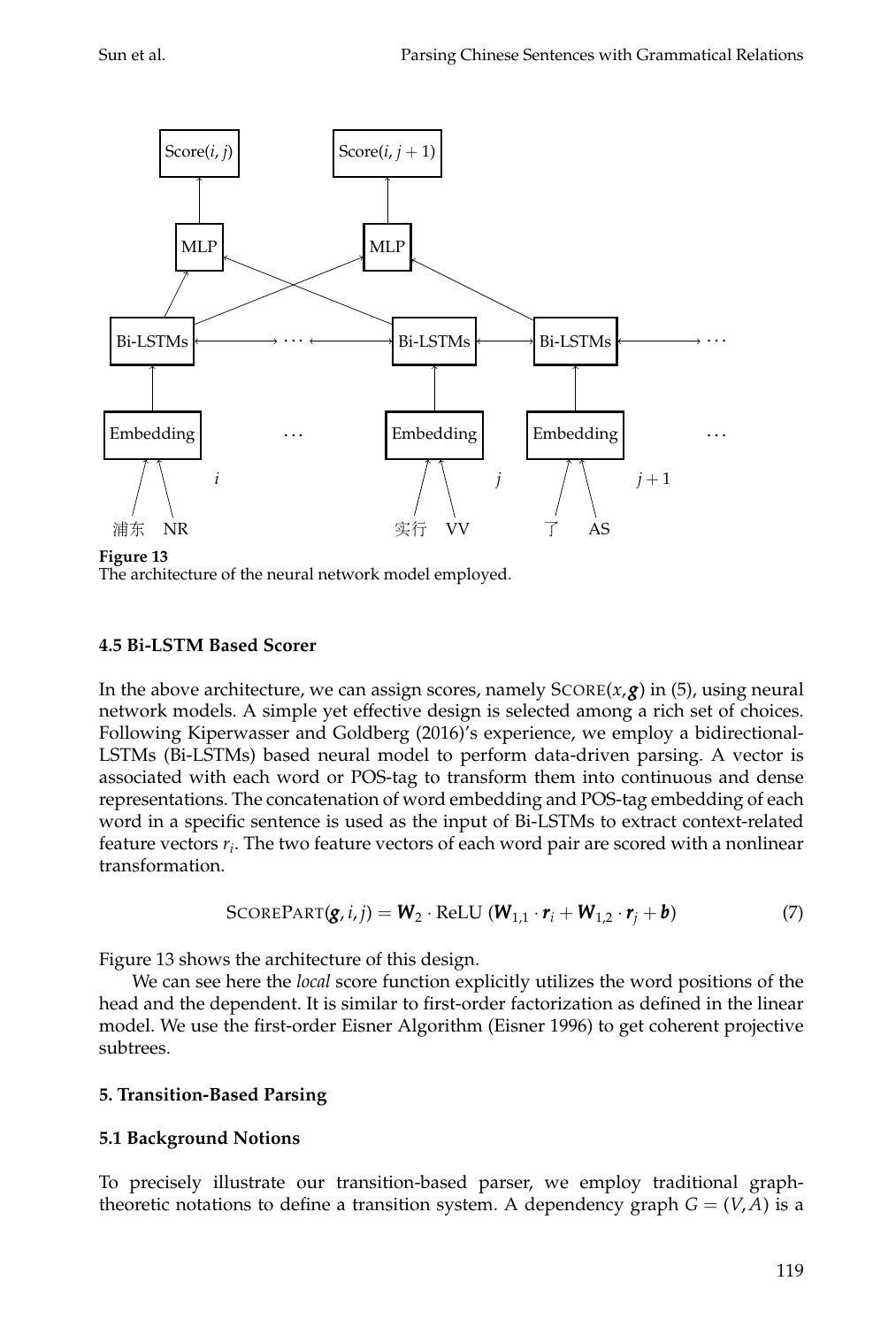labeled directed graph in the standard graph-theoretic sense and consists of nodes, *V*, and arcs, A, such that for sentence  $x = w_0w_1 \ldots w_n$  and label set R the following holds:

- $V = \{0, 1, \ldots, n\},\$
- $A \subseteq V \times V \times R$ .

The vertex −1 denotes a virtual root. The arc set *A* represents the labeled dependency relations of the particular analysis *G*. Specifically, an arc  $(w_i, w_j, r) \in A$  represents a dependency relation from head *w<sup>i</sup>* to dependent *w<sup>j</sup>* labeled with relation type *r*. A dependency graph *G* is thus a set of labeled dependency relations between the words of *x*.

Following [Nivre \(2008\)](#page-0-0), we define a transition system for dependency parsing as a quadruple  $S = (\mathcal{C}, T, c_s, C_t)$ , where

- 1. C is a set of configurations, each of which contains a buffer β of (remaining) words and a set *A* of arcs,
- 2. *T* is a set of transitions, each of which is a (partial) function  $t : C \mapsto C$ ,
- 3. *c<sup>s</sup>* is an initialization function, mapping a sentence *x* to a configuration, with  $β = [0, \ldots, n]$ , and
- 4.  $C_t \subseteq \mathcal{C}$  is a set of terminal configurations.

Given a sentence  $x = w_1, \ldots, w_n$  and a graph  $G = (V, A)$  on it, if there is a sequence of transitions  $t_1, \ldots, t_m$  and a sequence of configurations  $c_0, \ldots, c_m$  such that  $c_0 = c_s(x)$ ,  $t_i(c_{i-1}) = c_i(i = 1, ..., m)$ ,  $c_m \in C_{t_1}$  and  $A_{c_m} = A$ , we say the sequence of transitions is an *oracle* sequence, and we define  $\bar{A}_{c_i} = A - A_{c_i}$  for the arcs to be built in  $c_i$ . In a typical transition-based parsing process, the input words are put into a queue and partially built structures are organized by one or more memory module(s). A set of transition actions are performed sequentially to consume words from the queue and update the partial parsing results, organized by the stack.

## **5.2 A List-Based Transition System**

[Nivre \(2008\)](#page-0-0) proposed a list-based algorithm to produce non-projective dependency trees. This algorithm essentially implements a very simple idea that is conceptually introduced by [Covington \(2001\)](#page-0-0): making use of a list to store partially processed tokens. It is straightforward to use this strategy to handle any kind of directed graphs. In this work, we use such a system *SL*. In fact, it is simpler to produce a graph as compared to a tree. The main difference between Nivre's [\(2008\)](#page-0-0) tree-parsing system and *S<sup>L</sup>* is that at each transition step, *S<sup>L</sup>* does not need to check the multiheaded condition. This appears to be simpler and more efficient.

*5.2.1 The System.* In  $S_L = (\mathcal{C}, T, c_s, C_t)$ , we take  $\mathcal{C}$  to be the set of all quadruples  $c = (\lambda, \lambda', \beta, A)$  where  $\lambda$  and  $\lambda'$  are lists of nodes. The initial configuration  $c_s(x)$  is  $([], [[1, \ldots, n], , \{\})$ , and a terminal configuration  $c_t$  is of the form  $(\lambda, \lambda', [[, A), (for any$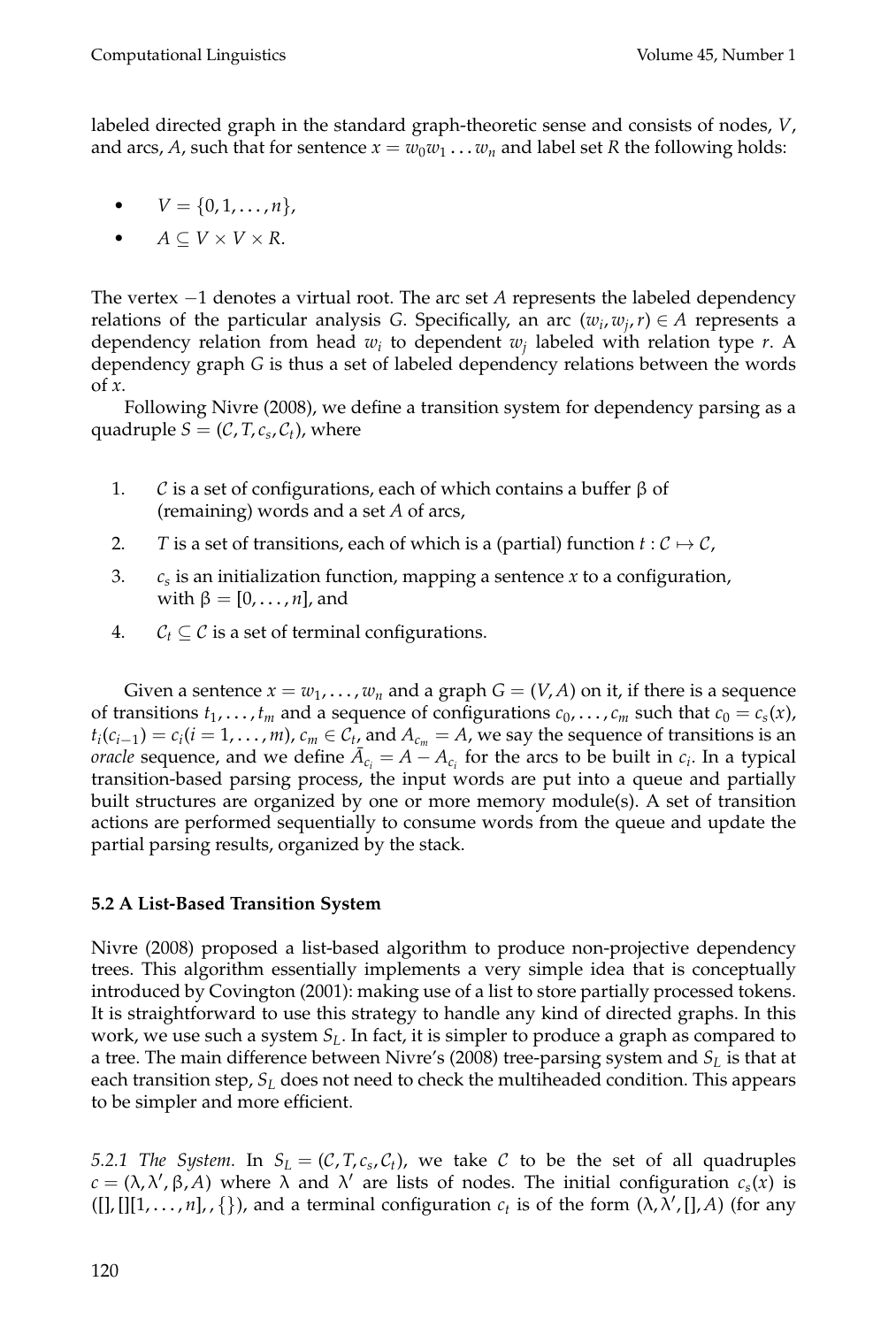| <b>Transitions</b>        |                                                                                                            |
|---------------------------|------------------------------------------------------------------------------------------------------------|
| $LEFT-ARC1$               | $(\lambda_1 i, \lambda_2, i \beta, A) \Rightarrow (\lambda_1 i, \lambda_2, i \beta, A \cup \{(j, l, i)\})$ |
| RIGHT-ARC <sub>1</sub>    | $(\lambda_1 i, \lambda_2, j \beta, A) \Rightarrow (\lambda_1 i, \lambda_2, j \beta, A \cup \{(i, l, j)\})$ |
| <b>SHIFT</b>              | $(\lambda_1, \lambda_2, j   \beta, A) \Rightarrow (\lambda_1, \lambda_2   j, [], \beta, A)$                |
|                           | (The operation $\lambda_1 \cdot \lambda_2$ is to concatenate the two lists)                                |
| NO-ARC                    | $(\lambda_1 i, \lambda_2, \beta, A) \Rightarrow (\lambda_1, i \lambda_2, \beta, A)$                        |
| $*$ SELF-ARC <sub>r</sub> | $(\lambda i, \lambda', \beta) \Rightarrow (\lambda i, \lambda', \beta \cup (i, r, i))$                     |

<span id="page-26-0"></span>Transitions of the list-based system.

list and any arc set). *T* contains five types of transitions, shown in Figure [14,](#page-26-0) and is illustrated as follows:

- LEFT-ARC<sub>r</sub> updates a configuration by adding  $(i, r, i)$  to A where *i* is the top element of the list  $\lambda$ , *j* is the front of the buffer, and *r* is the dependency relation.
- RIGHT-ARC*<sup>r</sup>* updates a configuration similarly by adding (*i*,*r*, *j*) to *A*.
- SHIFT concatenates  $\lambda'$  to  $\lambda$ , clears  $\lambda'$ , and then moves the front element of  $\beta$ to current left list.
- NO-ARC removes the right most node from  $\lambda$  and adds it onto the left most of  $\lambda'$ .

## *5.2.2 Theoretical Analysis.* **Theorem 1**

 $S_L$  is sound and complete<sup>[9](#page-26-1)</sup> with respect to the class of directed graphs without self-loop.

## **Proof 1**

The soundness of *S<sup>L</sup>* is relatively trivial. The completeness of *S<sup>L</sup>* is obvious from the construction of the **oracle** sequence as follows: For each step on an initial configuration, we first construct all the arcs in  $\bar{A}_{c_i}$  that link the nodes in  $\lambda_{c_i}$  to the front node of  $\beta_{c_i}$ by applying LEFT-ARC<sub>r</sub>, RIGHT-ARC<sub>r</sub>, and NO-ARC. If no other transition is allowed*,* SHIFT is applied.  $\blacksquare$ 

*5.2.3 Extension.* It is easy to extend our system to generate arbitrary directed graphs by adding a new transition SELF-ARC:

SELF-ARC adds an arc from the top element of  $\lambda$  to itself, but does not update any list nor the buffer.

<span id="page-26-1"></span><sup>9</sup> The notations of soundness and completeness are adopted from [Nivre \(2008\)](#page-0-0). Let *S* be a transition system for dependency parsing.

S is sound for a class  $G$  of dependency graphs if and only if, for every sentence  $x$  and every transition sequence  $c_0$ , ...,  $c_m$  for  $x$  in  $S$ , the parse  $G_{c_m} \in \mathcal{G}$ .

S is complete for a class  $G$  of dependency graphs if and only if, for every sentence  $x$  and every dependency graph  $G_x$  for *x* in  $\hat{G}$ , there is a transition sequence  $c_0, \ldots, c_m$  for *x* in *S* such that  $G_{c_m} = G_x$ .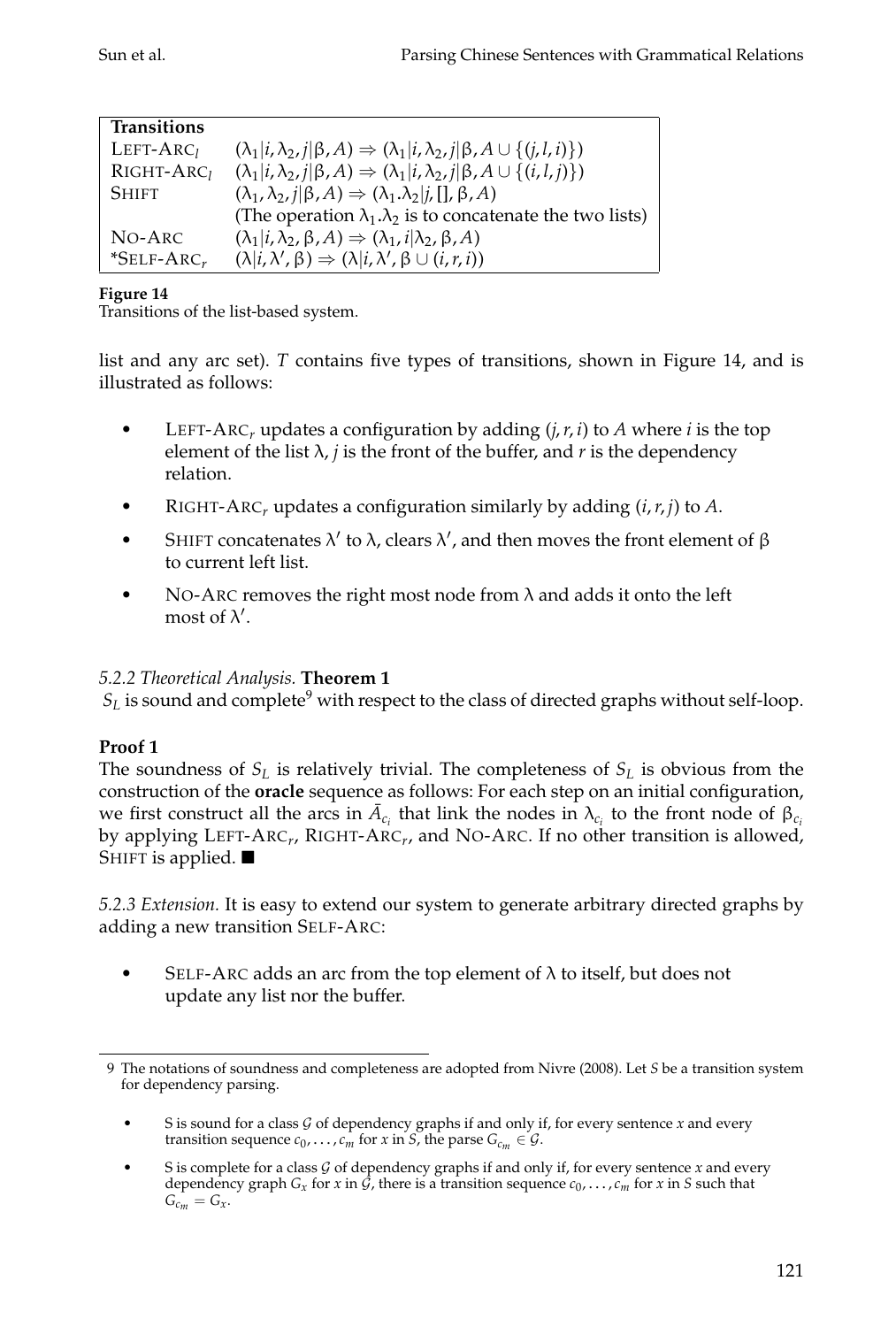| Transition               | Configuration |                |               |                                            |
|--------------------------|---------------|----------------|---------------|--------------------------------------------|
|                          | $([-1],$      | $\prod_{\ell}$ | $[0,,11]$ ,   | $\emptyset$ )                              |
| Shift                    | $([-1,0],$    | $\prod$        | $[1,,11]$ ,   | $\emptyset$ )                              |
| <b>SHIFT</b>             | $([-1,0,1],$  | $\prod$        | $[2,,11]$ ,   | $\emptyset$ )                              |
| LEFT-ARC <sub>COMP</sub> | $([-1,0,1],$  | $\prod$        | $[2,,11]$ ,   | $A_1 = \{(2, 1, COMP)\}\)$                 |
| <b>SHIFT</b>             | $([-1,,2],$   | $\prod$        | [3, , 12]     | $A_1$ )                                    |
| LEFT-ARC <sub>TEMP</sub> | $([-1,,2],$   | $\prod$        | $[3,,11]$ ,   | $A_2 = A_1 \cup \{(3, 2, \text{TEMP})\}\)$ |
| NO-ARC                   | $([-1,0,1],$  | [2]            | $[3,,11]$ ,   | $A_2$ )                                    |
| NO-ARC                   | $([-1,0],$    | $[1,2]$ ,      | [3, , 11]     | $A_2$ )                                    |
| LEFT-ARC <sub>SUBI</sub> | $([-1,0],$    | $[1,2]$ ,      | $[3,,11]$ ,   | $A_3 = A_2 \cup \{(3, 0, SUBJ)\}\$         |
| Shift                    | $([-1,,3],$   | $\prod$        | [4,,11]       | $A_3$ )                                    |
| NO-ARC                   | $([-1,,2],$   | [3]            | [4,,11]       | $A_3$ )                                    |
| LEFT-ARC <sub>TEMP</sub> | $([-1,,2],$   | $[3]$ ,        | $[4, , 11]$ , | $A_4 = A_3 \cup \{(4, 2, \text{TEMP})\}\)$ |
| NO-ARC <sub>SUBI</sub>   | $([-1,0,1],$  | $[2,3]$ ,      | $[4,,11]$ ,   | $A_5 = A_4 \cup \{(4, 0, \text{SUBJ})\}\)$ |
| NO-ARC <sub>SUBI</sub>   | $([-1,0],$    | $[1,2,3]$ ,    | $[4,,11]$ ,   | $A_5 = A_4 \cup \{(4, 0, SUBJ)\}\$         |
| LEFT-ARC <sub>SUBI</sub> | $([-1,0],$    | [3]            | $[4,,11]$ ,   | $A_5 = A_4 \cup \{(4, 0, \text{SUBJ})\}\)$ |
| <b>SHIFT</b>             | $([-1,,4],$   | П,             | [5, , 11]     | $A_5$ )                                    |
| RIGHT-ARC <sub>PRT</sub> | $([-1,,4],$   | $\prod$        | [5, , 11]     | $A_6 = A_5 \cup \{(4, 5, PRT)\}\$          |
| NO-ARC                   | $([-1,,3],$   | [4]            | [5, , 11]     | $A_6$ )                                    |
| RIGHT-ARC <sub>PRT</sub> | $([-1,,3],$   | [4]            | $[5,,11]$ ,   | $A_7 = A_6 \cup \{(3, 5, PRT)\}\)$         |
| <b>SHIFT</b>             | $([-1,,5],$   | $\prod$        | [6, , 11]     | $A_7$ )                                    |

<span id="page-27-0"></span>A prefix of the oracle transition sequence for the running example.

Linguistic dependencies usually exclude self-loop, and therefore the basic list-based system is satisfactory in most cases. We use the basic list-based system, namely *SL*, as the core engine of our parser.

*5.2.4 An Example.* Figure [15](#page-27-0) shows the first transitions needed to parse the running example of Figure [1.](#page-2-0) It can be seen, from this example, that the key step to produce crossing arcs is to temporarily move nodes that block non-adjacent nodes to the secondary memory module, namely λ 0 . Another key property of the oracle is building arcs as soon as possible to avoid further complication.

## **5.3 Bi-LSTM Based Scorer**

The neural model, which acts as a classifier of actions in this transition system, is similar to previous neural models. The Bi-LSTMs play the same role, but the feature vectors of the front of the buffer and the top of list  $\lambda$  are used to assign scores for actions. The structure is shown in Figure [16.](#page-28-0)

$$
Scores = W_2 \cdot ReLU (W_1 \cdot (r_{list\lambda top} \oplus r_{bufferfront}) + b_1) + b_2
$$

Two search methods, that is, dynamic oracle [\(Goldberg and Nivre 2012\)](#page-0-0) and beam search, can be used with this transition system.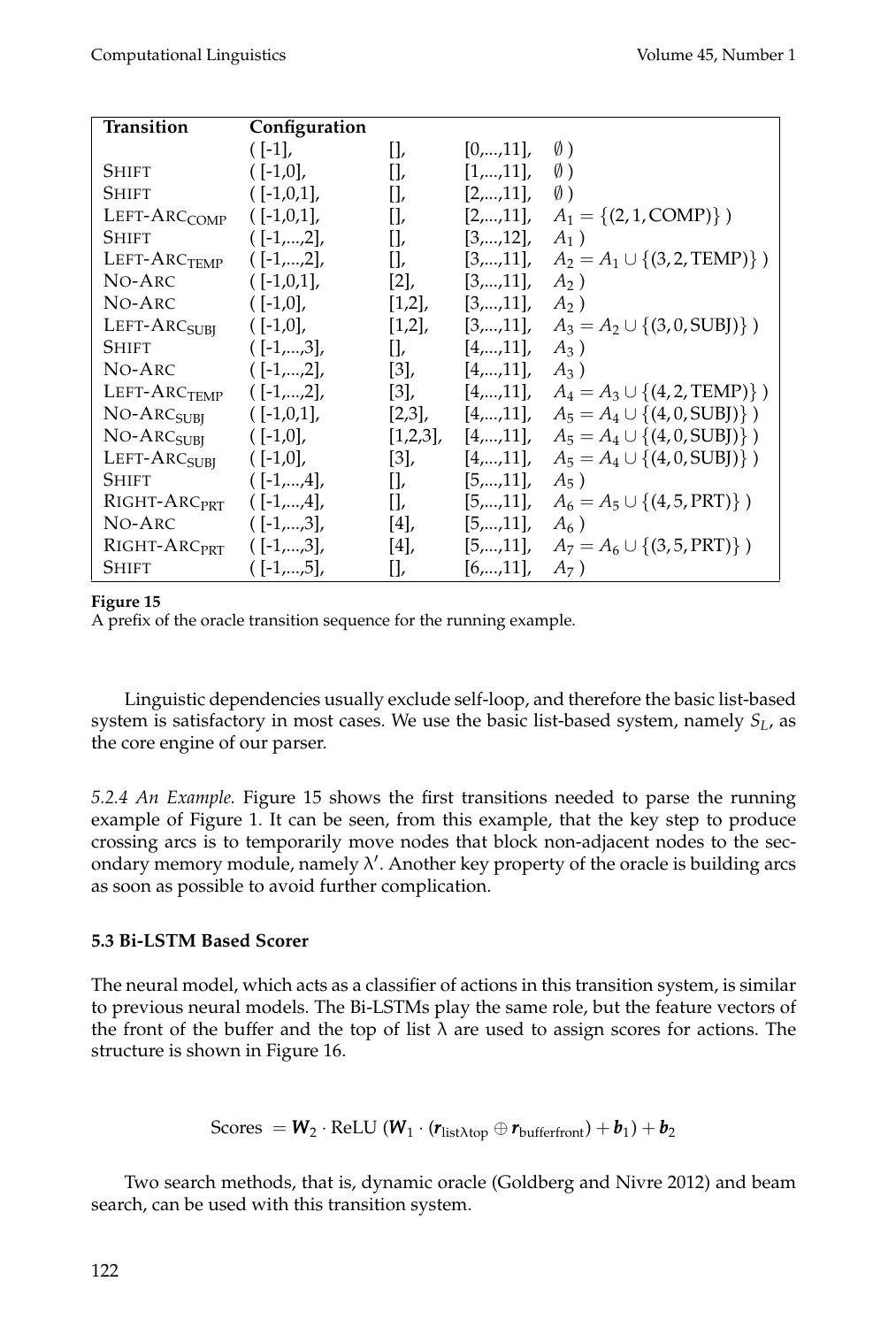

<span id="page-28-0"></span>The neural network structure for parsing the running sentence. We select the top element of list  $\lambda$ and top front of the buffer as features.

## **6. Empirical Evaluation**

#### **6.1 Experimental Setup**

CTB is a segmented, part-of-speech (POS) tagged, and fully bracketed corpus in the constituency formalism, and very popularly used to evaluate fundamental NLP tasks, including word segmentation [\(Sun and Xu 2011\)](#page-0-0), POS tagging [\(Sun and Uszkoreit 2012\)](#page-0-0), constituent parsing [\(Wang, Sagae, and Mitamura 2006; Zhang and Clark 2009\)](#page-0-0), and dependency parsing [\(Zhang and Clark 2008; Huang and Sagae 2010; Li et al. 2011\)](#page-0-0). This corpus was collected during different time periods from different sources with a diverse range of topics. We used CTB 6.0 and defined the training, development, and test sets according to the CoNLL 2009 shared task. Table [3](#page-29-0) gives a summary of the data sets for experiments.

Evaluation on this benchmark data allows us to directly compare our parsers and other parsers in the literature, according to numeric performance. The measure for comparing two dependency graphs is precision/recall of bilexical dependencies, which are defined as  $\langle w_h, w_d, l \rangle$  tuples, where  $w_h$  is the head,  $w_d$  is the dependent and *l* is the relation. Labeled precision/recall  $(LP/LR)$  is the ratio of tuples correctly identified, while unlabeled metrics (UP/UR) is the ratio regardless of *l*. F-score (UF/LF) is a harmonic mean of precision and recall. These measures correspond to attachment scores (LAS/UAS) in dependency tree parsing. To evaluate the ability to recover nonlocal dependencies, the recall  $(UR_{NL}/LR_{NL})$  of such dependencies is reported. We also consider the correctness with respect to the whole graph and report unlabeled and labeled complete match (UCM/LCM).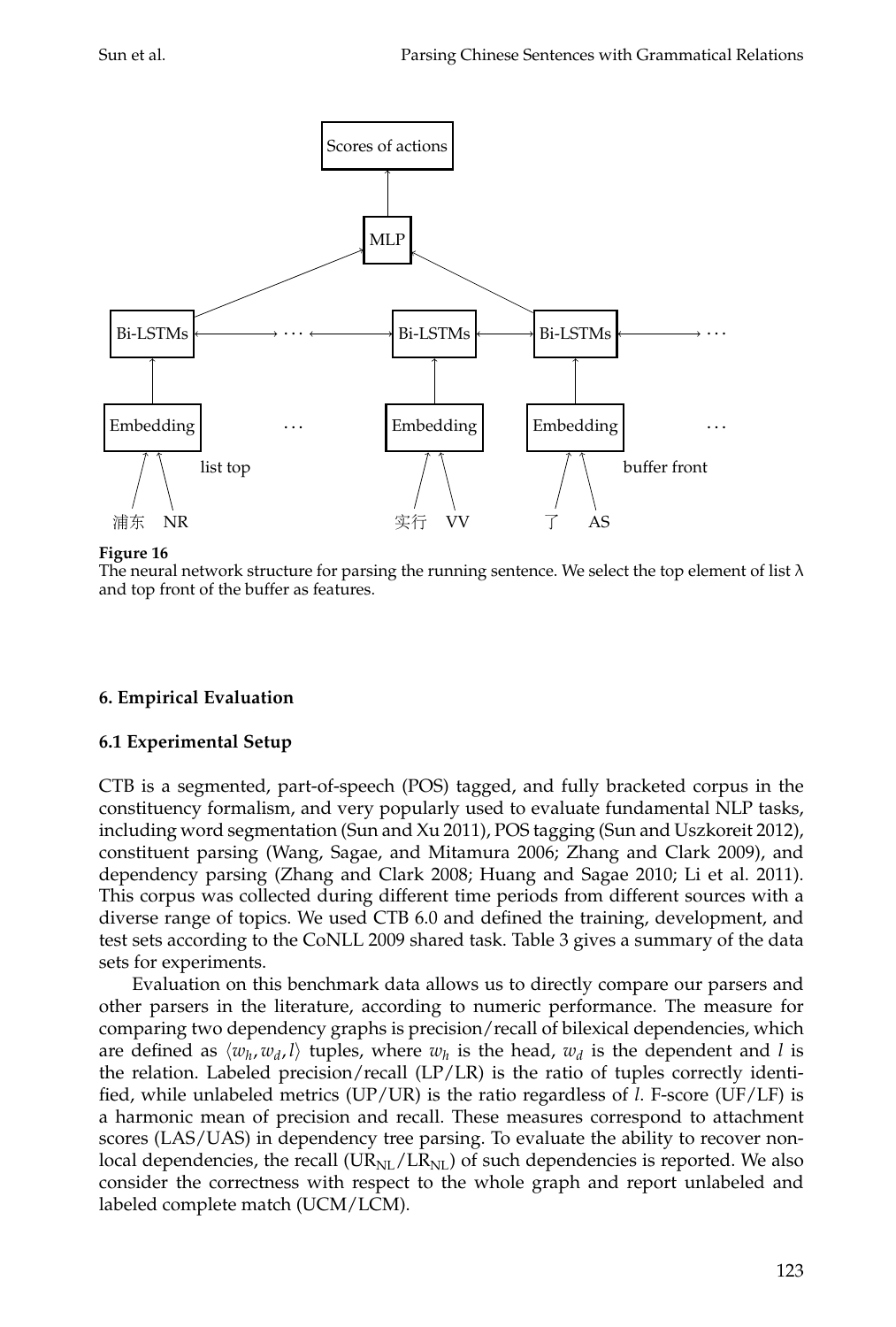<span id="page-29-0"></span>Data sets for experiments. Column "Training," "Development," and "Test" present the number of sentences/words/dependencies in the training, development, and test sets.

|             |         | Training Development | Test   |  |
|-------------|---------|----------------------|--------|--|
| #Sentence   | 22,277  | 1.762                | 2.556  |  |
| #Word       | 609,060 | 49.620               | 73.153 |  |
| #Dependency | 556,551 | 45.724               | 67.635 |  |

#### **6.2 Main Results of the Graph-Based Parsing**

*6.2.1 Results of Graph Decomposition.* Table [4](#page-29-1) shows the results of graph decomposition on the training set. If we use simple decomposition, for example, directly extracting three trees from a graph, we get three subgraphs. On the training set, each of the subgraphs covers around 90% of edges and 30% of sentences. When merged together, they cover nearly 97% of edges and more than 70% of sentences. This indicates that the ability of a single tree is limited and that three trees can cover most of the edges. To achieve the best coverage, we need to tune the weights defined in Equations (1–4). This can be done on the development data. When we apply Lagrangian Relaxation to the decomposition process, both the edge coverage and the sentence coverage gain a great error reduction, indicating that Lagrangian Relaxation is very effective in the task of decomposition.

*6.2.2 Main Results of Graph Merging.* Table [5](#page-30-0) shows the results of graph merging on the development set when tree parsers based on global linear models are applied. The three training sets of trees are from the decomposition with Lagrangian Relaxation and the models are trained from them. In both tables, simple merging (SM) refers to decoding the three trees for a sentence first, then combining them by putting all the edges together. As is shown, the merged graph achieves a higher f-score than other single models. With Lagrangian Relaxation, the performance scores of the merged graph and the three subgraphs are both improved, due to the capturing of the consistency information.

| Relaxation. |           |       |          |
|-------------|-----------|-------|----------|
|             | Coverage  | Edge  | Sentence |
| <b>SD</b>   | Subgraph1 | 85.52 | 28.73    |
|             | Subgraph2 | 88.42 | 28.36    |
|             | Subgraph3 | 90.40 | 34.37    |
|             | Merged    | 96.93 | 71.66    |
| LR          | Subgraph1 | 85.66 | 29.01    |
|             | Subgraph2 | 88.48 | 28.63    |
|             | Subgraph3 | 90.67 | 34.72    |
|             | Merged    | 99.55 | 96.90    |

**Table 4**

<span id="page-29-1"></span>Results of graph decomposition. *SD* is for Simple Decomposition and *LR* for Lagrangian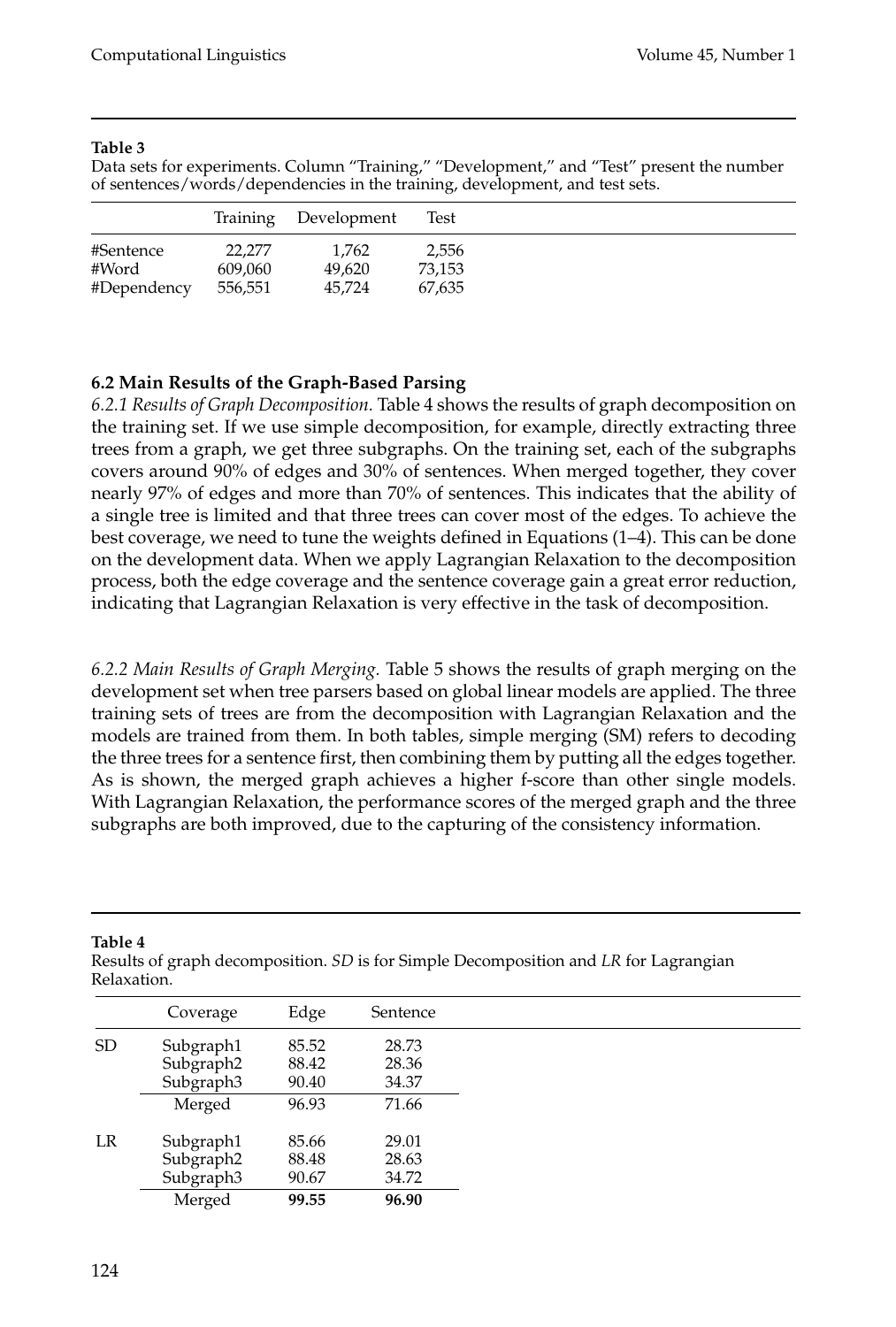|           | $\cdot$               |       |       |       | $\cdot$ |       |       |       |       |
|-----------|-----------------------|-------|-------|-------|---------|-------|-------|-------|-------|
|           |                       | UP    | UR    | UF    | UCM     | LP    | LR    | LF    | LCM   |
| <b>SM</b> | Subgraph1             | 88.63 | 76.19 | 81.94 | 18.09   | 85.94 | 73.88 | 79.46 | 16.11 |
|           | Subgraph2             | 88.04 | 78.20 | 82.83 | 17.47   | 85.31 | 75.77 | 80.26 | 15.43 |
|           | Subgraph <sub>3</sub> | 88.91 | 81.12 | 84.84 | 20.36   | 86.57 | 78.99 | 82.61 | 17.30 |
|           | Merged                | 83.23 | 88.45 | 85.76 | 22.97   | 80.59 | 85.64 | 83.04 | 19.29 |
| LR        | Subgraph1             | 89.76 | 77.48 | 83.17 | 18.60   | 87.17 | 75.25 | 80.77 | 16.39 |
|           | Subgraph2             | 89.30 | 79.18 | 83.93 | 18.66   | 86.68 | 76.85 | 81.47 | 16.56 |
|           | Subgraph3             | 89.42 | 81.55 | 85.31 | 20.53   | 87.09 | 79.43 | 83.08 | 17.81 |
|           | Merged                | 88.07 | 85.14 | 86.58 | 26.32   | 85.55 | 82.70 | 84.10 | 21.61 |

<span id="page-30-0"></span>Accuracies of the graph merging–based parser on development set. *SM* is for Simple Merging, and *LR* for Lagrangian Relaxation. A second-order graph-based parser with a global linear disambiguation model is used for tree parsing.

When we do simple merging, though the recall of each subgraph is much lower than its precision, it achieves the opposite effect of the merged graph. This is because the consistency between the three models is not required and the models tend to give diverse subgraph predictions. When we require high consistency between the three models, the precision and recall become comparable, and higher f-scores are achieved.

Table [6](#page-30-1) shows the results based on the neural tree parsing model. Similar to Table [5,](#page-30-0) it is shown that the LR-based graph merging model is effective in improving individual tree parsers and thus obtains encouraging deep dependency parsing results.

## **6.3 Main Results of Transition-Based Parsing**

Table [7](#page-31-0) summarizes the parsing results obtained by the transition-based parser. We compare two strategies, namely, dynamic oracle and beam search, for improving training and decoding. Dynamic oracle is a very useful training strategy for the improvement of a transition-based parser, especially for neural models (Goldberg and Nivre [2012;](#page-0-0) Kiperwasser and Goldberg [2016\)](#page-0-0). Beam search is a very effective search method that

#### **Table 6**

<span id="page-30-1"></span>

| Accuracies of the graph merging-based parser on development set. A first-order graph-based |  |  |
|--------------------------------------------------------------------------------------------|--|--|
| parser with a neural disambiguation model is used for tree parsing.                        |  |  |

|           |                        | $_{\rm UP}$    | UR             | UF             | UCM            | LP             | LR             | LF             | LCM            |
|-----------|------------------------|----------------|----------------|----------------|----------------|----------------|----------------|----------------|----------------|
| <b>SM</b> | Subgraph1              | 89.66          | 78.81          | 83.88          | 19.13          | 87.40          | 76.82          | 81.77          | 17.25          |
|           | Subgraph2<br>Subgraph3 | 89.04<br>90.50 | 81.31<br>81.24 | 85.00<br>85.62 | 19.52<br>20.20 | 86.82<br>88.38 | 79.29<br>79.33 | 82.88<br>83.61 | 16.97<br>17.88 |
|           | Merged                 | 84.01          | 90.70          | 87.23          | 23.72          | 81.70          | 88.20          | 84.83          | 20.60          |
| LR        | Subgraph1              | 91.18          | 79.90          | 85.17          | 20.72          | 88.80          | 77.82          | 82.95          | 18.39          |
|           | Subgraph2<br>Subgraph3 | 90.45<br>91.29 | 82.29<br>81.91 | 86.17<br>86.35 | 20.72<br>20.66 | 88.16<br>89.11 | 80.20<br>79.95 | 83.99<br>84.28 | 18.16<br>17.93 |
|           | Merged                 | 88.75          | 87.96          | 88.36          | 29.34          | 86.43          | 85.66          | 86.05          | 25.09          |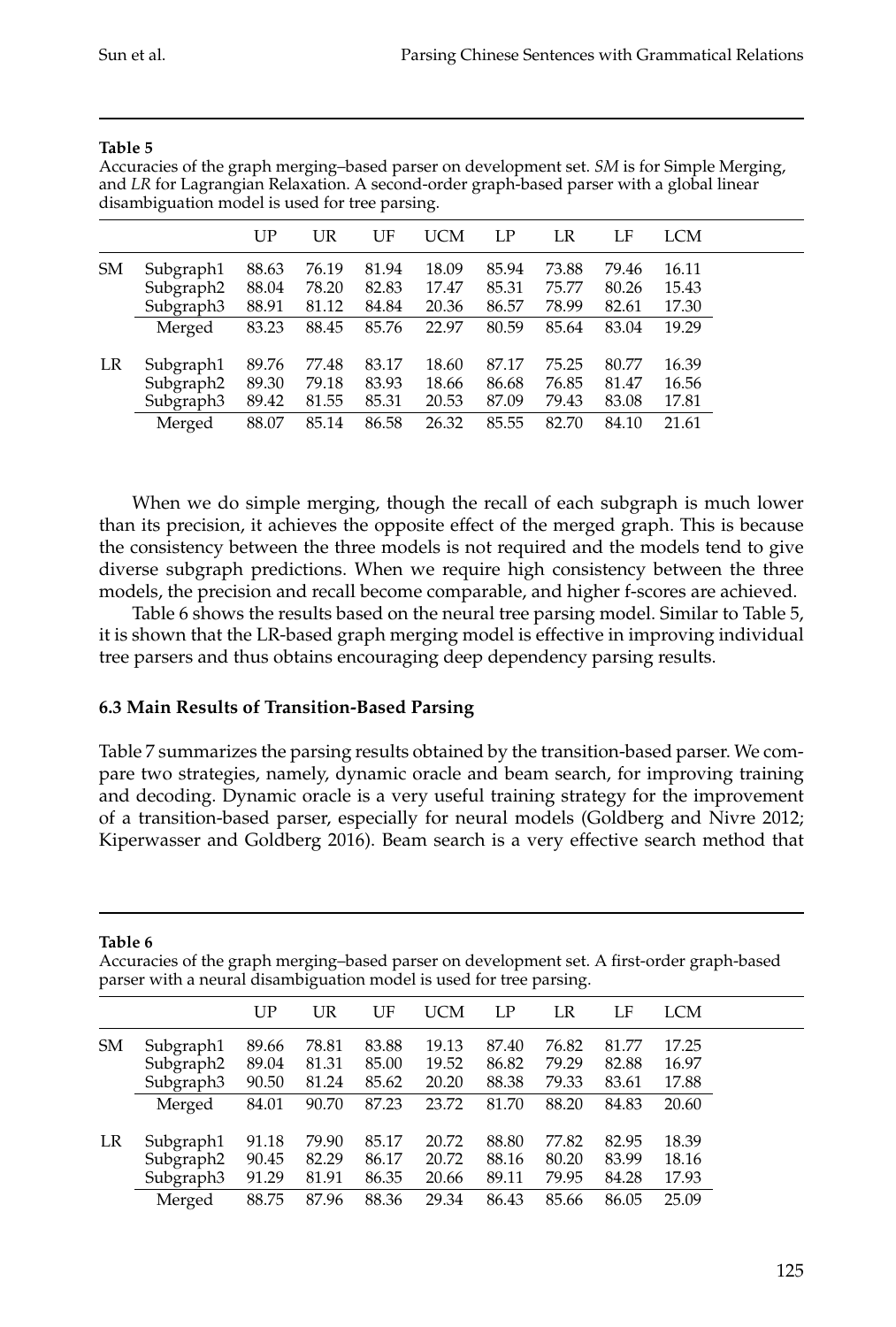<span id="page-31-0"></span>

| Accuracies of the transition-based parser on development set.  |       |  |                 |  |        |  |
|----------------------------------------------------------------|-------|--|-----------------|--|--------|--|
|                                                                | T IP. |  | UR UF UCM LP LR |  | LE LCM |  |
| Dynamic oracle 89.59 85.50 87.49 24.74 87.49 83.49 85.44 21.45 |       |  |                 |  |        |  |

Beam search 84.58 87.38 85.96 20.89 82.17 84.89 83.51 17.99

| Table 7                                                       |  |  |  |
|---------------------------------------------------------------|--|--|--|
| Accuracies of the transition-based parser on development set. |  |  |  |

achieves excellent results for various NLP tasks, for example, Machine Translation. When coupled with linear models, beam search has shown to be a useful technique to improve both training and decoding [\(Zhang and Clark 2011b\)](#page-0-0). However, in the particular neural parsing architecture employed here, beam search performs significantly worse than the dynamic oracle strategy. However, do note that beam search and structured learning may be very helpful for neural parsing models of other architectures [\(Weiss et al. 2015; Andor et al. 2016\)](#page-0-0). Here, the beam size is set to 16.

## **6.4 Analysis**

*6.4.1 Precision vs. Recall.* A noteworthy fact about the overall performance of the neural transition-based system is that the precision is promising but the recall is low. This difference is consistent with the result obtained by transition-based parsers with linear scoring models [\(Zhang et al. 2016\)](#page-0-0), and the result obtained by a shift-reduce CCG parser [\(Zhang and Clark 2011a\)](#page-0-0). The functor-argument dependencies generated by the CCG parser also has a relatively high precision but considerably low recall. To build NLP application, for example, information extraction, and systems upon GR parsing, such property merits attention. A good trade-off between the precision and the recall may have a great impact on final results.

The graph merging system coupled with neural tree parser performs quite differently. The precision and recall are quite harmonious. Figure [17](#page-31-1) and Table [8](#page-32-0) present detailed analyses. With respect to the dependency length, it is clear that the transitionbased parser obtains higher precision, while the graph merging system parser obtains higher recall. With respect to the dependency relation, for most types, the precision of the transition-based parser is higher than its recall. Again, we can see a difference for



#### **Figure 17**

<span id="page-31-1"></span>Labeled precision and recall relative to dependency length. "TR" denotes the transition-based model; "GM" denotes the graph merging model.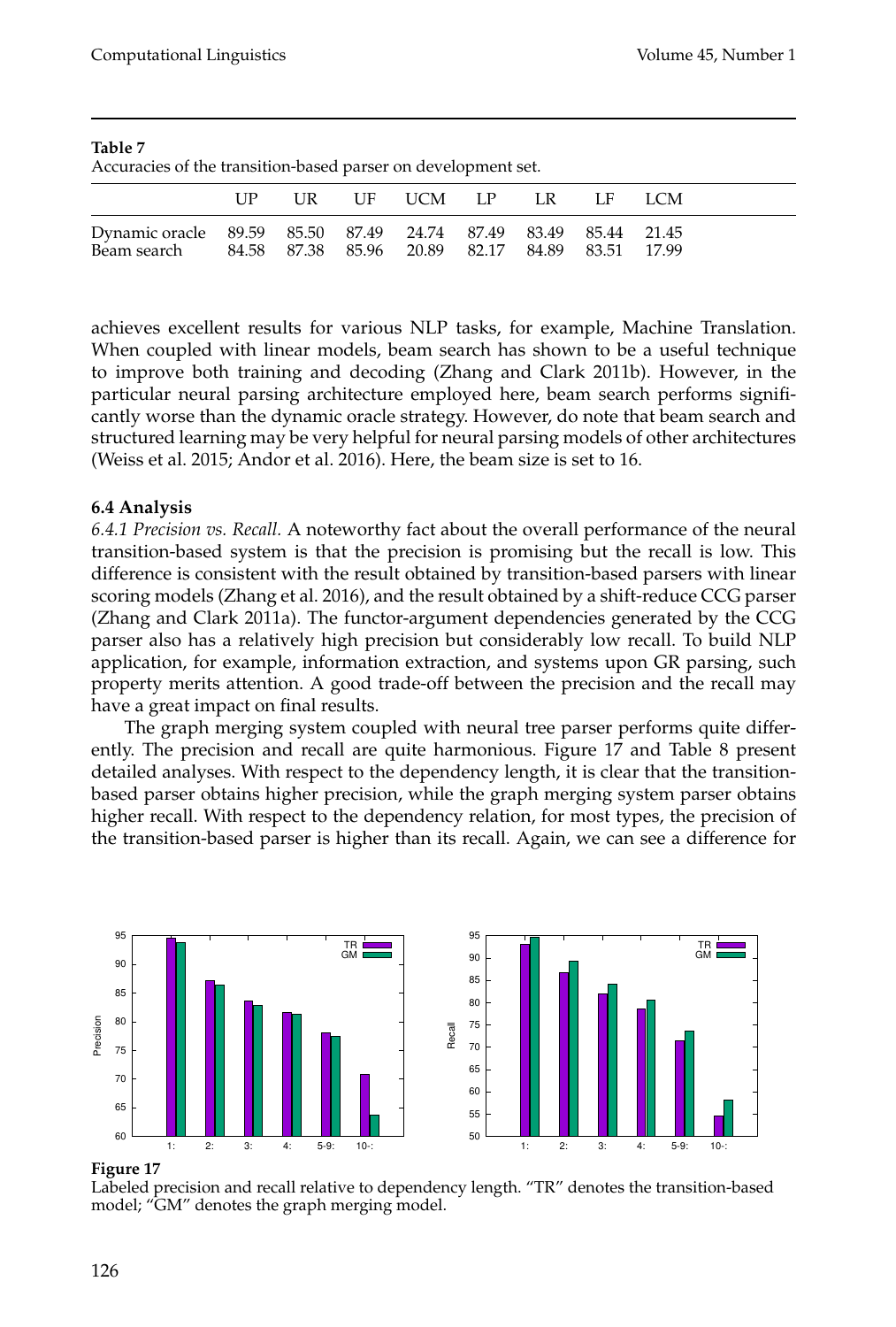<span id="page-32-0"></span>Accuracies with respect to dependency relations. The results are evaluated on the development data. Only the relation types that appear more than 500 times on the development data are reported.

| Relation        | #     |       | Transition-based |       |  | Graph merging |       |       |  |
|-----------------|-------|-------|------------------|-------|--|---------------|-------|-------|--|
|                 |       | Ρ     | $\mathbb{R}$     | F     |  | P             | R     | F     |  |
| <b>ADV</b>      | 4,795 | 89.35 | 80.15            | 84.50 |  | 87.24         | 79.96 | 83.44 |  |
| AMOD            | 1,309 | 88.45 | 88.31            | 88.38 |  | 89.86         | 89.38 | 89.62 |  |
| AUX             | 926   | 88.63 | 86.72            | 87.66 |  | 88.26         | 86.07 | 87.15 |  |
| <b>COMP</b>     | 7,930 | 89.73 | 86.96            | 88.33 |  | 87.27         | 90.68 | 88.94 |  |
| DET             | 583   | 95.59 | 92.97            | 94.26 |  | 93.48         | 95.88 | 94.67 |  |
| <b>LOC</b>      | 572   | 80.29 | 67.66            | 73.43 |  | 81.04         | 68.01 | 73.95 |  |
| <b>NMOD</b>     | 8,563 | 89.45 | 87.43            | 88.43 |  | 88.09         | 91.00 | 89.52 |  |
| <b>OBI</b>      | 5,406 | 89.66 | 86.29            | 87.94 |  | 89.94         | 89.68 | 89.81 |  |
| <b>OUANT</b>    | 897   | 92.02 | 92.53            | 92.27 |  | 92.38         | 94.65 | 93.50 |  |
| <b>RELATIVE</b> | 1,201 | 92.06 | 82.01            | 86.75 |  | 92.12         | 86.68 | 89.32 |  |
| <b>SBI</b>      | 6,313 | 82.15 | 80.41            | 81.27 |  | 81.50         | 79.41 | 80.44 |  |
| TMP             | 1,273 | 78.76 | 71.64            | 75.03 |  | 79.49         | 73.68 | 76.48 |  |

the graph merging parser: for most types, the precision is lower than its recall. Note that the overall F-scores of these two systems are somehow equivalent.

*6.4.2 Deep vs. Deep.* CCG and HPSG parsers also favor the dependency-based metrics for evaluation [\(Clark and Curran 2007b; Miyao and Tsujii 2008\)](#page-0-0). Previous work on Chinese CCG and HPSG parsing unanimously agree that obtaining the deep analysis of Chinese is more challenging [\(Yu et al. 2011; Tse and Curran 2012\)](#page-0-0). The successful C&C and Enju parsers provide very inaccurate results for Chinese texts. Though the numbers profiling the qualities of deep dependency structures under different formalisms are not directly comparable, all empirical evaluation indicates that the state of the art of deep linguistic processing for Chinese lags very much behind.

*6.4.3 Impact of POS Tagging.* According to our previous study [\(Sun and Wan 2016\)](#page-0-0), the use of different POS taggers has a great impact on syntactic analysis. This is highly related to a prominent language-specific property of Mandarin Chinese: as an analytic language, Mandarin Chinese lacks morphosyntactic features to explicitly indicate lexical categories. To evaluate the parsing performance in a more realistic setup, we report parsing results based on two different POS taggers introduced in [Sun and Wan \(2016\)](#page-0-0). Table [9](#page-33-0) presents the results. We can see that automatic POS tagging has a great impact on deep dependency parsing. Even when assisted with a state-of-the-art tagger that is highly engineered, the parser still performs rather poorly.

## **6.5 Improved Results with ELMo**

Table [9](#page-33-0) indicates the importance of high-quality POS tagging. We take it as a reflection of the importance of lexical information. Chinese lacks explicit morphosyntactic features, which makes it hard to infer the grammatical functions from word content only. That means contextual clues are essential for predicting a dependency relation.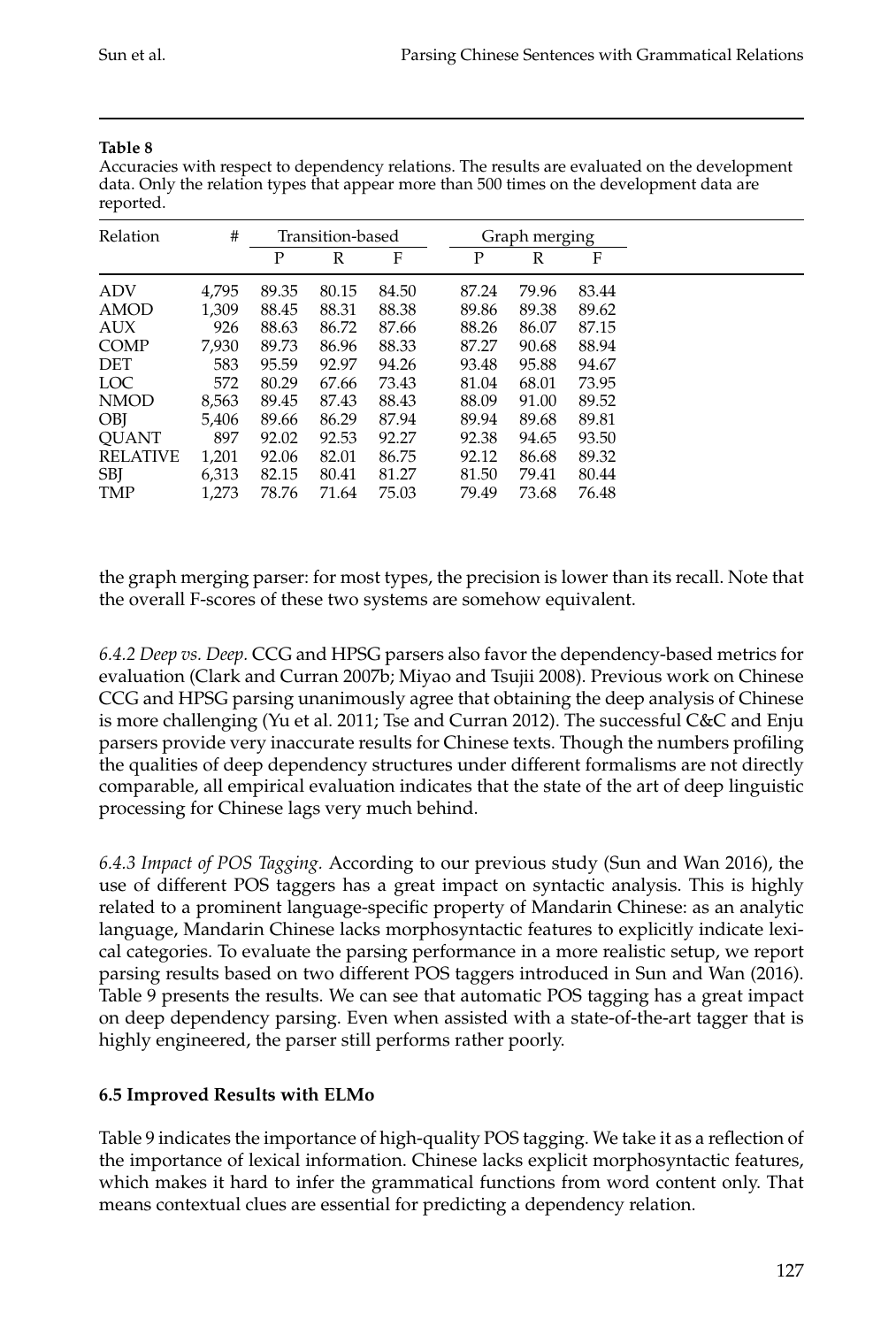<span id="page-33-0"></span>Parsing accuracies with different POS taggers. The results are evaluated on the development data. "LGLM" is short for the POS tagger based on a linear-chain global linear model, while "SC" denotes the same POS tagger enhanced with structure compilation.

|     |                     | UP                      | UR          | UF                                  | UCM LP                              |                | LR.                           | LF                      | LCM.                    |  |
|-----|---------------------|-------------------------|-------------|-------------------------------------|-------------------------------------|----------------|-------------------------------|-------------------------|-------------------------|--|
| GM. | Gold<br>LGLM        | 88.75<br>81.99          | 87.96 88.36 | 81.62 81.80                         | 29.34<br>23.50                      | 86.43<br>76.94 | 85.66<br>76.59                | 86.05<br>76.77          | 25.09<br>19.58          |  |
|     | SC.                 |                         |             |                                     | 83.65 83.03 83.34 23.78 79.03 78.43 |                |                               | 78.73                   | 20.09                   |  |
| TR  | Gold<br>LGLM<br>SC. | 89.59<br>83.69<br>85.15 | 79.22       | 85.50 87.49<br>81.39<br>80.73 82.88 | 24.74<br>19.92<br>20.89             | 87.49<br>78.92 | 83.49<br>74.71<br>80.72 76.54 | 85.44<br>76.76<br>78.57 | 21.45<br>17.03<br>17.76 |  |

*6.5.1 ELMo: Contextualized Word Embedding.* Quite recently, [Peters et al. \(2018\)](#page-0-0) proposed ELMo, an unsupervised approach to model words, especially for modeling their syntactic and semantic property in different linguistic contexts. The key design of ELMo is to train an LSTM-based language model and utilize the hidden vector as contextualizd word embeddings. In particular, every word is assigned a vector according to information on the whole sentence rather than several neighboring words in a limited context. ELMo has been proved very effective in inducing both syntagmatic and paragmatic knowledges and thus extremely useful for improving various English NLP tasks. Incorporating the word embeddings obtained by ELMo into a parser is very simple: We can take such embeddings as additional input word vectors and keep other things unchanged.

*6.5.2 Training an ELMo Model for Chinese.* In this work, we trained an ELMo model for Chinese and applied it to enhance our GR parsers. The model is trained using Chinese Gigawords, a comprehensive archive of newswire text data that has been acquired over several years by the Linguistic Data Consortium (LDC), choosing the Mandarin news text, that is, Xinhua newswire. This data covers all news published by Xinhua News Agency (the largest news agency in China) from 1991 to 2004, which contains about 12 million sentences. Different from English and other Western languages, Chinese is written without explicit word delimiters such as space characters. In our experiments, we employ a supervised segmenter introduced in [Sun and Xu \(2011\)](#page-0-0) to process the raw texts.

*6.5.3 Main Results.* Table [10](#page-34-0) presents the results. We concatenate the 1024-dimensional ELMo with word and sometimes POS tag embeddings on our neural parsers. The ELMo vectors significantly improve the performance of our parser, and this gain is more obvious when gold standard POS tags are removed.

Table [11](#page-34-1) reports the graph merging results. When ELMo vectors are added, both the individual and the joint decoders are improved. Furthermore, Table [12](#page-34-2) shows the performance for representative grammatical functions. Note that only the word content and their corresponding ELMo embeddings are utilized in this experiment. This is a realistic setup to evaluate how accurate the GR parsers could be for processing realworld Chinese texts.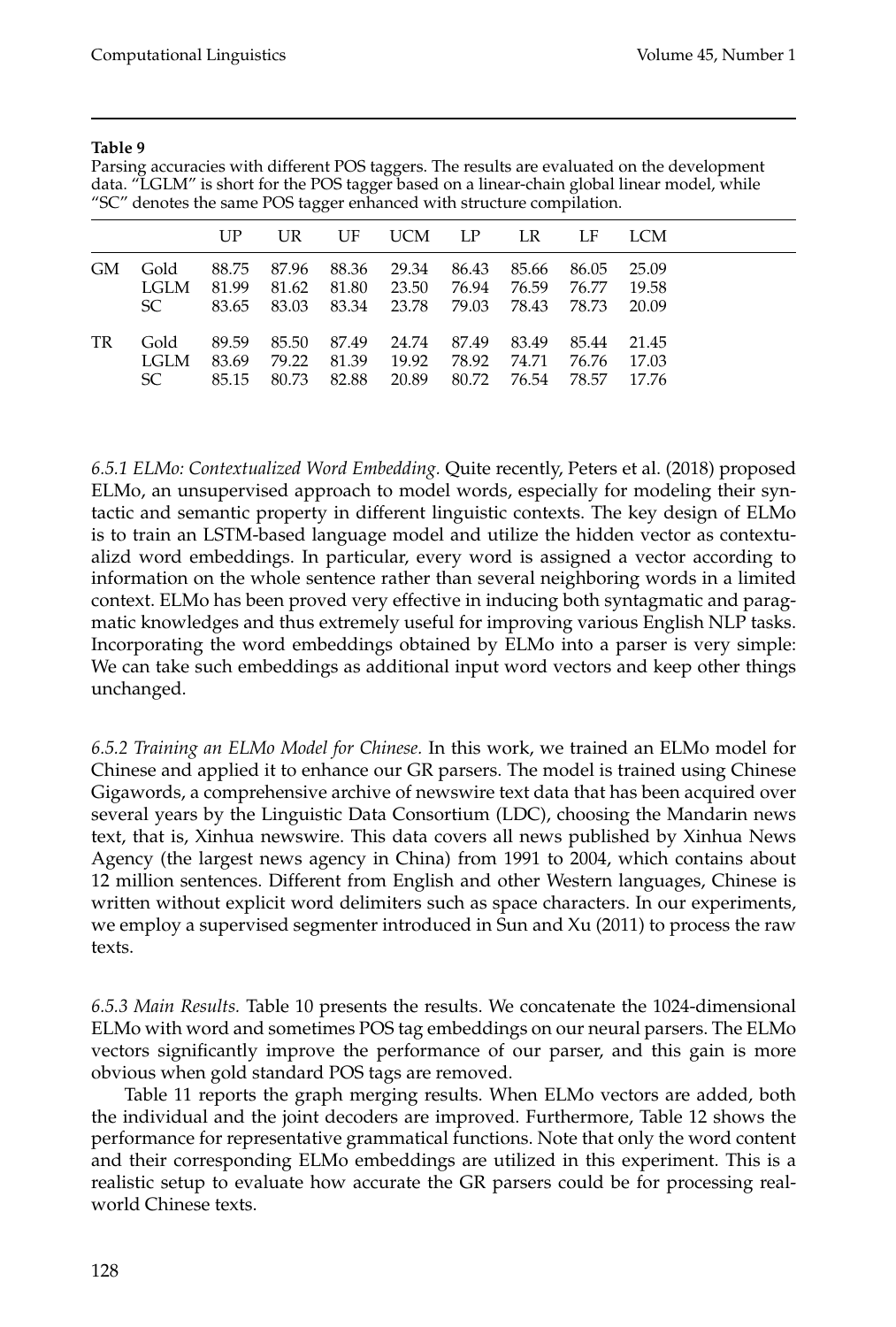<span id="page-34-0"></span>Parsing accuracies with ELMo. The results are evaluated on the development data. "NoPOS" means training and parsing without POS tags.

|    |            | UP    | UR    | UF    | UCM   | LP    | LR    | LF    | LCM   |
|----|------------|-------|-------|-------|-------|-------|-------|-------|-------|
| GМ | Gold+ELMo  | 91.01 | 91.05 | 91.03 | 31.93 | 88.76 | 88.81 | 88.79 | 26.21 |
|    | LGLM+ELM0  | 86.16 | 86.69 | 86.42 | 25.77 | 80.77 | 81.27 | 81.02 | 20.09 |
|    | NoPOS+ELMo | 88.86 | 88.97 | 88.92 | 28.93 | 84.98 | 85.08 | 85.03 | 22.12 |
| TR | Gold+ELMo  | 86.89 | 92.92 | 89.80 | 26.38 | 84.65 | 90.53 | 87.49 | 22.35 |
|    | LGLM+ELM0  | 82.01 | 88.92 | 85.32 | 21.40 | 76.67 | 83.13 | 79.77 | 17.88 |
|    | NoPOS+ELMo | 84.40 | 91.24 | 87.69 | 22.86 | 80.59 | 87.12 | 83.73 | 18.15 |

#### **Table 11**

<span id="page-34-1"></span>Accuracies of the graph merging–based parser on development set without POSTag information. A first-order graph-based parser with a neural scoring model is used for tree parsing. ELMo is used.

|    |                       | UP    | UR    | UF    | UCM   | LP    | LR    | LF    | LCM   |
|----|-----------------------|-------|-------|-------|-------|-------|-------|-------|-------|
| SM | Subgraph1             | 89.74 | 79.79 | 84.47 | 19.80 | 85.69 | 76.19 | 80.66 | 17.07 |
|    | Subgraph2             | 89.47 | 81.63 | 85.37 | 19.06 | 85.43 | 77.94 | 81.51 | 15.94 |
|    | Subgraph <sub>3</sub> | 90.62 | 81.50 | 85.82 | 20.76 | 86.60 | 77.88 | 82.01 | 16.28 |
|    | Merged                | 84.40 | 91.24 | 87.69 | 22.86 | 80.59 | 87.12 | 83.73 | 18.15 |
| LR | Subgraph1             | 91.13 | 80.82 | 85.67 | 21.10 | 86.95 | 77.11 | 81.73 | 17.30 |
|    | Subgraph2             | 90.86 | 82.78 | 86.63 | 20.31 | 86.67 | 78.97 | 82.64 | 16.73 |
|    | Subgraph <sub>3</sub> | 91.56 | 82.38 | 86.73 | 21.21 | 87.49 | 78.72 | 82.88 | 16.79 |
|    | Merged                | 88.86 | 88.97 | 88.92 | 28.93 | 84.98 | 85.08 | 85.03 | 22.12 |
|    |                       |       |       |       |       |       |       |       |       |

#### **Table 12**

<span id="page-34-2"></span>Accuracies with respect to representative grammatical functions. The results are obtained by the graph merging parser on the development data. The ELMo vectors are utilized but not POS tags.

| Relation    | $\mathbf{P}$ | R     | F     |
|-------------|--------------|-------|-------|
| ADV         | 83.08        | 79.81 | 81.41 |
| AMOD        | 82.92        | 80.76 | 81.83 |
| COMP        | 87.17        | 90.13 | 88.63 |
| LOC         | 82.62        | 70.63 | 76.15 |
| <b>NMOD</b> | 86.41        | 89.19 | 87.78 |
| OBJ         | 88.08        | 91.00 | 89.52 |
| SBJ         | 82.29        | 80.59 | 81.43 |
| TMP         | 78.39        | 76.36 | 77.36 |

*6.5.4 Comparing the POS Tags and the ELMo Vectors.* Both gold POS tags and ELMo word embeddings have improved the GR parser with comparable effects, as shown by equivalent results. If we consider only the unlabeled parsing quality, POS tags and ELMo help the GR parsers in a different way. To evaluate the differences between two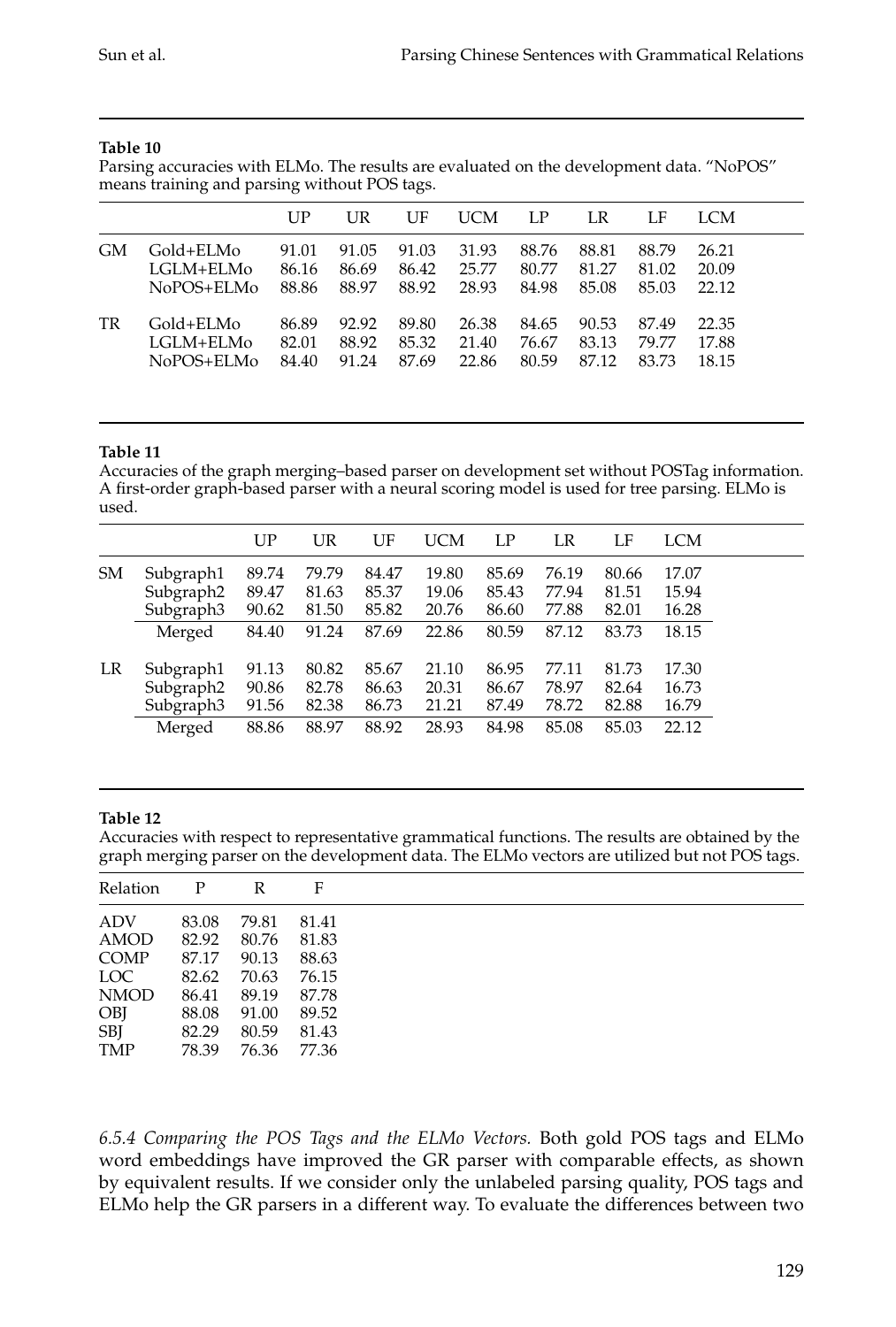<span id="page-35-0"></span>Recalls with respect to dependency types, that is, local or non-local dependencies. The results are evaluated on the development data.

| Model                                                                                  |  | $UR_{I}$ $LR_{I}$ $UR_{NI}$ $LR_{NI}$ |  |
|----------------------------------------------------------------------------------------|--|---------------------------------------|--|
| $GM$ (-ELMo) $88.66$ $86.68$ $72.60$ $63.21$<br>$GM$ (+ELMo) $91.65$ 89.64 77.84 70.48 |  |                                       |  |

models trained with gold POS tags and ELMo, respectively, we define the following metric:

$$
\frac{2*|\mathcal{D}_{POS} \cap \mathcal{D}_{ELMo}|}{|\mathcal{D}_{POS}| + |\mathcal{D}_{ELMo}|}
$$

where  $\mathcal{D}_{\text{POS}}/\mathcal{D}_{\text{ELMo}}$  denotes the set of dependencies related to the held-out sentences returned by the POS/ELMo-enhanced model. When evaluated on the development data, the values of the unlabeled and labeled metric are 84.46 and 81.05, respectively. These relatively low values highlight the complementary strengths of the POS tags and ELMo vectors. The complementary strengths are also confirmed by the experiment that uses POS and ELMo together. Comparing results in Tables [9](#page-33-0) and [10,](#page-34-0) we can see clearly a significant improvement.

*6.5.5 Local vs. Non-Local.* Although the micro accuracy of all dependencies are considerably good, the ability of current state-of-the-art statistical parsers to find difficult nonlocal materials is far from satisfactory, even for English [\(Rimell, Clark, and Steedman](#page-0-0) [2009; Bender et al. 2011\)](#page-0-0). We report the accuracy in terms of local and non-local dependencies, respectively, to show the difficulty of the recovery of non-local dependencies. Table [13](#page-35-0) demonstrates the labeled/unlabeled recall of local  $(UR_L/LR_L)$  and non-local dependencies ( $UR_{NL}/LR_{NL}$ ). We can clearly see that non-local dependency recovery is extremely difficult for Chinese parsing. Another noteworthy thing is that the ELMo word embeddings improves the prediction for non-local dependencies with a very significant margin.

## **6.6 Results on the Test Data**

Table [14](#page-36-0) gives the parsing accuracy on the test set. We evaluate different architectures and different scoring models, as compared to the results reported in [Zhang et al. \(2016\)](#page-0-0). The beam size of our transition-based parser is set to 16, which is the same as [Zhang et al.](#page-0-0) [\(2016\)](#page-0-0). Comparing the global linear and LSTM-based models, we can see the advantage of applying neural models for syntactic parsing as well as the effectiveness of our graph merging model: It is significantly better than the transition-based parser. Table [15](#page-36-1) shows the results obtained using a realistic setup for real-world applications: The POS tags are removed while the ELMo vectors are incorporated.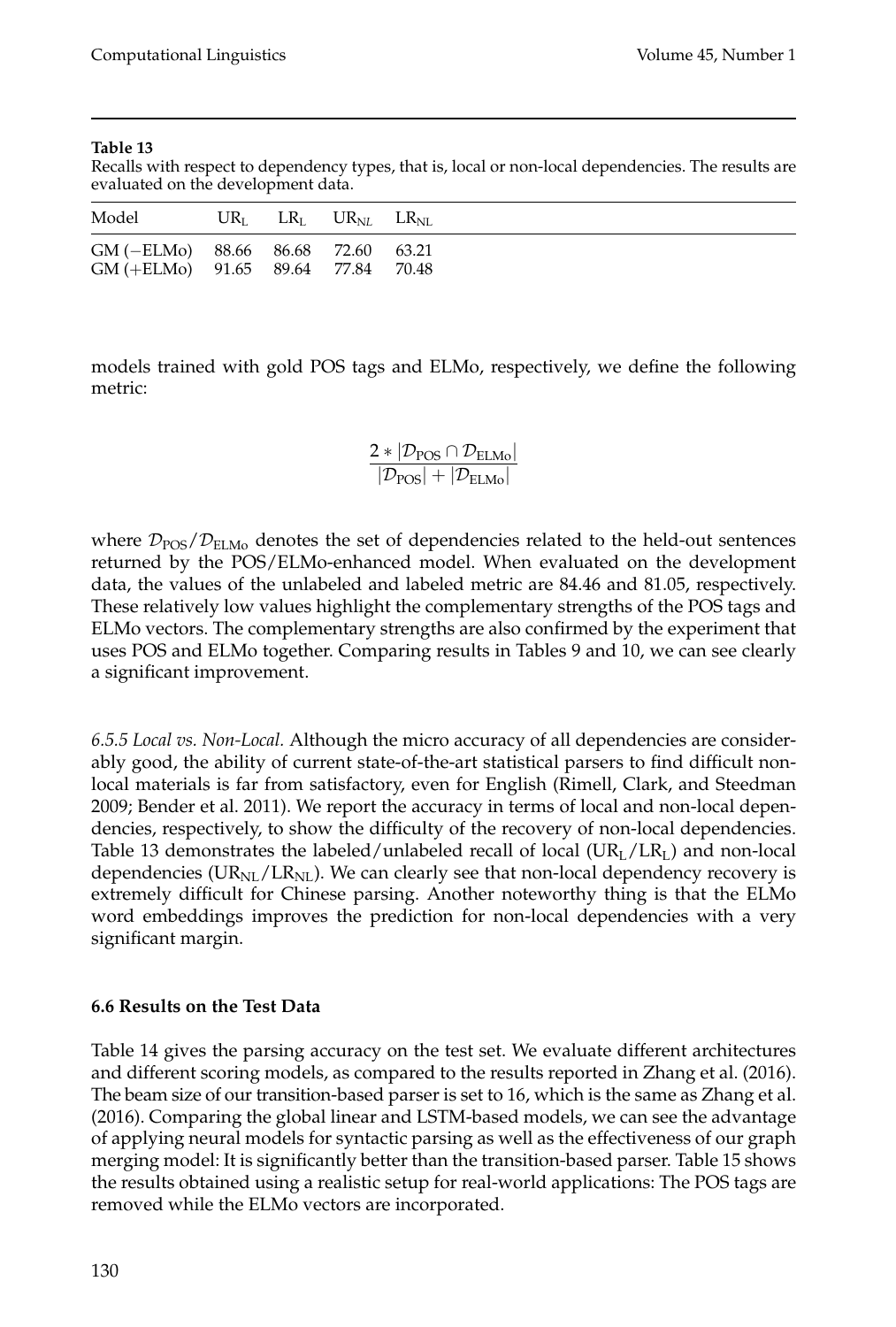<span id="page-36-0"></span>Accuracies of different models on test set. "GM" is short for graph merging; "TR (DO)" is short for transition-based parsing with dynamic oracle; "TR (BS)" is short for transition-based parsing with beam search. The performance of the *TR (BS)* parser with linear scoring model is from Zhang et al.'s paper. Gold-standard POS tags are utilized.

|                                                                |                                                        | UP. |  | UR UF UCM LP LR LF LCM |  |  |
|----------------------------------------------------------------|--------------------------------------------------------|-----|--|------------------------|--|--|
| GM                                                             | Neural 88.84 88.23 88.53 29.14 86.47 85.87 86.17 24.68 |     |  |                        |  |  |
| GM Linear 88.06 85.11 86.56 26.24 86.03 83.16 84.57 22.84      |                                                        |     |  |                        |  |  |
| TR (DO) Neural 89.56 85.75 87.61 25.11 87.41 83.69 85.51 21.86 |                                                        |     |  |                        |  |  |
| TR (BS) Neural 84.77 87.70 86.21 20.61 82.21 85.05 83.61 18.07 |                                                        |     |  |                        |  |  |
| TR (BS)                                                        | Linear -- -- -- -- -- 82.28 83.11 82.69 --             |     |  |                        |  |  |

## **Table 15**

<span id="page-36-1"></span>Accuracies of the GM model on test set. No POS tags are utilized, whereas the ELMo vectors are used.

| POS ELMO UP UR UF UCM LP LR LF LCM                     |  |  |  |  |
|--------------------------------------------------------|--|--|--|--|
| NO YES 89.18 88.86 89.02 29.25 85.05 84.75 84.90 22.68 |  |  |  |  |

## **7. Conclusion**

The availability of large-scale treebanks has contributed to the blossoming of statistical approaches to build accurate *surface* constituency and dependency parsers. Recent years have witnessed rapid progress on deep linguistic processing of English texts, and initial attempts have been made for Chinese. Our work attempts to strike a balance between traditional CFG, dependency tree parsing, and deep linguistic processing. By integrating the linguistically-deep grammatical function information and the key bilexical relation underlying the dependency analysis, we propose a new type of deep dependency analysis for parsing Mandarin Chinese sentences. Based on LFG-like dependency annotations, we developed statistical models for deep dependency parsing in both constituency and dependency formalisms. To construct complex linguistic graphs beyond trees, we propose a new approach, namely graph merging, by constructing GR graphs from subgraphs. There are two key issues involved in the approach, that is, graph decomposition and merging. To solve these two problems in a principled way, we treat both problems as optimization problems and employ combinatorial optimization techniques. Experiments demonstrate the effectiveness of the graph merging framework, which can be adopted to other types of flexible representations, for example, semantic dependency graphs [\(Oepen et al. 2014, 2015\)](#page-0-0) and abstract meaning representations [\(Banarescu et al. 2013\)](#page-0-0). The study is significant in demonstrating a linguistically motivated and computationally effective way of parsing Chinese texts.

## **Appendix**

In annotations of dependency structures, typical grammatical relations are subject, object, etc., which imply the role the dependent plays with regard to its head. In addition to phrasal categories, CTB also has functional labels to represent relations. The CTB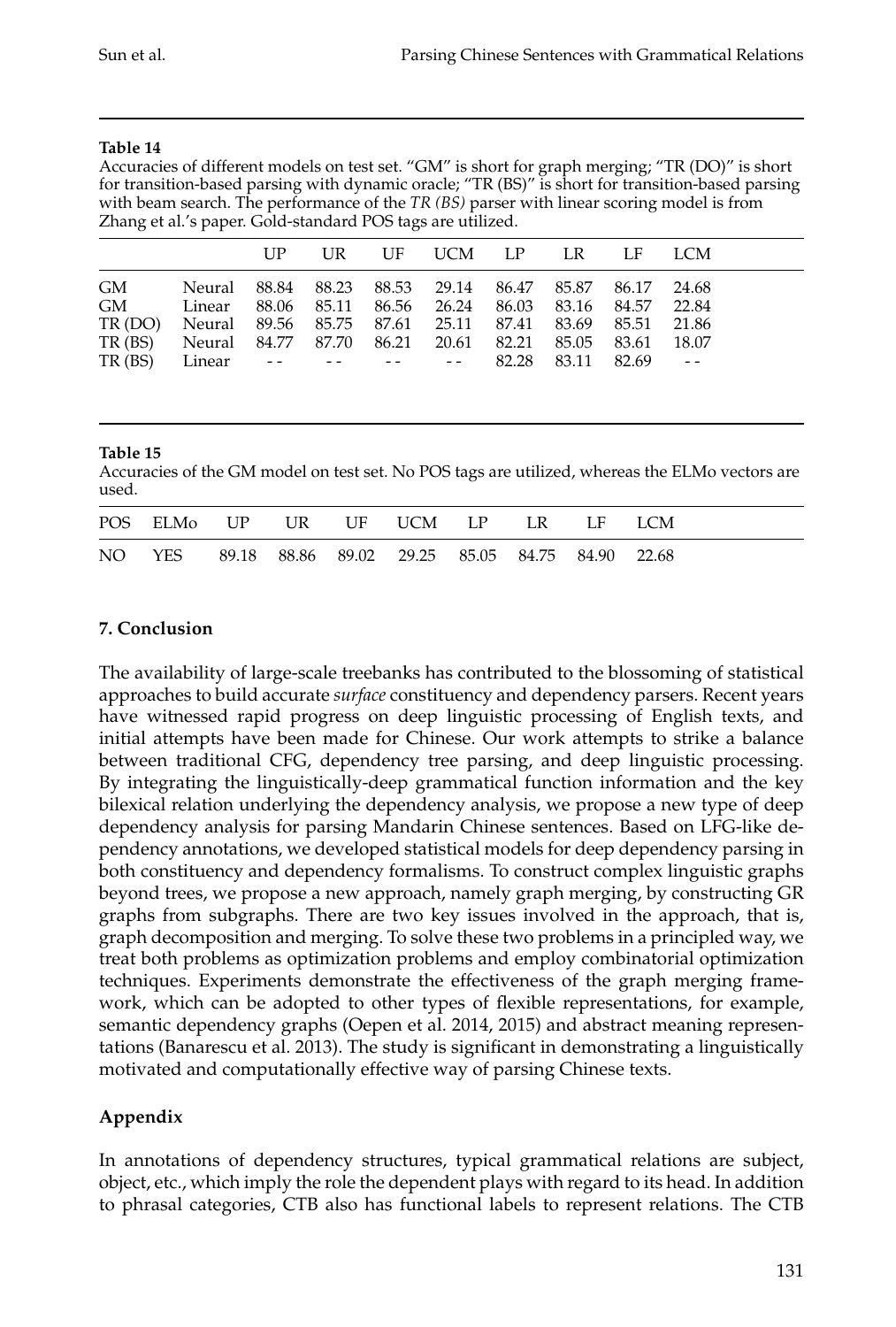<span id="page-37-0"></span>

| Illustration of major dependency relations in our corpus. |  |  |  |  |  |  |
|-----------------------------------------------------------|--|--|--|--|--|--|
| adverbial adjunct                                         |  |  |  |  |  |  |
| adjectival modifier                                       |  |  |  |  |  |  |
| auxiliary                                                 |  |  |  |  |  |  |
| complement                                                |  |  |  |  |  |  |
| determiner                                                |  |  |  |  |  |  |
| location                                                  |  |  |  |  |  |  |
| nominal modifier                                          |  |  |  |  |  |  |
| object                                                    |  |  |  |  |  |  |
| particle                                                  |  |  |  |  |  |  |
| quantification                                            |  |  |  |  |  |  |
| relative clause                                           |  |  |  |  |  |  |
| subject                                                   |  |  |  |  |  |  |
| temporal modifier                                         |  |  |  |  |  |  |
|                                                           |  |  |  |  |  |  |

utilizes syntactic distribution as the main criterion for distinguishing lexical categories. By exploring CTB's original annotations, we define a rich set of dependency relations. Table [16](#page-37-0) lists the major relations. For more details, please refer to the source codes.

#### **References**

- Andor, Daniel, Chris Alberti, David Weiss, Aliaksei Severyn, Alessandro Presta, Kuzman Ganchev, Slav Petrov, and Michael Collins. 2016. Globally normalized transition-based neural networks. In *Proceedings of the 54th Annual Meeting of the Association for Computational Linguistics (Volume 1: Long Papers)*, pages 2442–2452, Berlin, August.
- Banarescu, Laura, Claire Bonial, Shu Cai, Madalina Georgescu, Kira Griffitt, Ulf Hermjakob, Kevin Knight, Philipp Koehn, Martha Palmer, and Nathan Schneider. 2013. Abstract meaning representation for sembanking. In *Proceedings of the 7th Linguistic Annotation Workshop and Interoperability with Discourse*, pages 178–186, Association for Computational Linguistics, Sofia, Bulgaria, August.
- Bender, Emily M., Dan Flickinger, Stephan Oepen, and Yi Zhang. 2011. Parser evaluation over local and non-local deep dependencies in a large corpus. In *Proceedings of the 2011 Conference on Empirical Methods in Natural Language Processing*, pages 397–408, Edinburgh, July. Association for Computational Linguistics.
- Bohnet, Bernd. 2010. Top accuracy and fast dependency parsing is not a contradiction. In *Proceedings of the 23rd International Conference on Computational Linguistics (COLING 2010)*, pages 89–97, Beijing, August, COLING 2010 Organizing Comittee.
- Bresnan, Joan, and Ronald Kaplan. 1982. Introduction: Grammars as mental representations of language. In J. Bresnan, editor, *The Mental Representation of Grammatical Relations*. MIT Press, Cambridge, MA, pages xvii–lii.
- Bresnan, Joan. 2001. *Lexical-Functional Syntax*. Number 16. Blackwell, Malden, MA.
- Briscoe, Ted, and John Carroll. 2006. Evaluating the accuracy of an unlexicalized statistical parser on the PARC DepBank. In *Proceedings of the COLING/ACL 2006 Main Conference Poster Sessions*, pages 41–48, Sydney, July. Association for Computational Linguistics.
- Cahill, Aoife, Mairead Mccarthy, Josef Van Genabith, and Andy Way. 2002. Automatic annotation of the Penn-treebank with LFG f-structure information. In *Proceedings of the LREC Workshop on Linguistic Knowledge Acquisition and Representation: Bootstrapping Annotated Language Data*, Las Palmas, Canary Islands, pages 8–15.
- Carnie, Andrew. 2007. *Syntax: A Generative Introduction*, 2nd edition, Blackwell Publishing, Malden, MA.
- Chen, Danqi, and Christopher Manning. 2014. A fast and accurate dependency parser using neural networks. In *Proceedings of the 2014 Conference on Empirical Methods in Natural Language Processing (EMNLP)*, pages 740–750, Doha, Qatar, Association for Computational Linguistics.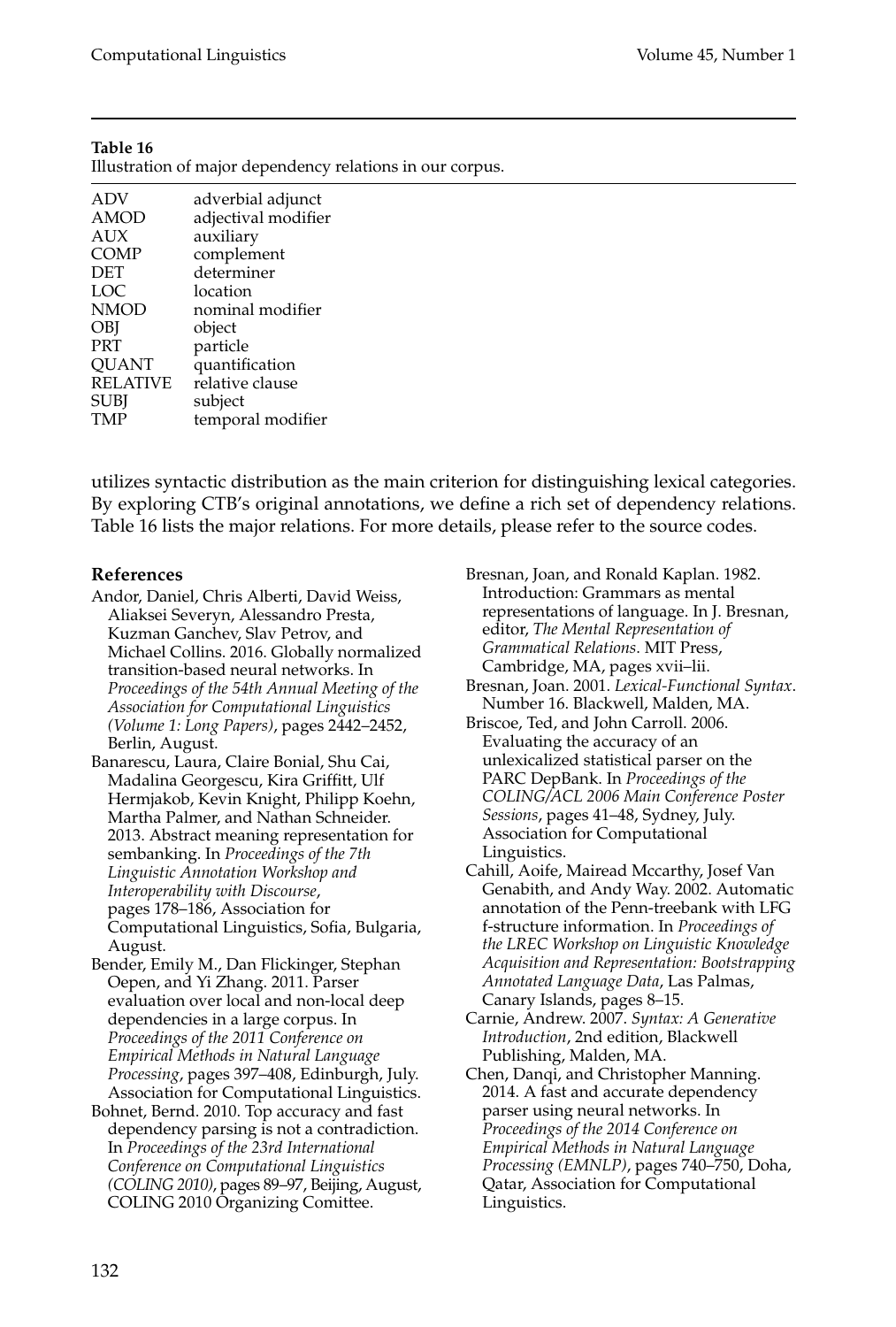Chomsky, Noam. 1981. *Lectures on Government and Binding*. Foris Publications, Dordecht.

Chu, Yoeng-Jin, and Tseng-Hong Liu. 1965. On the shortest arborescence of a directed graph. *Science Sinica*, 14:1396–1400.

Clark, Stephen, and James Curran. 2007a. Formalism-independent parser evaluation with CCG and DepBank. In *Proceedings of the 45th Annual Meeting of the Association for Computational Linguistics*, pages 248–255, Prague, June.

Clark, Stephen, and James R. Curran. 2007b. Wide-coverage efficient statistical parsing with CCG and log-linear models. *Computational Linguistics*, 33(4):493–552. December.

Copestake, Ann, Dan Flickinger, Carl Pollard, and Ivan A. Sag. 2005. Minimal recursion semantics: An introduction. *Research on Language and Computation*, pages 281–332.

Covington, Michael A. 2001. A fundamental algorithm for dependency parsing. In *Proceedings of the 39th Annual ACM Southeast Conference*, pages 95–102.

Dalrymple, M. 2001. *Lexical-Functional Grammar*. Volume 34 of *Syntax and Semantics*, 34, Academic Press, New York.

Dozat, Timothy, and Christopher D. Manning. 2016. Deep biaffine attention for neural dependency parsing. *CoRR*, abs/1611.01734.

Edmonds, Jack. 1967. Optimum branchings. *Journal of Research of the National Bureau of Standards*, 71B:233–240.

Eisner, Jason M. 1996. Three new probabilistic models for dependency parsing: An exploration. In *Proceedings of the 16th Conference on Computational Linguistics - Volume 1*, pages 340–345, Stroudsburg, PA.

Flickinger, Daniel, Yi Zhang, and Valia Kordoni. 2012. Deepbank: A dynamically annotated treebank of the Wall Street Journal. In *Proceedings of the Eleventh International Workshop on Treebanks and Linguistic Theories*, pages 85–96.

Goldberg, Yoav, and Joakim Nivre. 2012. A dynamic oracle for arc-eager dependency parsing. *COLING-2012*, 2(December): 959–976.

Guo, Yuqing, Josef van Genabith, and Haifeng Wang. 2007. Treebank-based acquisition of LFG resources for Chinese. In *Proceedings of the LFG07 Conference*, CSLI Publications, Stanford, CA, pages 214–232.

Henderson, James, Paola Merlo, Ivan Titov, and Gabriele Musillo. 2013. Multilingual

joint parsing of syntactic and semantic dependencies with a latent variable model. *Computational Linguistics*, 39(4):949–998.

Hochreiter, Sepp, and Jürgen Schmidhuber. 1997. Long Short-Term Memory. *Neural Computation*, 9(8):1735–1780, November.

Hockenmaier, Julia, and Mark Steedman. 2007. CCGbank: A corpus of CCG derivations and dependency structures extracted from the Penn Treebank. *Computational Linguistics*, 33(3):355–396.

Huang, Liang, and Kenji Sagae. 2010. Dynamic programming for linear-time incremental parsing. In *Proceedings of the 48th Annual Meeting of the Association for Computational Linguistics*, pages 1077–1086, Uppsala, Sweden, July.

Hudson, Richard. 1990. *English Word Grammar*. Blackwell, Malden, MA.

Joshi, Aravind K., and Yves Schabes. 1997. Tree-adjoining grammars. In G. Rozenberg and A. Salomaa, editors, *Handbook of Formal Languages*, Volume 3, Springer, Berlin, New York, pages 69–124.

Kaplan, Ron, Stefan Riezler, Tracy H. King, John T. Maxwell III, Alex Vasserman, and Richard Crouch. 2004. Speed and accuracy in shallow and deep stochastic parsing. In Daniel Marcu Susan Dumais and Salim Roukos, editors. *HLT-NAACL 2004: Main Proceedings*, pages 97–104, Boston, May 2–May 7. Association for Computational Linguistics.

King, Tracy Holloway, Richard Crouch, Stefan Riezler, Mary Dalrymple, and Ronald M. Kaplan. 2003. The PARC 700 dependency bank. In *Proceedings of the 4th International Workshop on Linguistically Interpreted Corpora*, pages 1–8.

Kiperwasser, Eliyahu, and Yoav Goldberg. 2016. Simple and accurate dependency parsing using bidirectional LSTM feature representations. *Transactions of the Association for Computational Linguistics*, 4:313–327.

Koo, Terry, and Michael Collins. 2010. Efficient third-order dependency parsers. In *Proceedings of the 48th Annual Meeting of the Association for Computational Linguistics*, pages 1–11, Uppsala, Sweden, July.

Koo, Terry, Alexander M. Rush, Michael Collins, Tommi Jaakkola, and David Sontag. 2010. Dual decomposition for parsing with non-projective head automata. In *Proceedings of the 2010 Conference on Empirical Methods in Natural Language Processing*, pages 1288–1298, Cambridge, MA, October. Association for Computational Linguistics.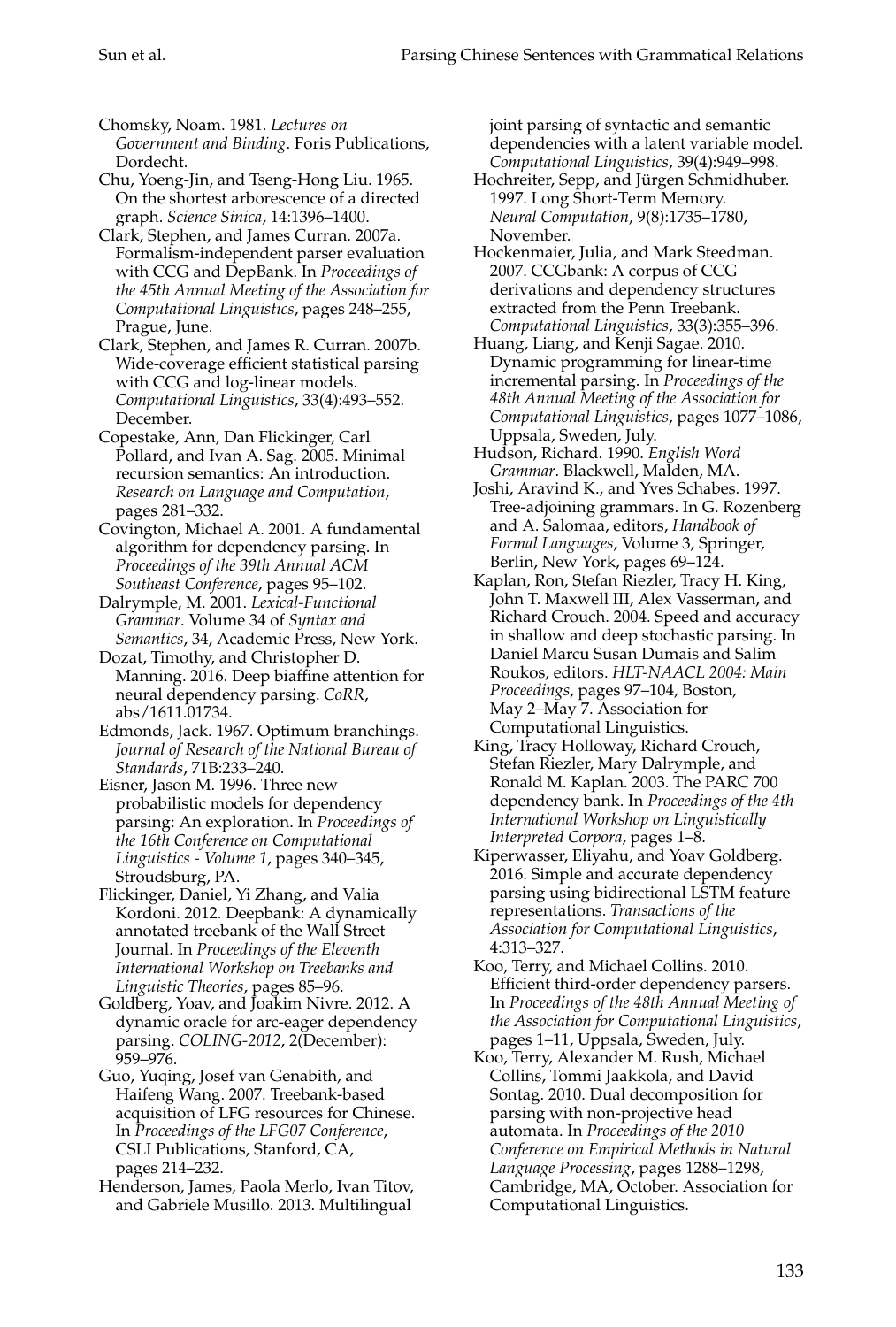- Kübler, Sandra, Ryan T. McDonald, and Joakim Nivre. 2009. *Dependency Parsing*. Synthesis Lectures on Human Language Technologies. Morgan & Claypool, London.
- Kuhlmann, Marco. 2010. *Dependency Structures and Lexicalized Grammars: An Algebraic Approach*. Ph.D. thesis, Saarland University.
- Li, Zhenghua, Min Zhang, Wanxiang Che, Ting Liu, Wenliang Chen, and Haizhou Li. 2011. Joint models for Chinese POS tagging and dependency parsing. In *Proceedings of the 2011 Conference on Empirical Methods in Natural Language Processing*, pages 1180–1191, Edinburgh, July. Association for Computational Linguistics.
- McDonald, Ryan, Koby Crammer, and Fernando Pereira. 2005. Online large-margin training of dependency parsers. In *Proceedings of the 43rd Annual Meeting of the Association for Computational Linguistics (ACL'05)*, pages 91–98, Ann Arbor, June.
- McDonald, Ryan, and Fernando Pereira. 2006. Online learning of approximate dependency parsing algorithms. In *Proceedings of 11th Conference of the European Chapter of the Association for Computational Linguistics*, Volume 6, pages 81–88.
- McDonald, Ryan, Fernando Pereira, Kiril Ribarov, and Jan Hajic. 2005. Non-projective dependency parsing using spanning tree algorithms. In *Proceedings of the Conference on Human Language Technology and Empirical Methods in Natural Language Processing*, pages 523–530, Vancouver, October. Association for Computational Linguistics.
- Mel'čuk, I. A. 2001. Communicative *Organization in Natural Language: The Semantic-Communicative Structure of Sentences*. *Studies in Language Companion Series*. J. Benjamins, Amsterdam.
- Miyao, Yusuke, Takashi Ninomiya, and Jun'ichi Tsujii. 2005. Corpus-oriented grammar development for acquiring a head-driven phrase structure grammar from the Penn Treebank. In *The Second International Joint Conference on Natural Language Processing*, pages 684–693.
- Miyao, Yusuke, Rune Sætre, Kenji Sagae, Takuya Matsuzaki, and Jun'ichi Tsujii. 2008. Task-oriented evaluation of syntactic parsers and their representations. In *Proceedings of ACL-08: HLT*,

pages 46–54, Columbus, Ohio, June. Association for Computational Linguistics.

- Miyao, Yusuke, and Jun'ichi Tsujii. 2008. Feature forest models for probabilistic HPSG parsing. *Computational Linguistics*, 34(1):35–80, March.
- Nivre, Joakim. 2008. Algorithms for deterministic incremental dependency parsing. *Computational Linguistics*, 34:513–553, December.
- Nivre, Joakim, Johan Hall, Sandra Kübler, Ryan McDonald, Jens Nilsson, Sebastian Riedel, and Deniz Yuret. 2007. The CoNLL 2007 shared task on dependency parsing. In *Proceedings of the CoNLL Shared Task Session of EMNLP-CoNLL 2007*, pages 915–932, Prague, June. Association for Computational Linguistics.
- Nivre, Joakim, Johan Hall, and Jens Nilsson. 2004. Memory-based dependency parsing. In Hwee Tou Ng and Ellen Riloff, editors. *HLT-NAACL 2004 Workshop: Eighth Conference on Computational Natural Language Learning (CoNLL-2004)*, pages 49–56, Boston, May 6–May 7.
- Association for Computational Linguistics. Oepen, Stephan, Marco Kuhlmann, Yusuke Miyao, Daniel Zeman, Silvie Cinkova, Dan Flickinger, Jan Hajic, and Zdenka Uresova. 2015. Semeval 2015 task 18: Broad-coverage semantic dependency parsing. In *Proceedings of the 9th International Workshop on Semantic Evaluation (SemEval 2015)*, pages 915–926, Denver, Colorado, June. Association for Computational Linguistics.
- Oepen, Stephan, Marco Kuhlmann, Yusuke Miyao, Daniel Zeman, Dan Flickinger, Jan Hajic, Angelina Ivanova, and Yi Zhang. 2014. Semeval 2014 task 8: Broad-coverage semantic dependency parsing. In *Proceedings of the 8th International Workshop on Semantic Evaluation*, pages 63–72, Dublin, August. Association for Computational Linguistics and Dublin City University.
- Oepen, Stephan, Erik Velldal, Jan Tore Lnning, Paul Meurer, Victoria Rosén, and Dan Flickinger. 2007. Towards hybrid quality-oriented machine translation. On linguistics and probabilities in MT. In *Proceedings of the 10th International Conference on Theoretical and Methodological Issues in Machine Translation*, pages 144–153.
- Peters, Matthew, Mark Neumann, Mohit Iyyer, Matt Gardner, Christopher Clark, Kenton Lee, and Luke Zettlemoyer. 2018. Deep contextualized word representations. In *Proceedings of the 2018 Conference of the North American Chapter of the Association for*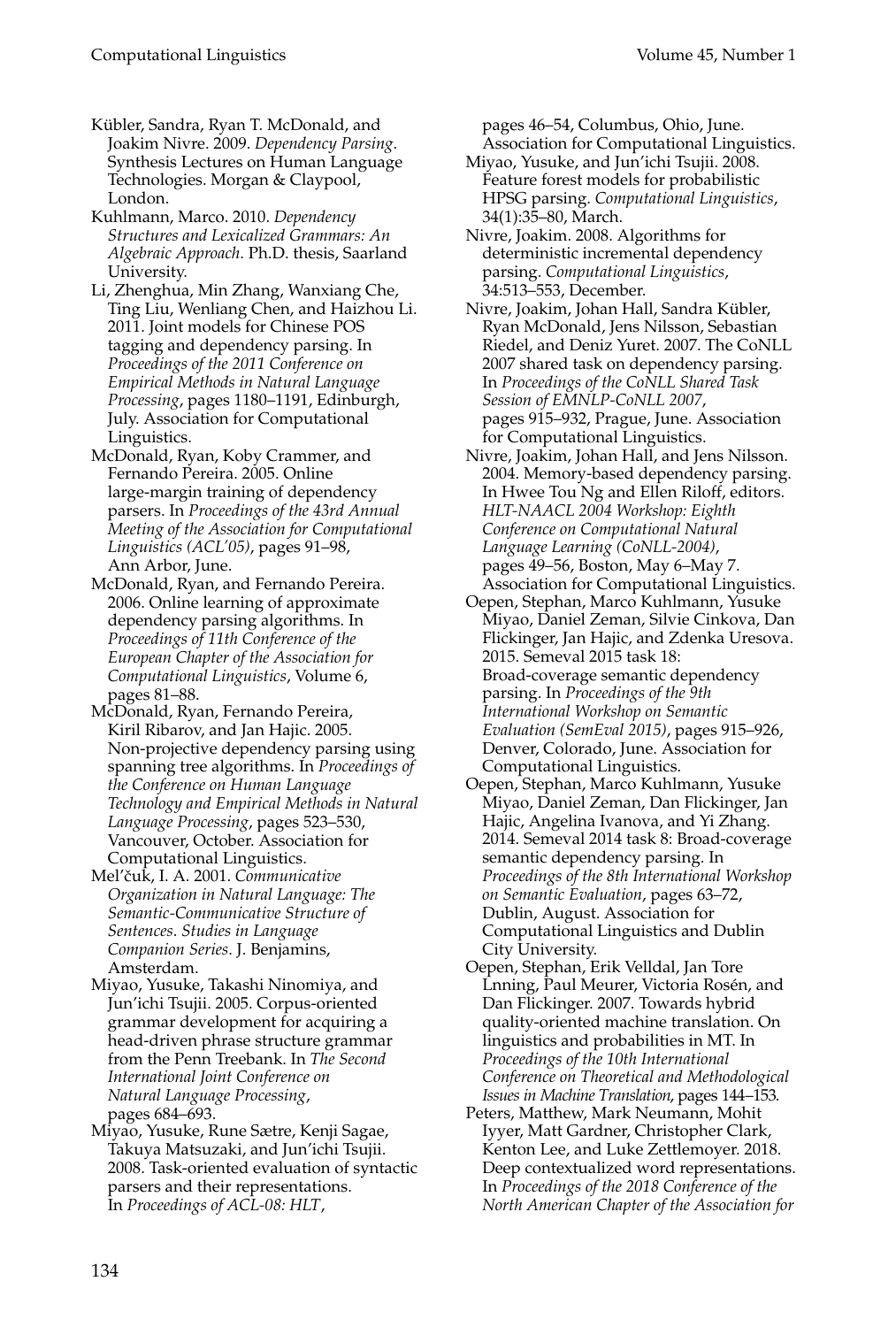*Computational Linguistics: Human Language Technologies, Volume 1 (Long Papers)*, pages 2227–2237.

Pitler, Emily, Sampath Kannan, and Mitchell Marcus. 2013. Finding optimal 1-endpoint-crossing trees. *TACL*, 1:13–24.

Pollard, Carl, and Ivan A. Sag. 1994. *Head-Driven Phrase Structure Grammar*. The University of Chicago Press, Chicago.

Rimell, Laura, Stephen Clark, and Mark Steedman. 2009. Unbounded dependency recovery for parser evaluation. In *Proceedings of the 2009 Conference on Empirical Methods in Natural Language Processing*, pages 813–821, Singapore, Association for Computational Linguistics.

Sagae, Kenji, and Jun'ichi Tsujii. 2008. Shift-reduce dependency DAG parsing. In *Proceedings of the 22nd International Conference on Computational Linguistics*, pages 753–760, Manchester, UK, August. Coling 2008 Organizing Committee.

Steedman, M. 1996. *Surface Structure and Interpretation*. Linguistic Inquiry Monographs. MIT Press, Cambridge, MA.

Steedman, Mark. 2000. *The Syntactic Process*. MIT Press, Cambridge, MA.

Sun, Weiwei, Yantao Du, Xin Kou, Shuoyang Ding, and Xiaojun Wan. 2014. Grammatical relations in Chinese: GB-ground extraction and data-driven parsing. In *Proceedings of the 52nd Annual Meeting of the Association for Computational Linguistics (Volume 1: Long Papers)*, pages 446–456, Baltimore, June. Association for Computational Linguistics.

Sun, Weiwei, Yantao Du, and Xiaojun Wan. 2017. Parsing for grammatical relations via graph merging. In *Proceedings of the 21st Conference on Computational Natural Language Learning (CoNLL 2017)*, pages 26–35, Vancouver, August. Association for Computational Linguistics.

Sun, Weiwei, and Hans Uszkoreit. 2012. Capturing paradigmatic and syntagmatic lexical relations: Towards accurate Chinese part-of-speech tagging. In *Proceedings of the 50th Annual Meeting of the Association for Computational Linguistics (Volume 1: Long Papers)*, pages 242–252, Jeju Island, Korea, July.

Sun, Weiwei, and Xiaojun Wan. 2016. Towards accurate and efficient Chinese part-of-speech tagging. *Computational Linguistics*, 42(3):391–419.

Sun, Weiwei, and Jia Xu. 2011. Enhancing Chinese word segmentation using unlabeled data. In *Proceedings of the 2011 Conference on Empirical Methods in Natural* *Language Processing*, pages 970–979, Edinburgh, July. Association for Computational Linguistics.

- Torres Martins, Andre, Noah Smith, and Eric Xing. 2009. Concise integer linear programming formulations for dependency parsing. In *Proceedings of the Joint Conference of the 47th Annual Meeting of the Association for Computational Linguistics and the 4th International Joint Conference on Natural Language Processing of the AFNLP*, pages 342–350, Suntec, Singapore, August.
- Tse, Daniel, and James R. Curran. 2010. Chinese CCGbank: Extracting CCG derivations from the Penn Chinese Treebank. In *Proceedings of the 23rd International Conference on Computational Linguistics (Coling 2010)*, pages 1083–1091, Beijing, August. Coling 2010 Organizing Committee.
- Tse, Daniel, and James R. Curran. 2012. The challenges of parsing Chinese with combinatory categorial grammar. In *Proceedings of the 2012 Conference of the North American Chapter of the Association for Computational Linguistics: Human Language Technologies*, pages 295–304, Montreal, ´ June. Association for Computational Linguistics.
- Wang, Mengqiu, Kenji Sagae, and Teruko Mitamura. 2006. A fast, accurate deterministic parser for Chinese. In *Proceedings of the 21st International Conference on Computational Linguistics and 44th Annual Meeting of the Association for Computational Linguistics*, pages 425–432, Sydney, July.
- Watanabe, Taro, and Eiichiro Sumita. 2015. Transition-based neural constituent parsing. In *Proceedings of the 53rd Annual Meeting of the Association for Computational Linguistics and the 7th International Joint Conference on Natural Language Processing (Volume 1: Long Papers)*, pages 1169–1179.
- Weiss, David, Chris Alberti, Michael Collins, and Slav Petrov. 2015. Structured training for neural network transition-based parsing. In *Proceedings of the 53rd Annual Meeting of the Association for Computational Linguistics and the 7th International Joint Conference on Natural Language Processing (Volume 1: Long Papers)*, pages 323–333, Beijing, July.
- Wu, Xianchao, Takuya Matsuzaki, and Jun'ichi Tsujii. 2010. Fine-grained tree-to-string translation rule extraction. In *Proceedings of the 48th Annual Meeting of the Association for Computational Linguistics*, pages 325–334, Uppsala, Sweden, July.